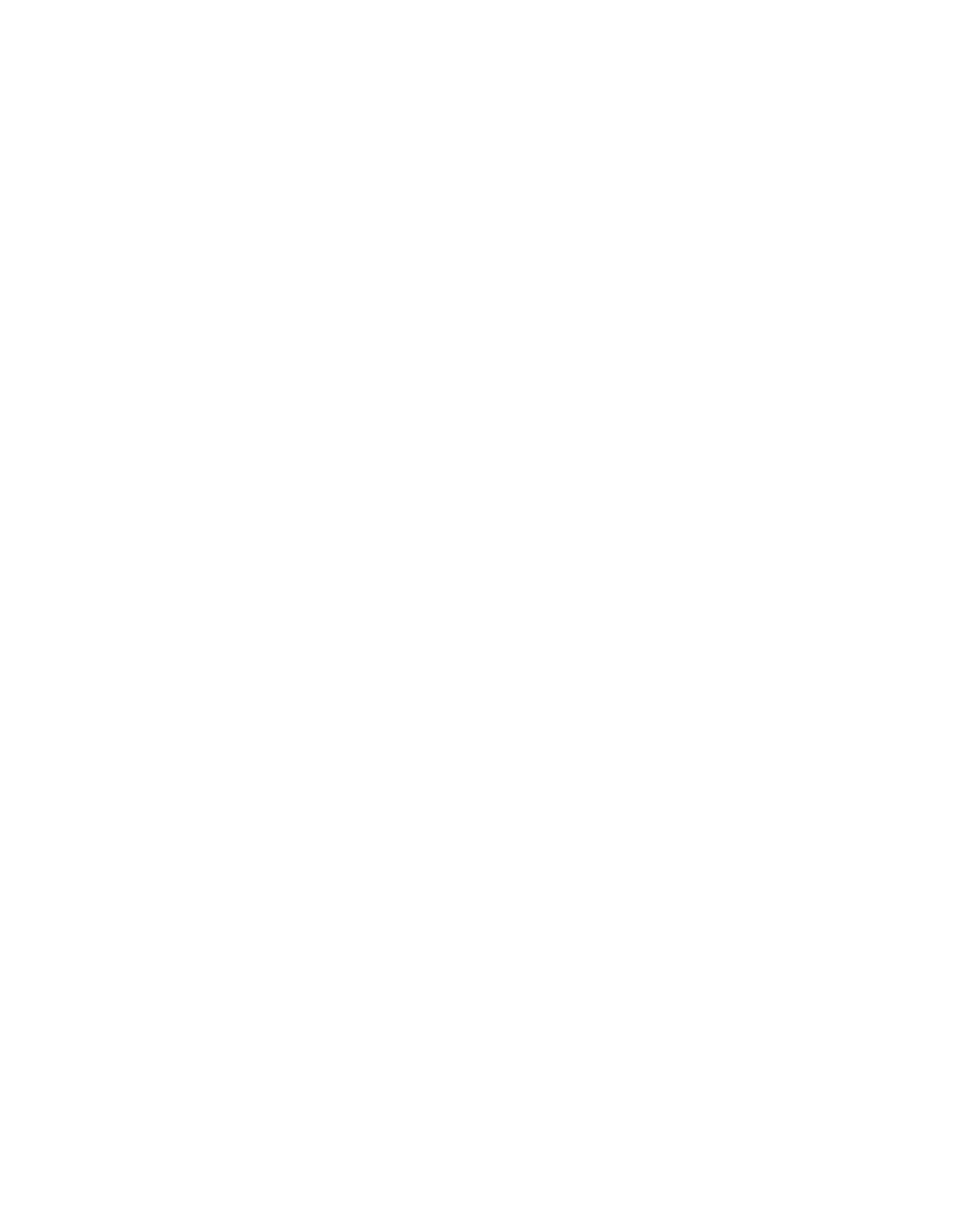#### INTERNATIONAL MONETARY FUND

### COSTA RICA

#### **Staff Report for the 2007 Article IV Consultation**

Prepared by the Staff Representatives for the 2007 Consultation with Costa Rica

Approved by David J. Robinson and Martin J. Fetherston

January 30, 2008

**Discussions.** The discussions were held in San José during December 3–14. The mission met with Minister of the Presidency Rodrigo Arias, Central Bank Governor Francisco Gutiérrez, Minister of Finance Guillermo Zúñiga, Minister of Foreign Trade Marco V. Ruiz, other senior public sector officials, parliamentarians, representatives of the private sector, and think tanks.

**Staff team.** The mission comprised D. Desruelle (head), R. Cubero, O. Hendrick (all WHD), and A. Thomas (PDR). A. Schipke (Regional Resident Representative) assisted the team. R. Zandamela (MCM) and A. Umaña (OED) participated in the final discussions.

**Previous Article IV Consultation.** In the last consultation, completed on October 30, 2006, Executive Directors welcomed efforts to ratify and implement CAFTA-DR and the decision to introduce a gradually widening exchange rate band. They called for maintaining a prudent fiscal stance, adopting a broad tax reform, and addressing remaining financial sector vulnerabilities. The authorities' economic policies have been consistent with these recommendations: over the last year, the authorities have, *inter alia*, secured ratification of CAFTA-DR, made the exchange regime more flexible, and reduced further the fiscal deficit.

**Focus of the Consultation.** In line with the 2007 surveillance decision, the discussions centered on external stability and the level of the real effective exchange rate, the authorities' strategy for disinflation, the short-term fiscal stance and fiscal reforms, and financial sector issues, based on the FSAP update.

**2007 Surveillance Decision.** The level of the real effective exchange rate and the authorities' exchange rate policies are consistent with the maintenance of external stability.

**Exchange Arrangement**. Costa Rica has accepted the obligations of Article VIII, Sections 2, 3, and 4, and maintains an exchange system free of restrictions on payments and transfers for current account transactions. Costa Rica has had a crawling band regime since October 2006.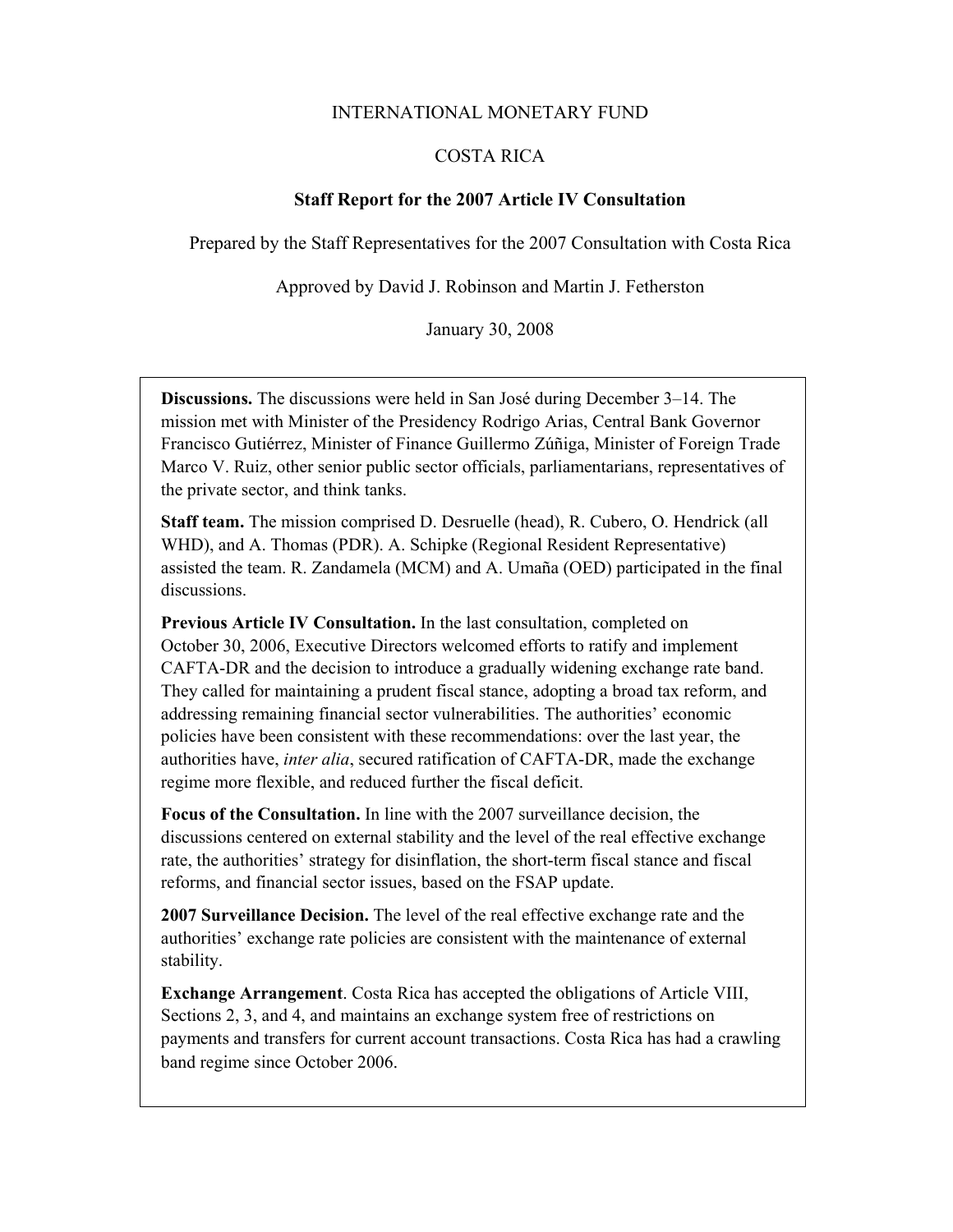| Contents     | Page |
|--------------|------|
|              |      |
|              |      |
|              |      |
|              |      |
|              |      |
|              |      |
|              |      |
|              |      |
|              |      |
| Tables       |      |
|              |      |
|              |      |
|              |      |
|              |      |
|              |      |
|              |      |
|              |      |
|              |      |
| Figures      |      |
|              |      |
|              |      |
|              |      |
|              |      |
|              |      |
|              |      |
|              |      |
|              |      |
| <b>Boxes</b> |      |
|              |      |
|              |      |
|              |      |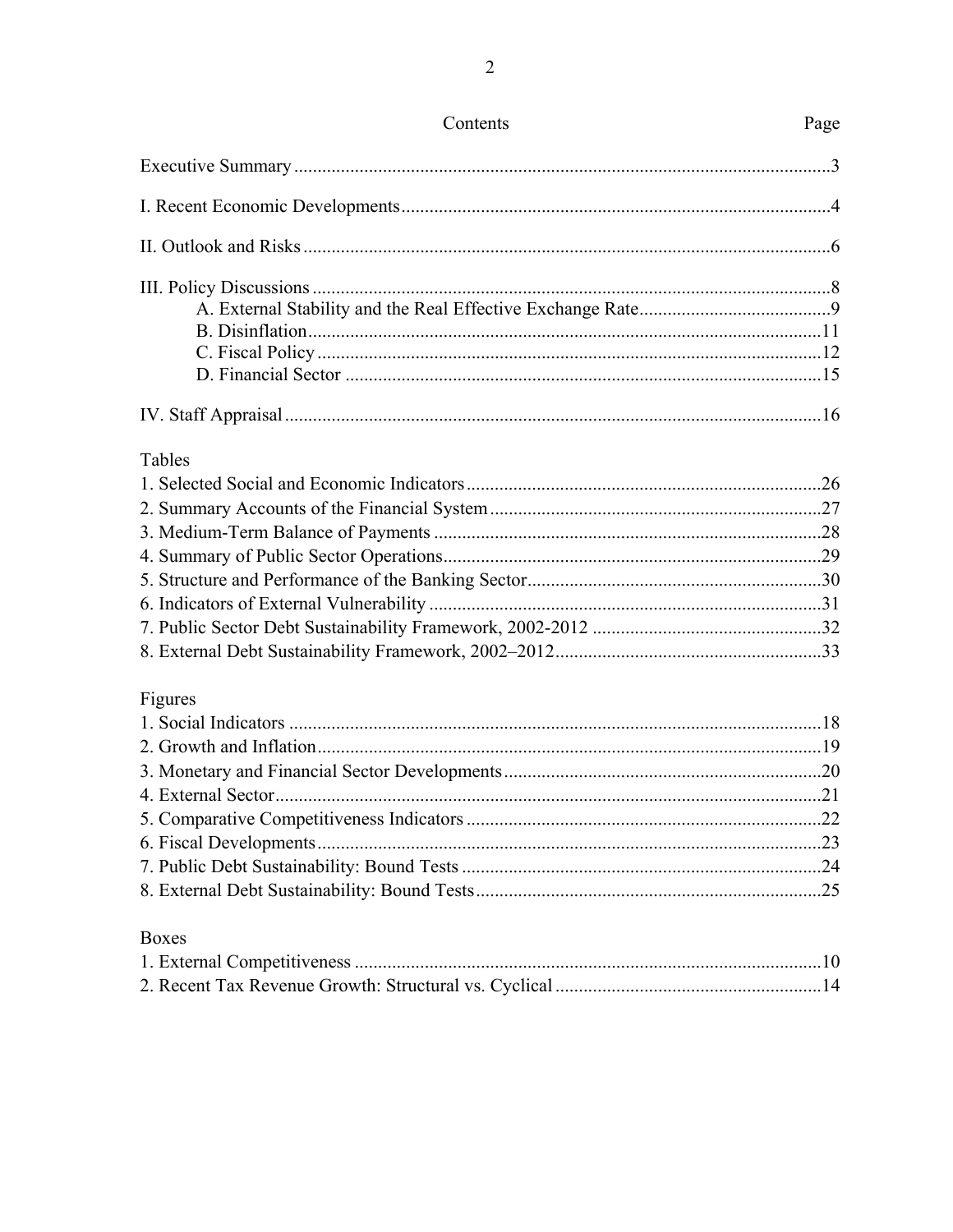#### **EXECUTIVE SUMMARY**

**Background:** The Costa Rican economy has grown at rapid rates in the last three years, underpinned by a robust world expansion, sound economic policies, and strong business and consumer confidence. Rising real incomes and well-targeted social transfers led to a sharp fall in poverty in 2007. However, the domestic boom is leading to overheating pressures, private sector credit is growing fast, and inflation is rising. Growth is expected to moderate in 2008 to slightly below potential. The main risk to the 2008 outlook relates to the intensity of the slowdown in the U.S. economy.

**Challenges:** Economic policies have been well oriented. The fiscal position has substantially improved. Significant steps have been taken toward inflation targeting, though monetary policy remains constrained by the exchange rate regime. The main short-term policy challenges are to contain inflationary pressures and to maintain the reform momentum following ongoing efforts to complete the CAFTA-DR implementation process.

### **Policy discussions**

- **The exchange rate level and policies are consistent with the maintenance of external stability.** Medium-term projections show a sustainable current account position; the exchange rate level is within its estimated equilibrium range; and the dynamism of exports suggests that the exports sector remains competitive.
- **Staff and the authorities concurred that a monetary policy tightening and greater exchange rate flexibility are needed to bring down inflation.** An increase in interest rates should be complemented by greater reliance on market-determined interest rates as policy instruments, further progress toward greater exchange rate flexibility, and a recapitalization of the central bank through a one-step transfer of negotiable treasury securities.
- **Staff supports the neutral policy stance envisaged in the 2008 central government budget and plans for a substantive tax reform.** This fiscal stance should help disinflation efforts. Continued caution is recommended in the execution of current expenditure given potential demand pressures from long-delayed capital spending by public enterprises. Passage of income tax and VAT reforms would allow higher social and infrastructure spending while preserving a sound overall fiscal stance.
- **The authorities should push ahead with financial system reforms.** FSAP update recommendations include passing the consolidated supervision bill, issuing regulations to encourage banks to internalize fully foreign exchange risk and offer hedging instruments, strengthening the supervisor's capabilities and improving its funding model, and revamping the bank intervention and resolution framework.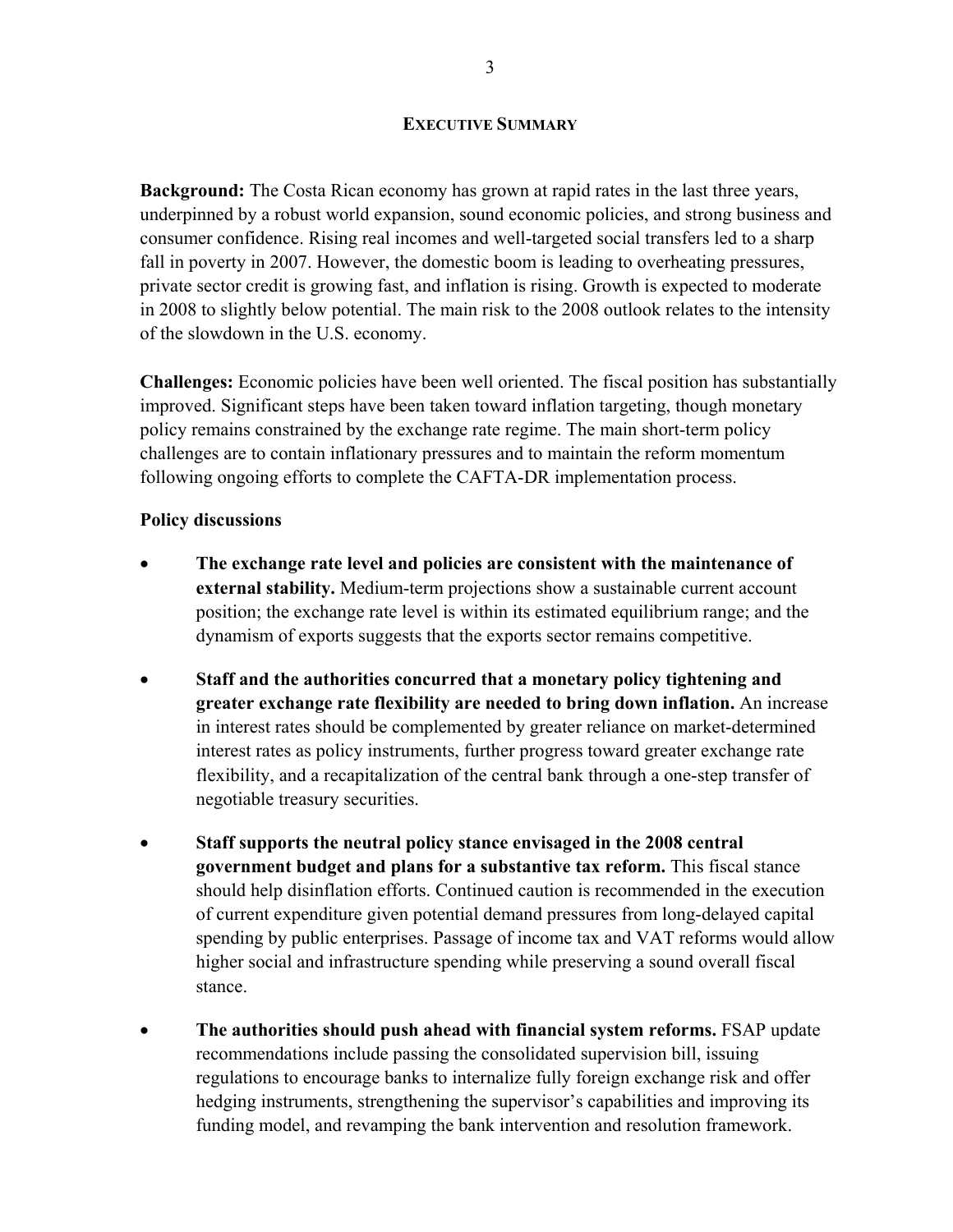### **I. RECENT ECONOMIC DEVELOPMENTS**

1. **The Costa Rican economy has continued to grow rapidly, and poverty has fallen.** Real GDP growth reached 8.7 percent in 2006, the highest rate this decade, and is estimated to have been around 6.8 percent in 2007. This performance can be attributed to high levels of business and consumer confidence, falling real interest rates, a boom in construction, and still robust world growth. Soaring private domestic demand fueled growth in service industries, such as construction and finance, while external demand boosted manufactured good exports. Rising real incomes and an increase in social transfers pushed the poverty rate down to a record low of 16.7 percent in 2007 (Table 1 and Figures 1 and 2).

# 2. **The economy is showing signs of overheating, and inflation has risen recently:**

- *After a steady decline through August 2007 (y/y), headline inflation has increased to 10.8 percent at end-2007*, above the central bank's goal of 8 percent. As in most Central and South American countries, inflation has been fueled by external factors, with oil and food price shocks contributing about two-fifths of headline inflation.<sup>1</sup> Domestic pressures have also been at play in Costa Rica: core and nontradable inflation bounced back in the last few months of 2007.
- *Private sector credit is growing fast.* Credit to the private sector grew at 35 percent (y/y) in September 2007, with credit to the construction and other service industries rising the fastest. This rise in credit has been fueled by rising confidence and by capital inflows that have pushed lending rates down by 800 basis points since early 2006 and deposit rates to negative levels in real terms (Table 2 and Figure 3).
- *While domestic demand is booming, supply conditions are tight.* Investment and private consumption have accelerated, with consumer goods imports growing at 26 percent y/y in October 2007. Moreover, economic growth is above trend for a third consecutive year; unemployment declined to 4.6 percent in 2007, its lowest level since 1994; and there is anecdotal evidence of labor scarcity in some sectors.

3. **The current account deficit rose to 6 percent of GDP in 2007, but remains fully financed by FDI inflows**. Broad-based export growth and a moderation in free trade zone imports led to a narrowing of the trade deficit despite the oil shock, but this was more than offset by a sharp increase in direct investment income payments (Table 3 and Figure 4). Meanwhile, FDI inflows are expected to reach over 7 percent of GDP in 2007, spurred by investment in the tourism sector and real estate. Strong capital inflows have led to a

<u>.</u>

<sup>&</sup>lt;sup>1</sup> On the role of fuel and food prices shocks, see also the November 2007 *Regional Economic Outlook: Western Hemisphere* and Chapter 1 of the October 2007 *World Economic Outlook*.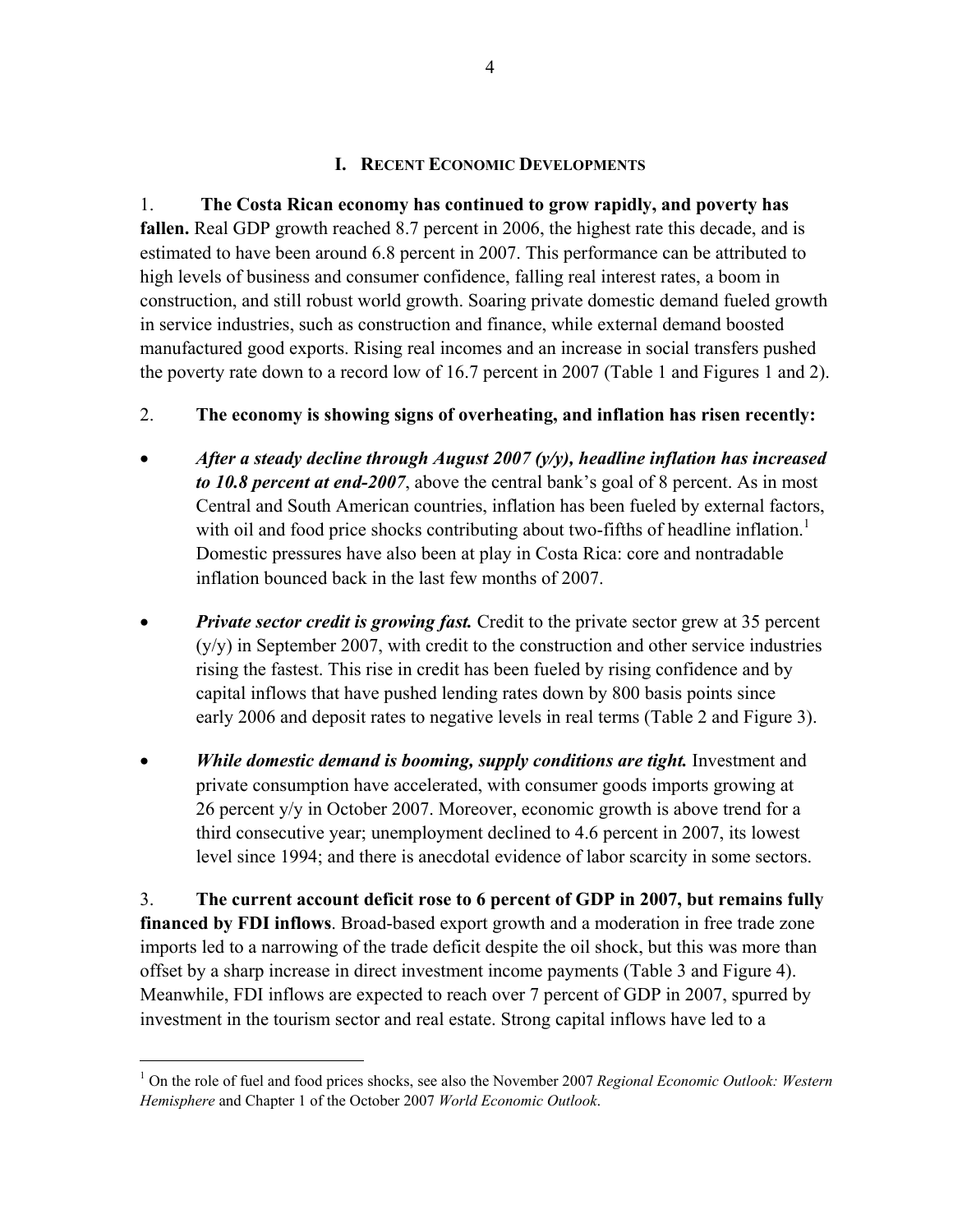continued rise in international reserves to more than US\$4 billion in December 2007, double their level two years earlier.

4. **Fiscal performance has been strong.** Thanks to administrative measures and economic growth, tax revenue grew by over 24 percent per year in the last two years, leading to an increase in the tax-to-GDP ratio of 1½ percentage points over that period (Table 4 and Figure 6). Higher tax revenue and a lower debt service cost allowed for both higher spending in priority areas and a reduction in the central government deficit to its lowest level in more than a decade.<sup>2</sup> As a result, public debt dropped from 56 percent of GDP in 2005 to an estimated 45 percent of GDP by end-2007.

5. **Significant steps were taken in 2007 to make the exchange rate regime more flexible, though monetary policy remains constrained by the need to defend the crawling band.** 

• *The exchange rate band, introduced in October 2006, was widened twice,* with a view to creating more room for monetary policy action. The latest change took place in November 2007, when the authorities reduced both the level of the band's floor (most appreciated end, by 4 percent) and its slope (to turn it negative). However, persistent capital flows have kept the exchange rate almost continuously pegged to the band's floor, forcing the central bank to intervene. The exchange rate regime has been classified by the Fund as a *de facto* crawling band.<sup>3</sup>



 $2<sup>2</sup>$  At the time of the mission, the 2007 central government deficit was projected to amount to 0.7 percent of GDP, as shown in Tables 1 and 4. Preliminary revisions by the authorities suggest that the final outcome may have been even better.

 $\overline{a}$ 

 $3$  The Fund will review this classification in May/June 2008, taking into consideration the evolution of the exchange rate in the year since May 2007.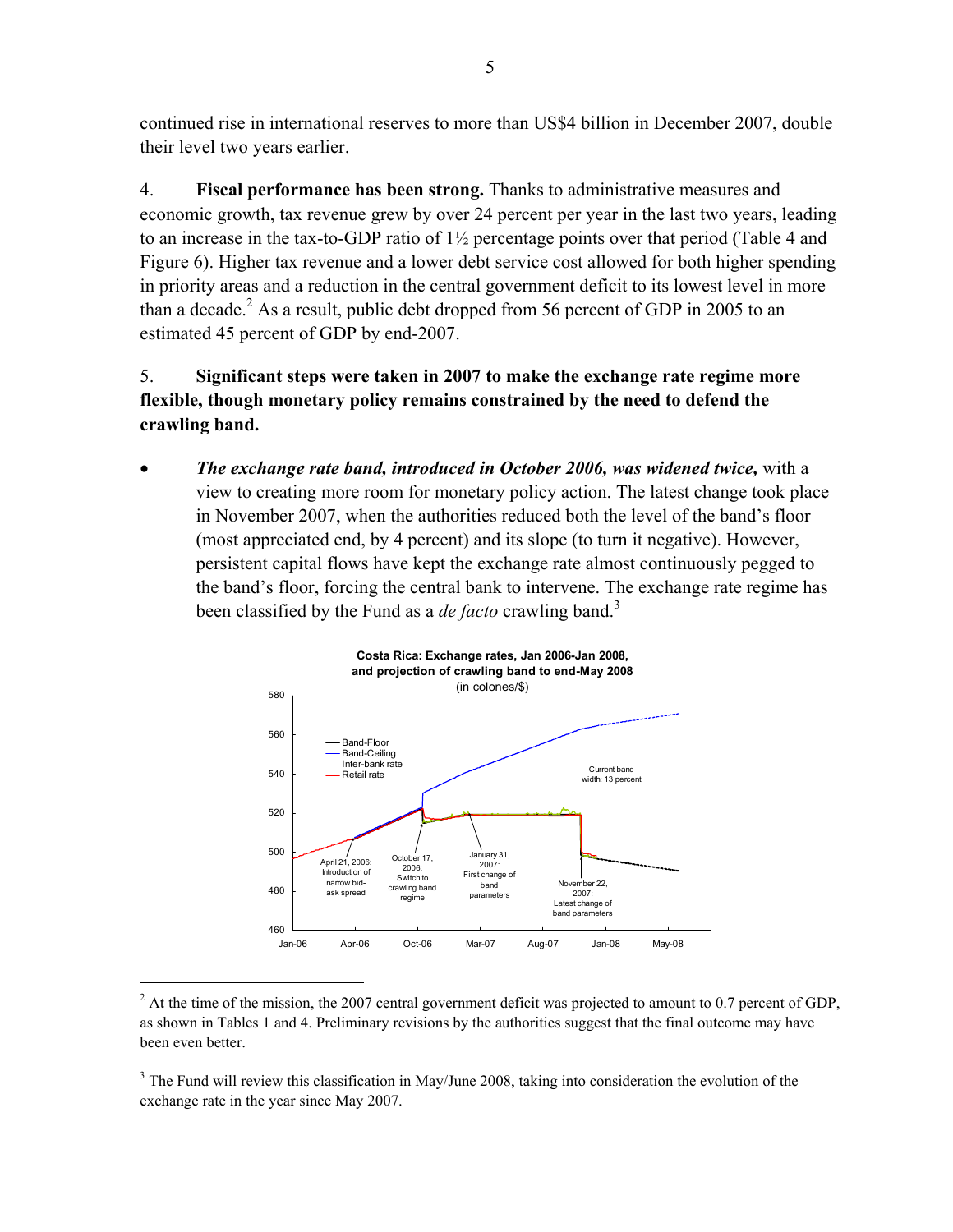• *The authorities lowered the policy interest rate twice during 2007 by 375 basis points to the current 6 percent.* The changes were intended to bring the policy rate the rate of a passive window on overnight deposits at the central bank—in line with market trends, and to reduce capital inflows and the corresponding quasi-fiscal losses from sterilized intervention.

6. **The recently completed FSAP update found a stronger and more diversified financial system than in the past, but also highlighted remaining vulnerabilities.**  Prudential indicators point to low levels of nonperforming loans and relatively healthy levels of provisions, capital, and liquid assets (Table 5). Offshore banking operations have shrunk in importance, though still account for 42 percent of private banks' assets. Deposit and credit dollarization have slowly fallen, to around 44 percent as of September 2007. However, the banking system remains sensitive to interest rate, foreign exchange, and currency-induced credit risks. So far, Costa Rica has weathered well the recent turbulence in global financial markets, with capital inflows barely affected. Despite greater reliance on external credit lines, the main source of funding for banks is domestic deposits: their net foreign assets are small and positive, while the ratio of loans to deposits, though increasing, is still well below one. Thus, banks' high level of liquidity provides some cushion in the event of still tighter global financial conditions. Information collected by the supervisory authorities has not revealed direct exposure of the banking system to U.S. sub-prime instruments.

7. **CAFTA-DR was narrowly ratified in an October 7 referendum**. The agreement, however, does not come into effect for Costa Rica unless several implementation bills are passed by congress. The legislative agenda will be dominated by these bills in the coming months.

# **II. OUTLOOK AND RISKS**

8. **The outlook for 2008 is broadly favorable.** Based on current global economic projections, growth is expected to slow down gradually to about 5 percent by end-2008, reflecting the downturn in the U.S., a moderation in the global economy, and an expected tightening of domestic financial conditions. Consumer and business confidence, which was boosted by the ratification of CAFTA-DR, is expected to remain high. Strong import demand, coupled with higher oil prices, would keep the current account deficit at around 6 percent of GDP. Based on the current level of core inflation (8.7 percent), the latest projections of international oil and food prices, and the authorities' planned disinflation policies, headline inflation could slow to about 8 percent.

9. **The main risk to the 2008 outlook relates to the intensity of the slowdown in the U.S. economy**. Given that the U.S. is Costa Rica's main trading partner and its most important source of FDI, a sharper deceleration in the U.S. would have a direct negative impact on exports and investment, and would also affect exports to other regional partners. Staff research suggests that a one percent cyclical fall in U.S. growth leads to a direct contemporaneous decline of 0.9 percent in Costa Rica's growth rate, and would also have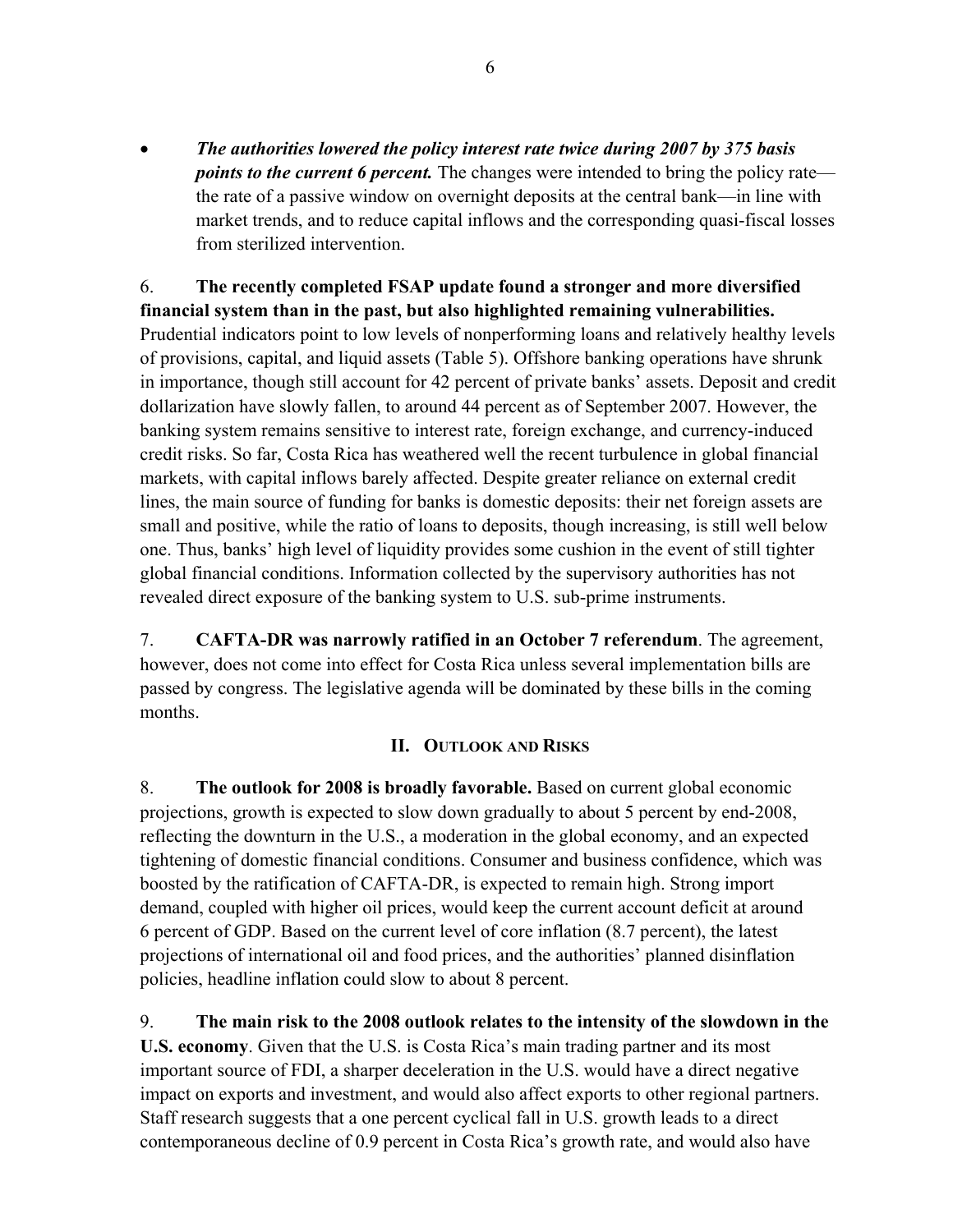strong negative effects on growth in El Salvador and Honduras (figure below). $4$  On the other hand, domestic activity and external demand from Panama, linked to the expansion of the Panama Canal, could surprise on the upside. In turn, there is some evidence that continued robust growth in Costa Rica could support growth in other Central American markets, particularly through greater demand for labor in the construction and agro-industrial sectors and ensuing higher remittances.



10. **Over the medium term, staff projects growth of around 5–5½ percent.**<sup>5</sup> Growth is projected to be 5 percent between 2008–10, slightly below the country's estimated potential growth rate of 5.4 percent, which would allow the current output gap to close by 2010. The current account deficit would fall to slightly below 6 percent of GDP over the medium term, on account of a narrowing trade deficit relative to GDP and growing tourism receipts. The current account deficit would be almost fully financed by FDI inflows, expected to remain at around 5 percent of GDP. Under this scenario, public debt would gradually fall to about 37 percent of GDP by 2012, while external debt would stabilize at around 20 percent of GDP. Looking beyond the next five years, the current account would be expected to narrow on account of a sustained rise in exports of goods and services and current transfers, thanks

 $\overline{a}$ 

<sup>&</sup>lt;sup>4</sup> For further analysis, see *Central America's Regional Trends and U.S. Cycles* by Shaun Roache, forthcoming (draft available on demand).

 $<sup>5</sup>$  The medium-term projections are premised on the following assumptions: (i) full implementation of CAFTA-</sup> DR, and conclusion of other proposed trade negotiations; (ii) a moderate increase in public, social, and infrastructure spending, and implementation of existing plans to reduce red tape; (iii) completion of the transition to an inflation targeting framework; and (iv) a one-step recapitalization of the central bank. No tax reform is assumed, given the uncertainty about its substance and timing, though a rise in tax revenue will be needed to meet the authorities' objectives in social and infrastructure spending (see Section III.B). The projections reflect the fiscal impact of CAFTA-DR, which are estimated to be small (see Chapter III of *Central America: Global Integration and Regional Cooperation,* IMF Occasional Paper 243, 2005).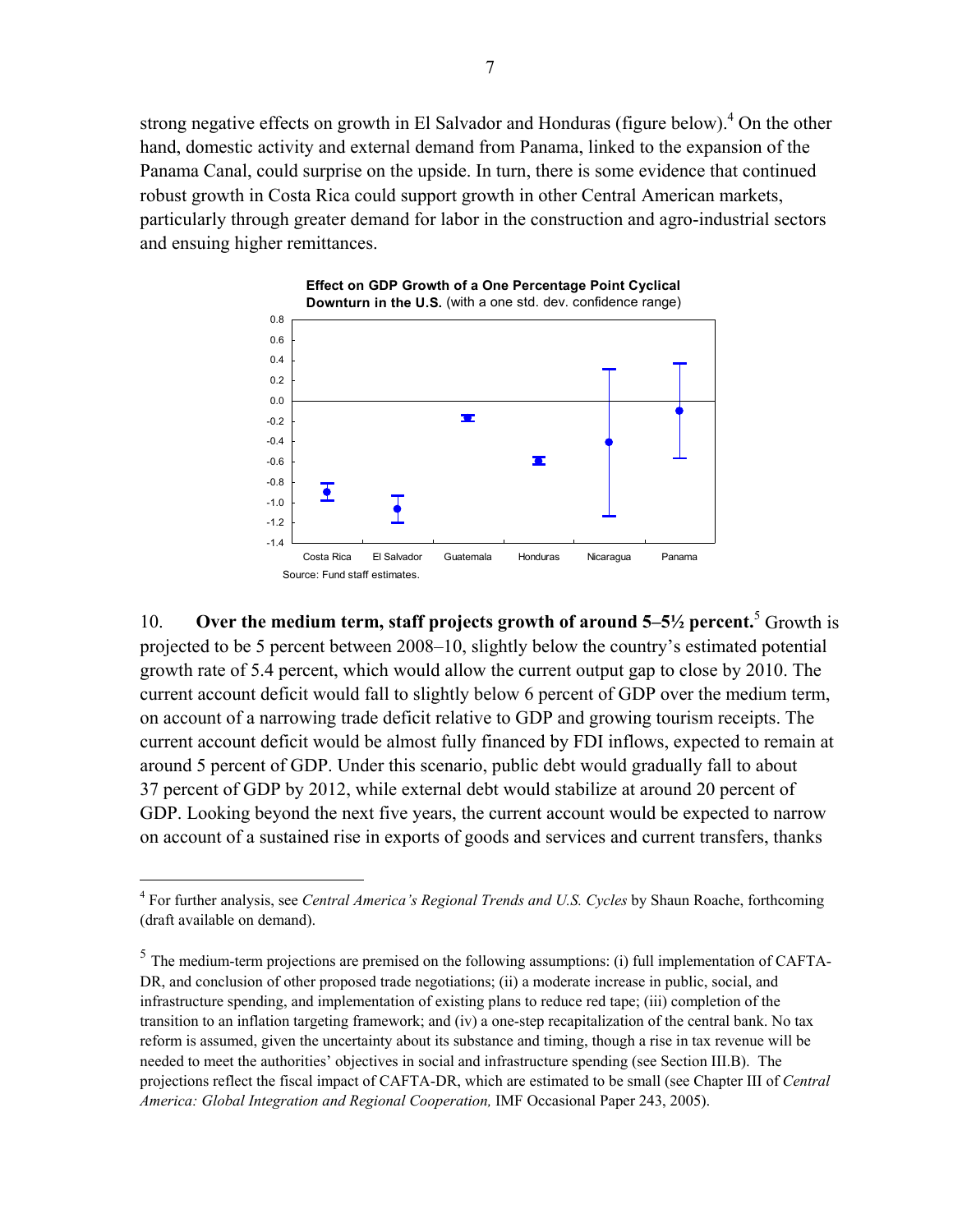in turn to current and projected FDI inflows. FDI indeed largely goes to the (broadly defined) tradable sector, including manufacturing, upscale tourism projects, or housing for North American "snowbirds". In light of the authorities' medium-term disinflation strategy, inflation is expected to fall gradually to around 5 percent in 2010 and 3 percent in 2012, which is consistent with cross-country experience on transitions to an IT regime.<sup>6</sup>

|                                                               |               |               |               |               | Proj.         |               |               |
|---------------------------------------------------------------|---------------|---------------|---------------|---------------|---------------|---------------|---------------|
|                                                               | 2006          | 2007 (prel)   | 2008          | 2009          | 2010          | 2011          | 2012          |
| Real GDP growth (in percent)                                  | 8.7           | 6.8           | 5.0           | 5.0           | 5.0           | 5.5           | 5.5           |
| Inflation (percent, end of period)                            | 9.4           | 10.8          | 8.0           | 6.0           | 5.0           | 4.0           | 3.0           |
| Central government balance                                    | $-1.4$        | $-0.7$        | $-0.7$        | $-0.9$        | $-0.9$        | $-0.8$        | $-0.6$        |
| Overall public sector balance                                 | $-0.5$        | 0.2           | $-0.9$        | $-0.6$        | $-0.7$        | $-0.6$        | $-0.4$        |
| Public sector debt (gross)                                    | 50.3          | 44.6          | 41.6          | 39.7          | 38.6          | 37.8          | 37.4          |
| External current account balance<br>Foreign direct investment | $-4.5$<br>6.5 | $-6.0$<br>7.3 | $-6.5$<br>5.3 | $-5.5$<br>5.3 | $-5.8$<br>5.2 | $-5.7$<br>5.1 | $-5.8$<br>5.0 |
| NIR (percent of STD on RM)                                    | 125.6         | 142.7         | 125.3         | 118.5         | 120.3         | 118.5         | 117.1         |

**Key Macroeconomic Indicators Under Baseline Scenario** (in percent of GDP, unless otherwise indicated)

Sources: Central Bank of Costa Rica; Ministry of Finance; and Fund staff projections.

# 11. **The main risk to the medium-term outlook resides in domestic political**

**challenges**. Complex legislative procedures may affect passage of further structural reforms, including a substantive tax reform, which would negatively affect private and public investment, exports, and growth. Furthermore, should financial sector reforms not be enacted as currently envisaged, existing vulnerabilities, such as the still high level of foreign exchange lending to unhedged borrowers, could eventually result in financial sector difficulties.

### **III. POLICY DISCUSSIONS**

12. Against this background and in line with the 2007 surveillance decision, the discussions focused on:

External stability and the level of the real effective exchange rate;

<u>.</u>

The strategy for reducing inflation in the short term and progress in the transition to inflation targeting;

<sup>&</sup>lt;sup>6</sup> For example, inflation in Colombia and Israel fell by an average of 5 percentage points to between 5 and 6 percent in the first 3 years following the introduction of IT.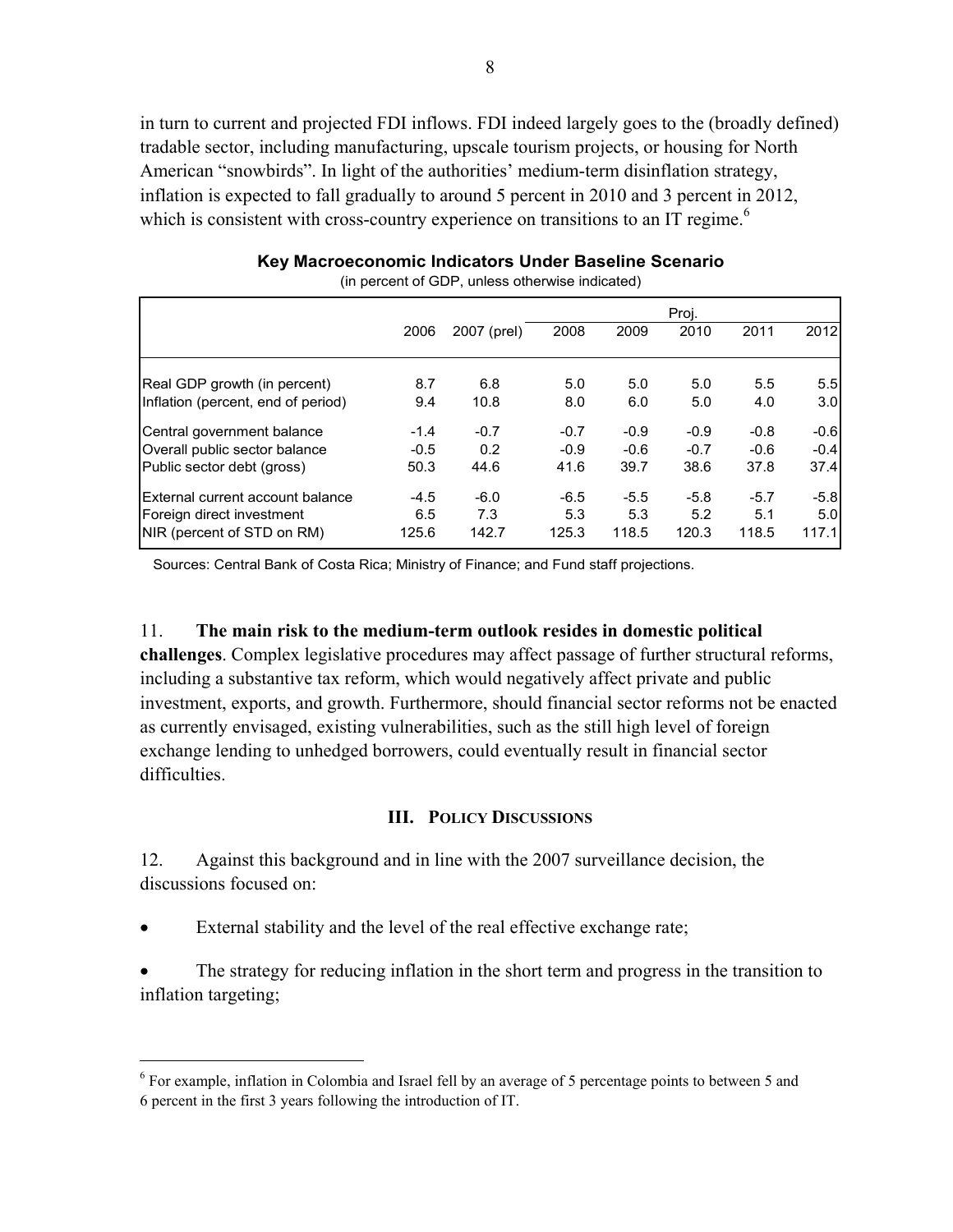The short-term fiscal stance and tax reforms; and

The recommendations of the recent FSAP update to strengthen financial supervision and regulation.

# **A. External Stability and the Real Effective Exchange Rate**

13. **Staff considers that the real effective exchange rate (REER) is close to equilibrium.** This conclusion, which is shared by the authorities, is based on the following elements:

- *The net external position is projected to evolve in a manner consistent with fundamentals*. The current account deficit through 2012 is expected to be roughly at its debt-stabilizing level. In addition, as indicated in paragraph 10, the increase in nondebt liabilities arising from FDI inflows over the next five years would be associated with greater export potential to service such liabilities.
- *Econometric analysis by staff indicates that the REER was below its equilibrium value in 2007 (by about 6 percent), but well within the 95 percent confidence interval for the equilibrium estimate*. As shown in the figure below, the actual and equilibrium REER have appreciated in parallel over the last few years. The appreciation of the equilibrium REER was estimated to be mainly driven by an increase in relative productivity and a decline in the net foreign liability position relative to exports.



*The export sector remains competitive*, as evidenced by standard trade and competitiveness indicators (Box 1 and Figure 5).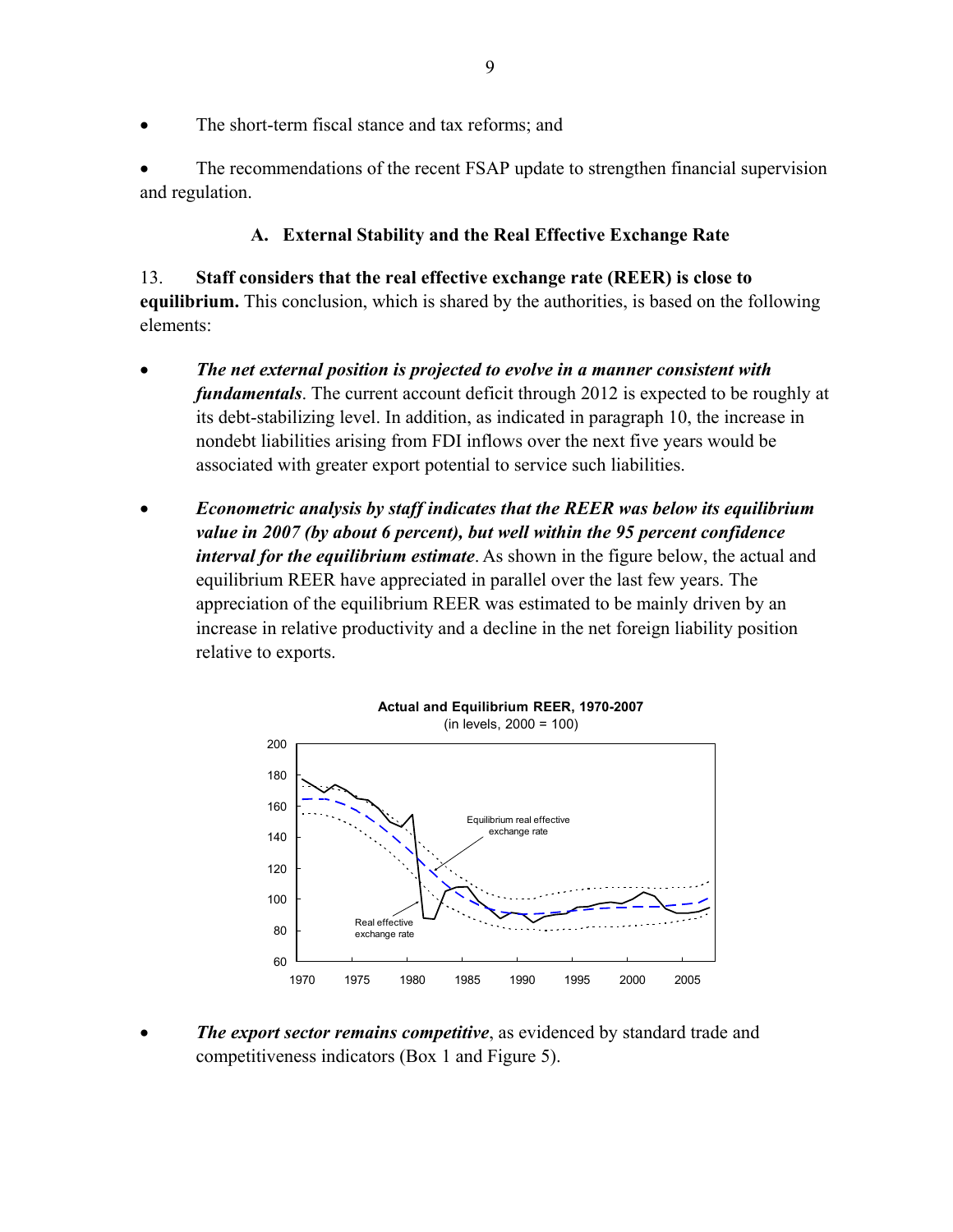#### **Box 1. External Competitiveness**

- **The current account deficit has remained broadly unchanged relative to GDP since 2002.** A widening of the trade deficit, partly reflecting the oil price shock, has been offset by a steady and significant increase in the services balance.
- **Export growth remains strong and broad-based.** Exports are rising at above 15 percent in the year to August. Both traditional (coffee, bananas, beef, sugar) and nontraditional exports (mainly manufactured goods, pineapples, and melon) are doing well. Despite the rise of China, Costa Rica's share in global trade has remained broadly stable and its share in the U.S. market has recovered in recent years. (The spike in trade shares in 1998–99 are explained by the operations of an Intel plant in the country).



Sources: Costa Rica authorities; and IMF, World Economic Outlook.

• **The country's position in competitiveness rankings has improved, but remains affected by red tape.** Costa Rica ranks relatively high in the *Global Competitiveness Index*, reflecting its traditional strengths (political stability, skilled workforce, relatively low corruption). However, the country continues to do poorly in the World Bank's *Doing Business Report* rankings, which focus more narrowly on regulatory costs for starting and operating a business.

|                    | Ease of Doing Business, 2008 |      | Global Comp. Index 20007 |      |  |
|--------------------|------------------------------|------|--------------------------|------|--|
|                    | 2006                         | 2007 | 2006                     | 2007 |  |
| Costa Rica         | 117                          | 115  | 68                       | 63   |  |
| Dominican Republic | 106                          | 99   | 93                       | 96   |  |
| El Salvador        | 72                           | 69   | 53                       | 67   |  |
| Guatemala          | 115                          | 114  | 91                       | 87   |  |
| <b>Honduras</b>    | 126                          | 121  | 90                       | 83   |  |
| Nicaragua          | 87                           | 93   | 101                      | 111  |  |
| Panama             | 64                           | 65   | 60                       | 59   |  |

#### **Competitiveness Rankings**

 Sources: World Bank, Doing Business Report 2007–08; and World Economic Forum, Global Competitiveness Report 2007–08.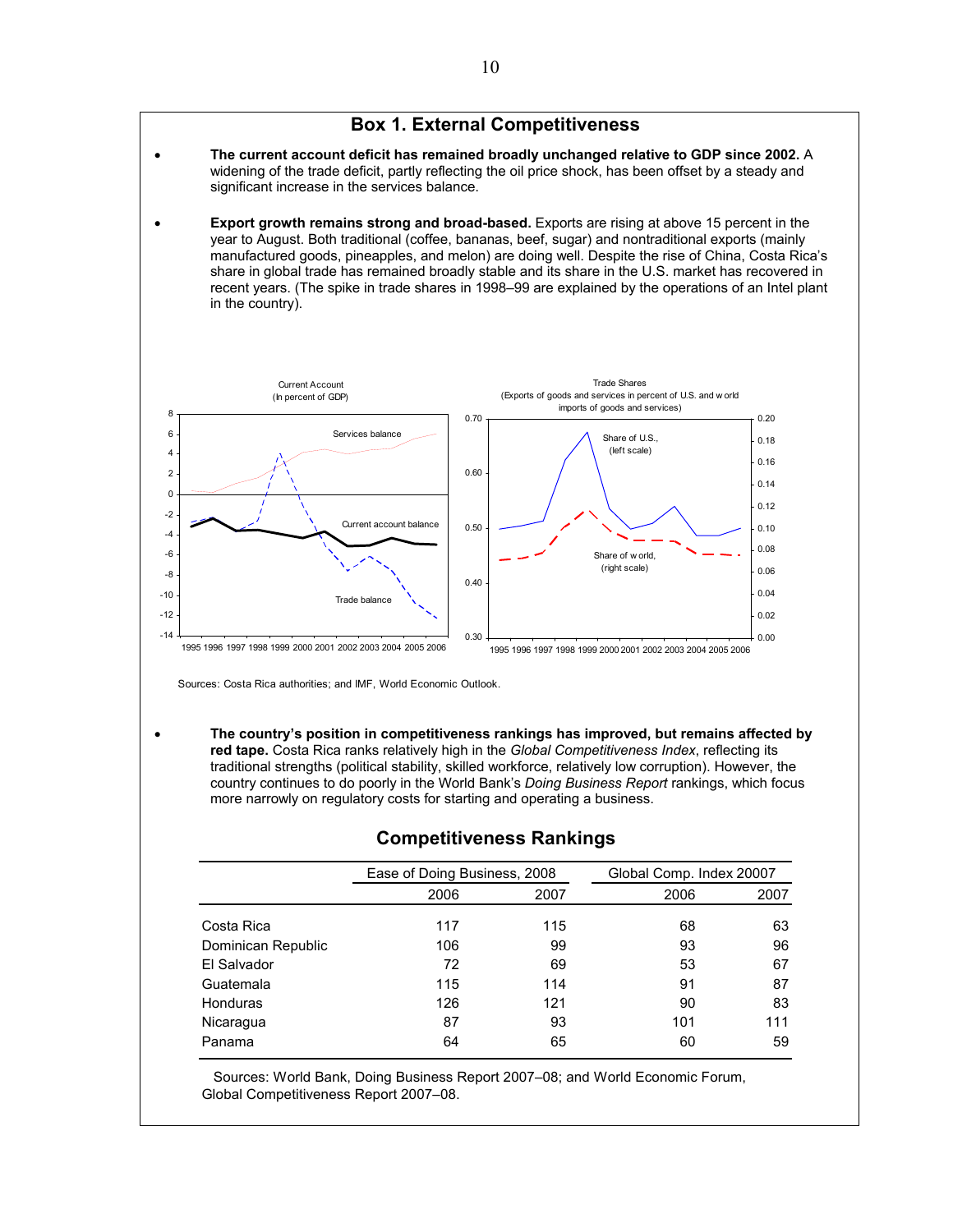# **B. Disinflation**

14. **The staff concurred with the authorities on the need for further action to bring down inflation.** Demand pressures, the impact on expectations of the recent increase in inflation, and inertial factors underscore the need to take further steps to reduce inflation. The measures to be considered over the next 12 months involve the choice of inflation objectives, the setting of policy instruments, the evolution of the exchange rate regime, and the recapitalization of the central bank.

15. **The disinflation effort should be anchored on feasible inflation objectives for 2008 and 2009.** Choosing a feasible inflation target, based on expected external shocks and the effectiveness of available instruments, is important to consolidate central bank credibility. Considering the uncertainty about global oil and food price shocks, and in line with international experience, the mission recommended setting a target range, instead of a point target.<sup>7</sup>

16. **The mission recommended tightening monetary policy in 2008 and introducing a new policy instrument.** The authorities should consider increasing the policy interest rate progressively, so that it returns to positive real levels over the course of 2008. Raising interest rates would help lower inflationary expectations, reduce overheating pressures, and stem credit growth. The staff and the authorities agreed on the need to switch in the near term the policy rate from a passive deposit rate to an active target rate (or range) on repurchase operations in the inter-bank money market and, generally, to replace central bank deposit facilities with reverse repos. This would enhance the ability of the central bank to affect market liquidity, thereby increasing the effectiveness of the policy rate as a policy signal, and contribute to the development of an efficient money market.

17. **The authorities and the mission agreed that greater reliance on marketdetermined interest rates as policy instruments and, generally, further progress toward inflation targeting, will require more flexibility in the exchange rate regime**. The timing and nature of measures toward greater exchange rate flexibility would depend on exchange rate developments and compliance with certain institutional requirements. Thus, it is important to move rapidly with the issuance of regulations for currency risk hedging instruments and the definition of transparent rules for exchange market intervention, and to take determined action to strengthen the financial supervisor (SUGEF)'s ability to monitor exchange and interest rate risks in the financial system.

 $\overline{a}$ 

<sup>7</sup> Most IT countries use a range target as opposed to a point target. See *Inflation Targeting in Practice. Strategic and Operational Issues and Applications to Emerging Market Economies*, IMF, 2000; and *Implementing Inflation Targeting*, IMF WP/06/278, 2006.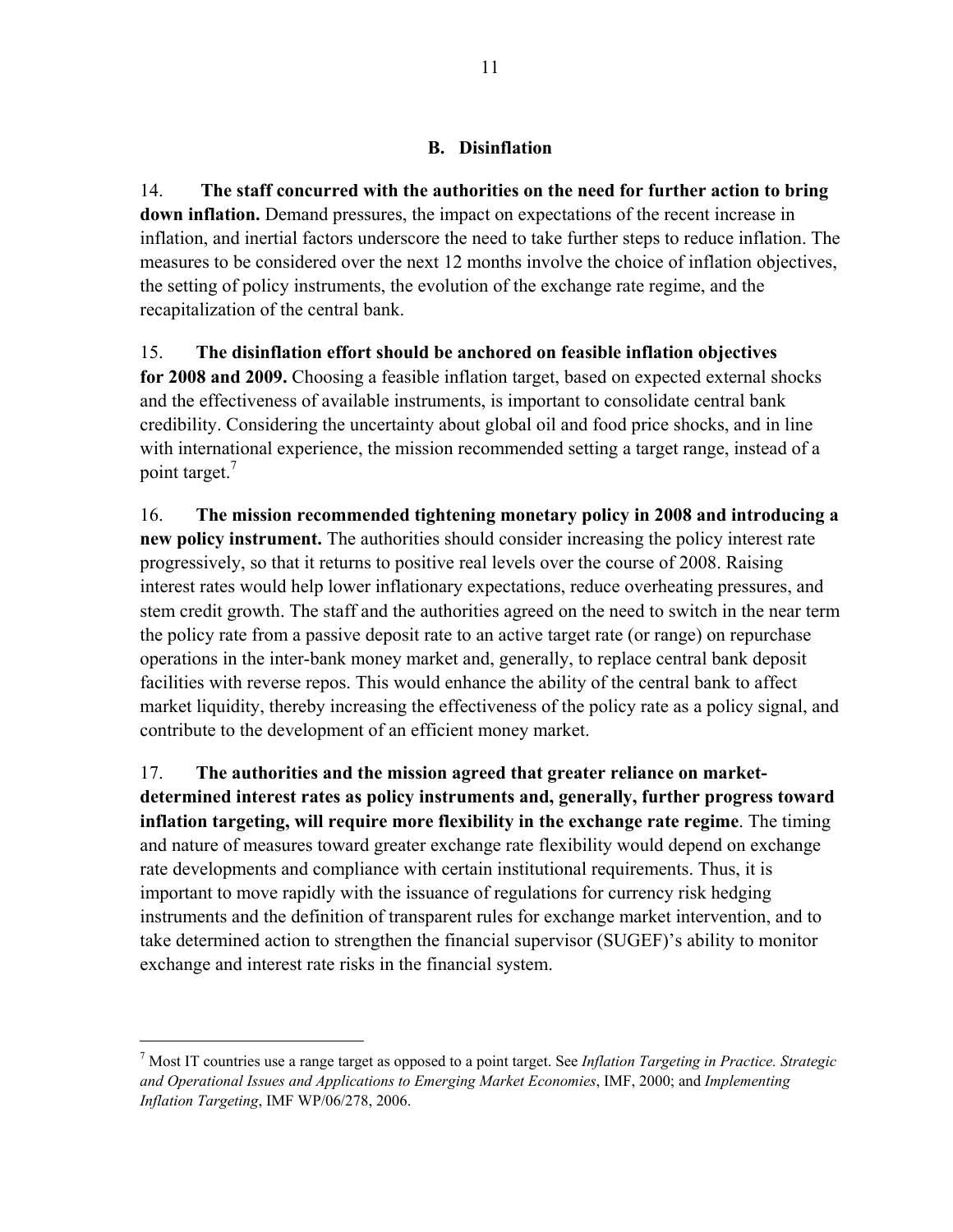18. **The mission welcomed the good progress made by the central bank in preparing for IT.** With Fund technical assistance, the central bank has strengthened its forecasting, analytical, and communications framework, adapted its organizational structure, and taken steps to prepare for the conduct of liquidity management operations.

19. **The mission concurs with the authorities on the need to recapitalize the central bank to underpin the disinflation strategy, and recommends doing it through a one-step stock operation.** In 2007, taking advantage of a legal provision from the late 1990s, the central government wrote off a portion of its deposits at the central bank for an amount equal to 0.6 percent of GDP. The authorities intend to submit to congress a bill authorizing a further recapitalization of the central bank which, under current plans, would aim to cover the difference between the central bank's losses and growth in base money demand. The mission argued that a one-step transfer of negotiable securities from the treasury to the central bank would have a more permanent impact on the bank's financial position and, thus, a stronger effect on inflationary expectations than period-by-period transfers.

# **C. Fiscal Policy**

20. **The mission endorsed the policy stance envisaged in the 2008 central government budget.** The fiscal deficit entailed by the 2008 budget would match the strong 2007 performance (as projected at the time of the mission). This stance would support the authorities' disinflation efforts and permit a further reduction in public debt. The space generated by higher revenue and a lower interest bill is channeled in the budget to priority areas such as the hiring of more teachers and policemen, a sustained increase in noncontributive pensions and conditional cash transfers, and higher capital expenditure (table below). $8, 9$ 

21. **The staff and the authorities concurred on the need for continued caution in the execution of current expenditure.** Despite a further decline in the interest bill, the overall public sector deficit is projected to increase in 2008 by over 1 percent of GDP.<sup>10</sup> This reflects an increase in long-delayed capital spending, particularly on telecommunications and energy

 $\overline{a}$ 

<sup>&</sup>lt;sup>8</sup> The budget envisages a moderate increase in the ratio of tax revenue to GDP, spurred by strong growth in direct taxes (Table 4). This is consistent with staff research, which points to a high income elasticity of direct taxes. In addition, administrative measures to be put in place in 2008 are expected to boost income tax collection, particularly from self-employed professionals.

<sup>&</sup>lt;sup>9</sup> The increase in pension spending in 2008 reflects a legally-mandated, one-off adjustment of payments under special public sector pension regimes, to bring them in line with past increases in real wages.

 $10$  The interest bill is expected to fall even in the event of a substantial monetary policy tightening given the sharp reduction of the debt stock.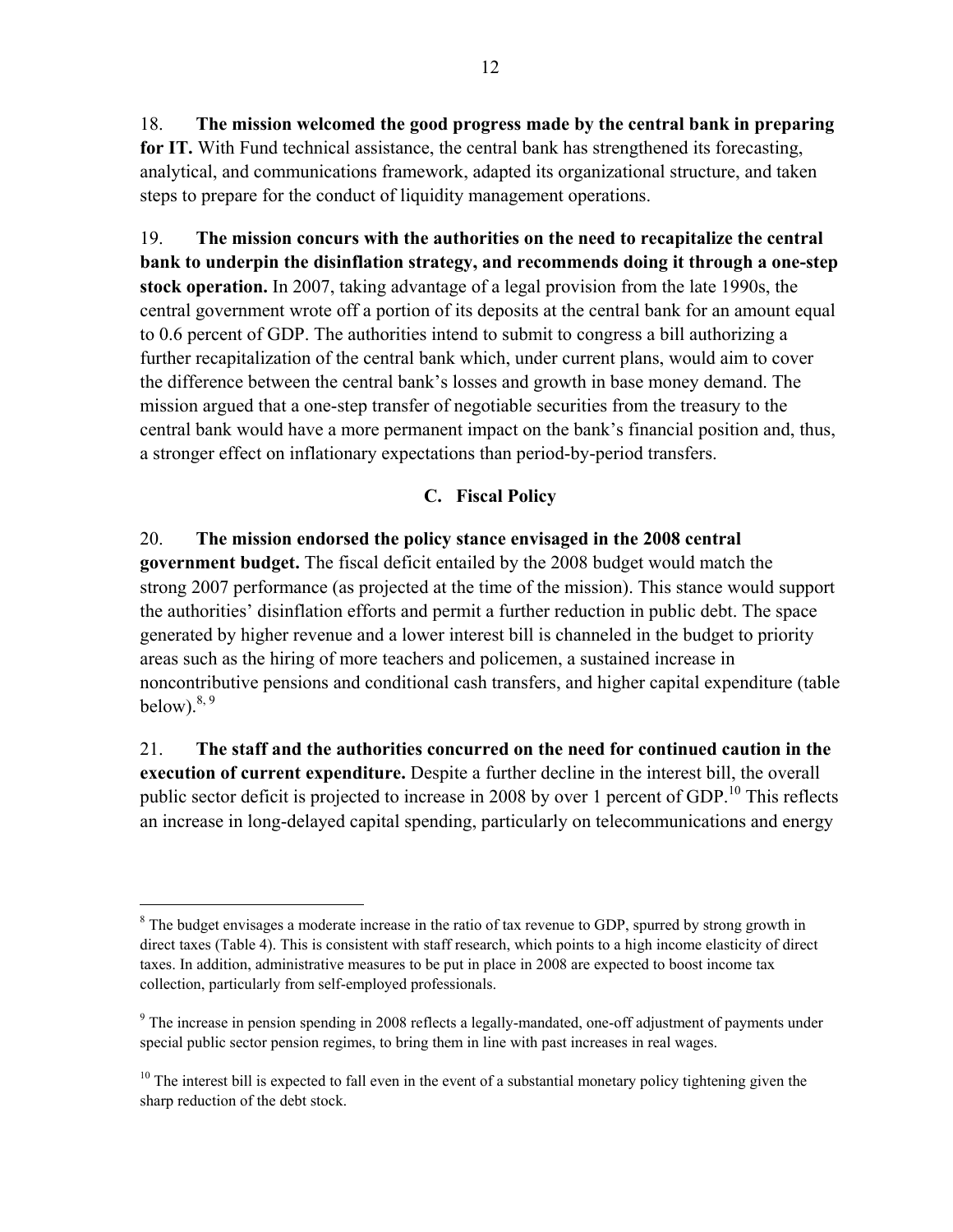|                              |        | (percent of GDP) |        |        |        |          |
|------------------------------|--------|------------------|--------|--------|--------|----------|
|                              |        |                  |        | Prel.  |        | Proj. 1/ |
|                              | 2004   | 2005             | 2006   | 2007   | 2008   | 2008     |
| <b>Revenue</b>               | 13.6   | 13.9             | 14.2   | 15.4   | 15.7   | 15.7     |
| o/w tax revenue              | 13.3   | 13.6             | 14.0   | 15.1   |        | 15.5     |
| <b>Expenditure</b>           | 17.0   | 16.7             | 15.7   | 16.0   | 16.4   | 16.4     |
| Current noninterest          | 11.1   | 10.7             | 10.5   | 10.9   | 11.7   | 11.7     |
| Wages and salaries           | 5.0    | 4.9              | 4.6    | 4.5    | 4.8    | 4.8      |
| Pensions and social security | 2.4    | 2.3              | 2.4    | 2.4    | 2.9    | 2.9      |
| Transfers and other          | 3.7    | 3.5              | 3.4    | 4.0    | 4.1    | 4.1      |
| Interest                     | 4.8    | 4.8              | 4.2    | 3.5    | 2.9    | 2.9      |
| Capital                      | 1.1    | 1.1              | 1.0    | 1.6    | 1.8    | 1.8      |
| <b>Primary balance</b>       | 1.3    | 2.0              | 2.7    | 2.9    | 2.2    | 2.2      |
| <b>Overall balance</b>       | $-3.4$ | $-2.8$           | $-1.4$ | $-0.7$ | $-0.7$ | $-0.7$   |

# **Central Government Balance: 2004–08**

Sources: Ministry of Finance; and Fund staff.

1

1/ Based on the central government's 2008 budget.

infrastructure, which is essential to boost the country's growth potential.<sup>11</sup> To avoid any additional demand pressure, there was agreement that execution of current noninterest expenditure should be prudent to ensure that the deficit objective be met even if revenue were to fall short of projections. Staff and the authorities also agreed that any revenue in excess of budget projections should be saved, as was done in 2007. The mission endorsed the authorities' prudent attitude to raising inertial components of current spending, such as public employment and wages, given the nonnegligible contribution of the economic cycle to tax revenue (Box 2).

### 22. **The mission strongly supported the authorities' plan to pursue tax reforms**

**in 2008.** These reforms are required to finance a substantial increase in public infrastructure (e.g., roads) and well-targeted social spending (e.g., conditional cash transfers), which would in turn boost growth, reduce poverty, and improve income distribution. The mission encouraged the authorities to prioritize passage of bills to widen the bases of the income tax and the sales tax, and turn the latter into a VAT. In meetings with various stakeholders, the staff stressed that such a tax and spending reform package would not only be efficient (from a tax perspective) but also clearly progressive.<sup>12</sup>

<sup>&</sup>lt;sup>11</sup> This planned increase in public investment is consistent with the recommendations of the Pilot II Country Study on Public Enterprises and Fiscal Risk, which concluded that ICE, the energy and telecommunications SOE, did not currently pose large fiscal risks and could be excluded from fiscal indicators (see Section IV of IMF Country Report No. 06/416.

<sup>&</sup>lt;sup>12</sup> For an analysis of the impact of taxation and social spending on income distribution in Central America, see *Equity and Fiscal Policy in Central America* by R. Cubero and I. Vladkova Hollar, forthcoming (draft available on demand).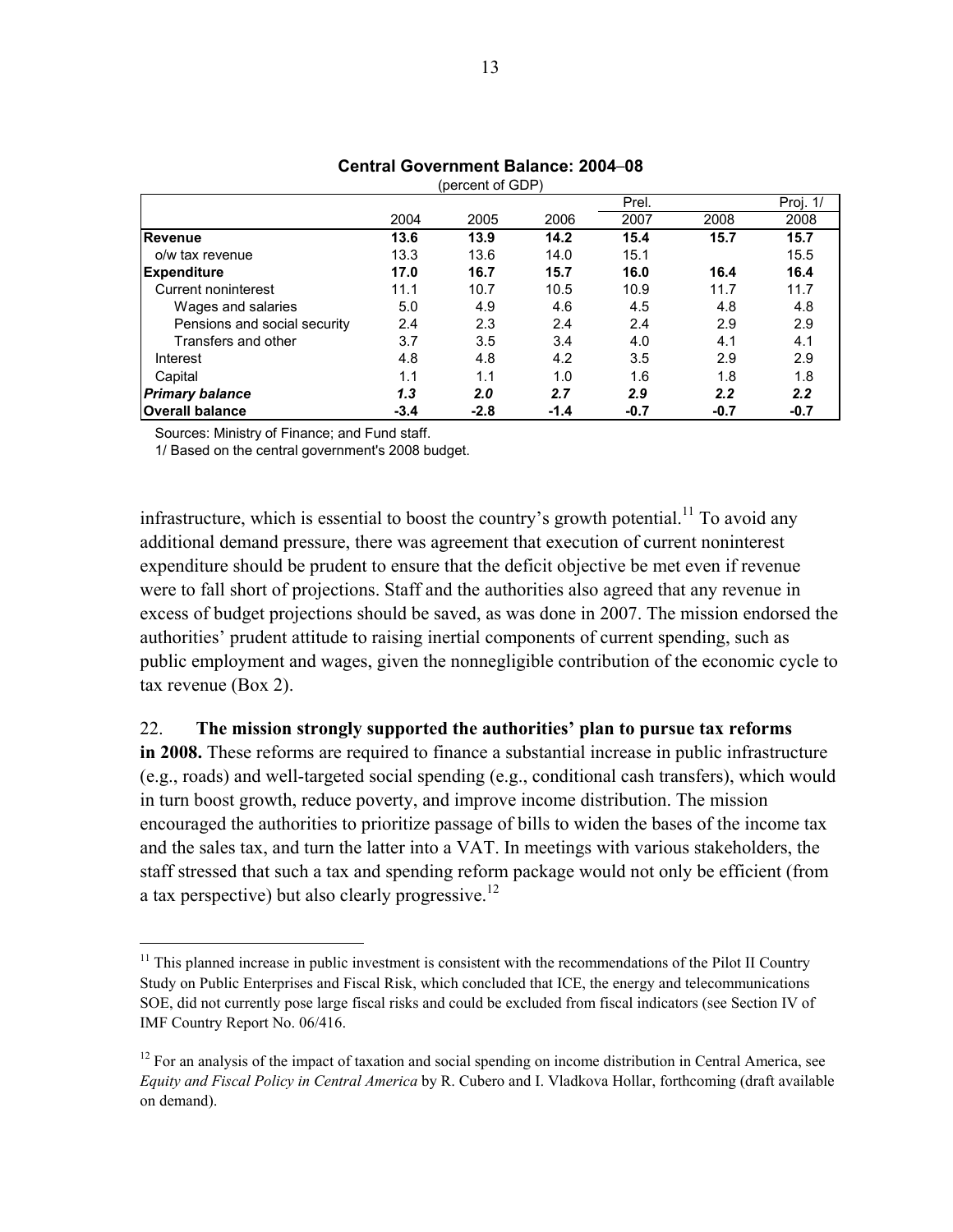### **Box 2. Recent Tax Revenue Growth: Structural vs. Cyclical**

The tax to GDP ratio has increased substantially in recent years. Without any legal reforms, the ratio went up from 13.6 percent in 2005 to a projected 15.1 percent in 2007. Econometric analysis by staff suggests that the rise in the tax ratio can be attributed to two main causes:

a) The economic expansion. With an estimated long-run income elasticity of total tax revenue of about 1.1, the tax ratio increases as GDP grows. In turn, this growth contribution can be broken down into structural and cyclical components, depending on whether output is below or above its potential level.

b) An improvement in tax administration and, in particular, the gradual implementation since 2005 of an automated customs reporting system (TICA) that allows for cross-controls between different types of taxes. Other unobserved factors, such as a change in tax compliance behaviour, may also be at work.

| <b>Contribution of Different Factors to Tax Revenue</b> |
|---------------------------------------------------------|
| (percent of GDP)                                        |

|                        | 2003   | 2004   | 2005   | 2006   | 2007   |
|------------------------|--------|--------|--------|--------|--------|
| Total tax to GDP ratio | 13.6   | 13.3   | 13.6   | 140    | 15.1   |
| Potential output       | 13.9   | 14.0   | 14.1   | 14 3   | 14.3   |
| Cycle (output gap)     | $-0.4$ | $-0.3$ | $-0.2$ | 02     | 0.4    |
| <b>TICA</b>            | 0.0    | 0.0    | 0.8    | 0.8    | 0.8    |
| Residual               | 0.1    | $-0.3$ | -11    | $-1.3$ | $-0.5$ |

Source: Fund staff estimates, based on data from the authorities.

Staff research indicates that, of the total tax ratio as of the third quarter of 2007, TICA contributes about 0.8 percent of GDP, while the economic cycle (the output gap) contributes about 0.4 percent of GDP. The rest is accounted for by potential output and a residual. Evidence for other Latin American countries indicates that the contribution of the cycle to noncommodity revenues is generally smaller than at present in Costa Rica, either because income elasticities of tax revenues are close to one, or because the output gap is narrow even when the long-run elasticity is well above unity (as in El Salvador and Peru).

23. **The mission welcomed the authorities' intention to develop a medium-term budget framework, and encouraged them to reduce spending rigidities.** The introduction of multi-year scenarios in the 2008 budget process is a positive first step. A move to a fullfledged medium-term budget framework would help link policy objectives, spending priorities, and revenue needs, as well as reduce pressures to use revenue earmarking.<sup>13</sup> The mission also encouraged the authorities to follow up on the key recommendations in the 2007 fiscal ROSC.<sup>14</sup>

1

<sup>&</sup>lt;sup>13</sup> At its latest meeting in San José, Costa Rica, the Committee of Finance Ministers of Central America, Panama, and the Dominican Republic discussed how best to work on this issue in the region, with technical assistance from the Fund and other multilateral institutions.

<sup>&</sup>lt;sup>14</sup> See *Costa Rica—Report on the Observance of Standards and Codes—Fiscal Transparency Module, IMF Country Report No. 07/372.*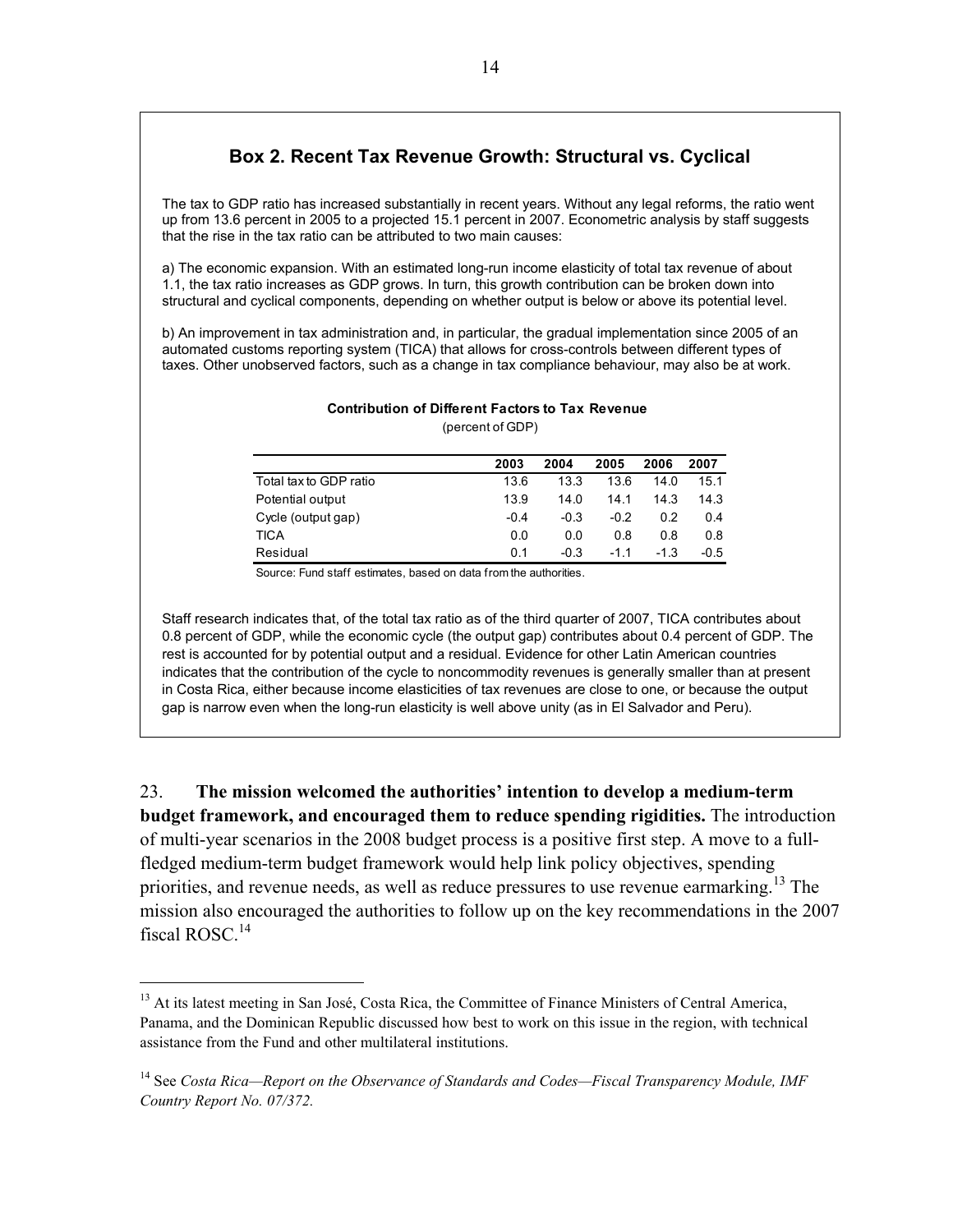# **D. Financial Sector**

24. **The authorities broadly agreed with the main recommendations on the financial system by the FSAP update and the Article IV mission**, namely:

- *Adopting the consolidated supervision bill,* which would provide supervisors with legal powers to conduct effective consolidated supervision of financial groups and their offshore subsidiaries, strengthen the legal protection of supervisors, and harden the sanctions regime for regulatory noncompliance.15 Passage of this bill would improve Costa Rica's compliance with a large number of Basel core principles of financial supervision and regulation.
- *Modifying the prudential regulatory framework so that banks properly internalize foreign exchange risk*, by (i) applying higher risk-weight ratios for capital adequacy purposes to unhedged foreign currency borrowers; (ii) broadening the base of reserve requirements to include short-term foreign-currency lines of credit; and (iii) facilitating financial intermediaries' operations with hedging instruments under an adequate prudential regulatory and supervisory framework.
- *Changing the funding arrangements for financial supervision,* so that the supervisory entity (SUGEF) is mostly financed by the supervised institutions. This would enhance SUGEF's financial and operational autonomy, and enable it to cope with the challenges posed by the growing complexity of the financial system.
- *Improving the bank resolution framework* by: (i) revamping the prompt corrective action system, separating the triggers for corrective action from the CAMELS-based bank assessment criteria for supervision; and (ii) granting SUGEF more legal powers to intervene and resolve problem banks, including by allowing it to conduct partial asset transfers to other financial intermediaries, and to require the removal, if needed, of directors and the internal auditor of intervened public banks.

25. **The staff welcomed the authorities' current actions and plans to strengthen the financial system, which would constitute important initial steps in implementing the above recommendations.** These include: (i) efforts to encourage private financial groups to terminate offshore operations, as well as initiatives to reduce tax and regulatory incentives for their existence; (ii) seeking passage in 2008 of the consolidated supervision bill; (iii) issuance of regulations enabling financial institutions to deal with currency risk-hedging instruments; (iv) plans to strengthen SUGEF's capabilities to conduct risk-based supervision,

<u>.</u>

<sup>15</sup> For an analysis of financial cross-border linkages in Central America, see Chapter VI of *Central America: Global Integration and Regional Cooperation,* IMF Occasional Paper 243, 2005; and *Central America: Structural Foundations for Regional Financial Integration*, IMF, 2006.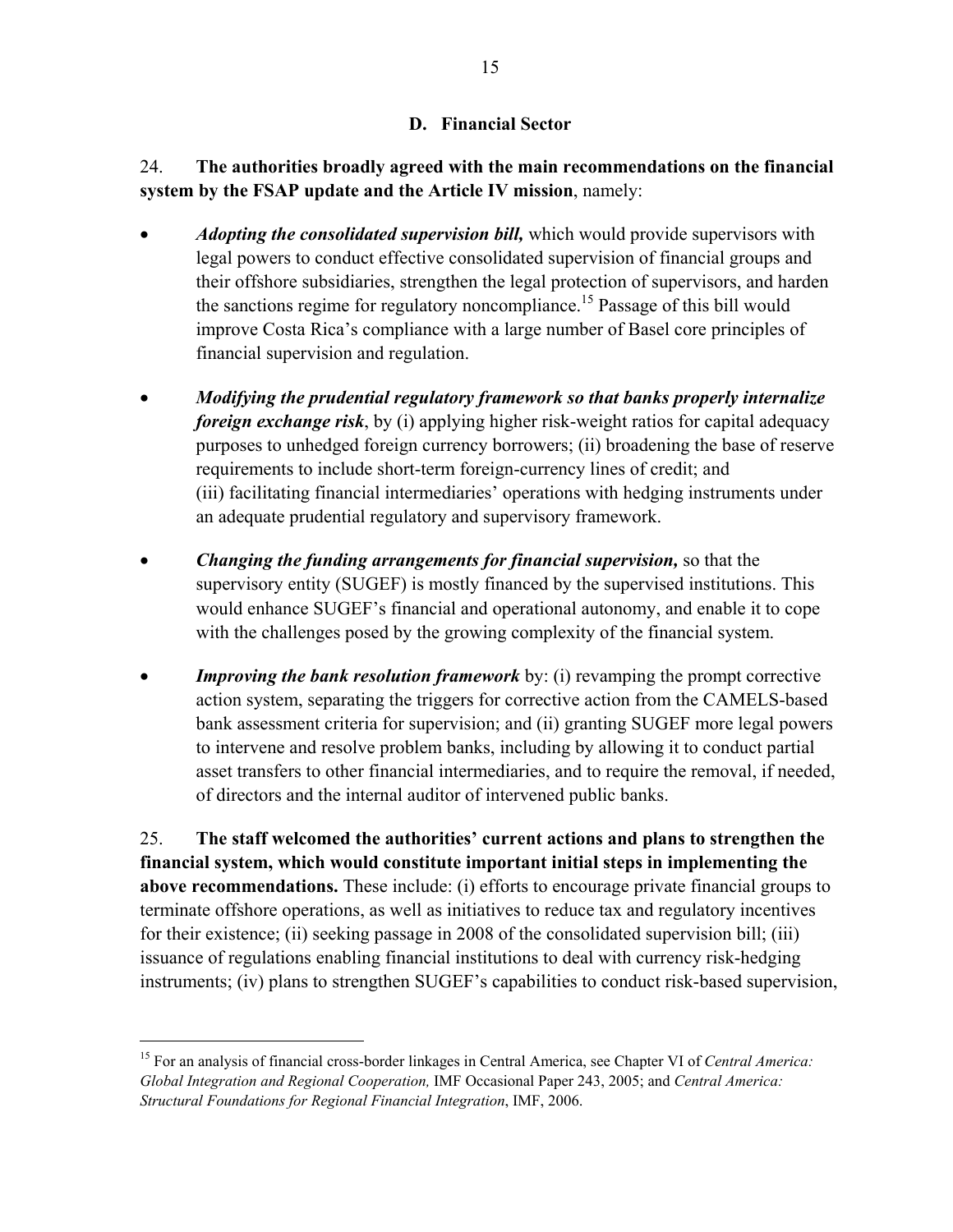with Fund technical assistance; and (v) strengthening the financial reporting regime of the supervised entities.

# **IV. STAFF APPRAISAL**

26. **The near-term prospects for the Costa Rican economy remain favorable, but could be affected by external developments.** Buttressed by sound policies and favorable domestic sentiment while likely to feel the impact of the U.S. slowdown, the economy is set to expand at a still solid but more moderate pace. The main risk for the short-term outlook relates to the intensity of the slowdown in the U.S. economy.

27. **The authorities' main challenges are to bring down inflation and to complete their well-focused reform agenda.** Reform priorities include full implementation of CAFTA-DR; completing the transition to inflation targeting; passage of a substantial tax reform; and strengthening of financial regulation and supervision. These reforms would allow the economy to remain on a high growth path, continue to reduce poverty, and enhance macroeconomic resilience.

28. **Monetary policy needs to be tightened in the near term.** Domestic demand pressures, the lagged effects of external price shocks, and stubbornly high inflationary expectations are stoking inflation. To counteract this, short-term interest rates should be raised gradually to positive real levels. Adopting the overnight money market rate as the central bank's intermediate policy target should also be considered.

29. **The authorities and the staff agree that decisive progress toward the adoption of a full-fledged inflation targeting regime should be made in the next 18 months.** The staff welcomes the steps already taken by the central bank to make the exchange rate regime more flexible, but notes that more will need to be done to enhance the central bank's ability to bring inflation gradually down to low single digits. In this context, it is important to make rapid progress on the issuance of derivative regulations, the definition of rules for forex market intervention, and enhanced supervision of exchange risks in the financial system. Staff welcomes the partial recapitalization of the central bank conducted in 2007, and recommends that a more permanent recapitalization be pursued through a one-off transfer of negotiable securities.

30. **The level of the real effective exchange rate and the authorities' exchange rate policies are consistent with the maintenance of external stability.** Medium-term projections show a sustainable current account position; the exchange rate level is within its estimated equilibrium range; and the dynamism of exports suggests that the exports sector remains competitive.

31. **Staff supports the fiscal stance envisaged in the 2008 budget and the authorities' plans for a substantive tax reform.** The roughly neutral fiscal position envisaged in the 2008 budget should help disinflation efforts, though continued caution is recommended in the execution of current expenditure. Passage of income tax and VAT reforms would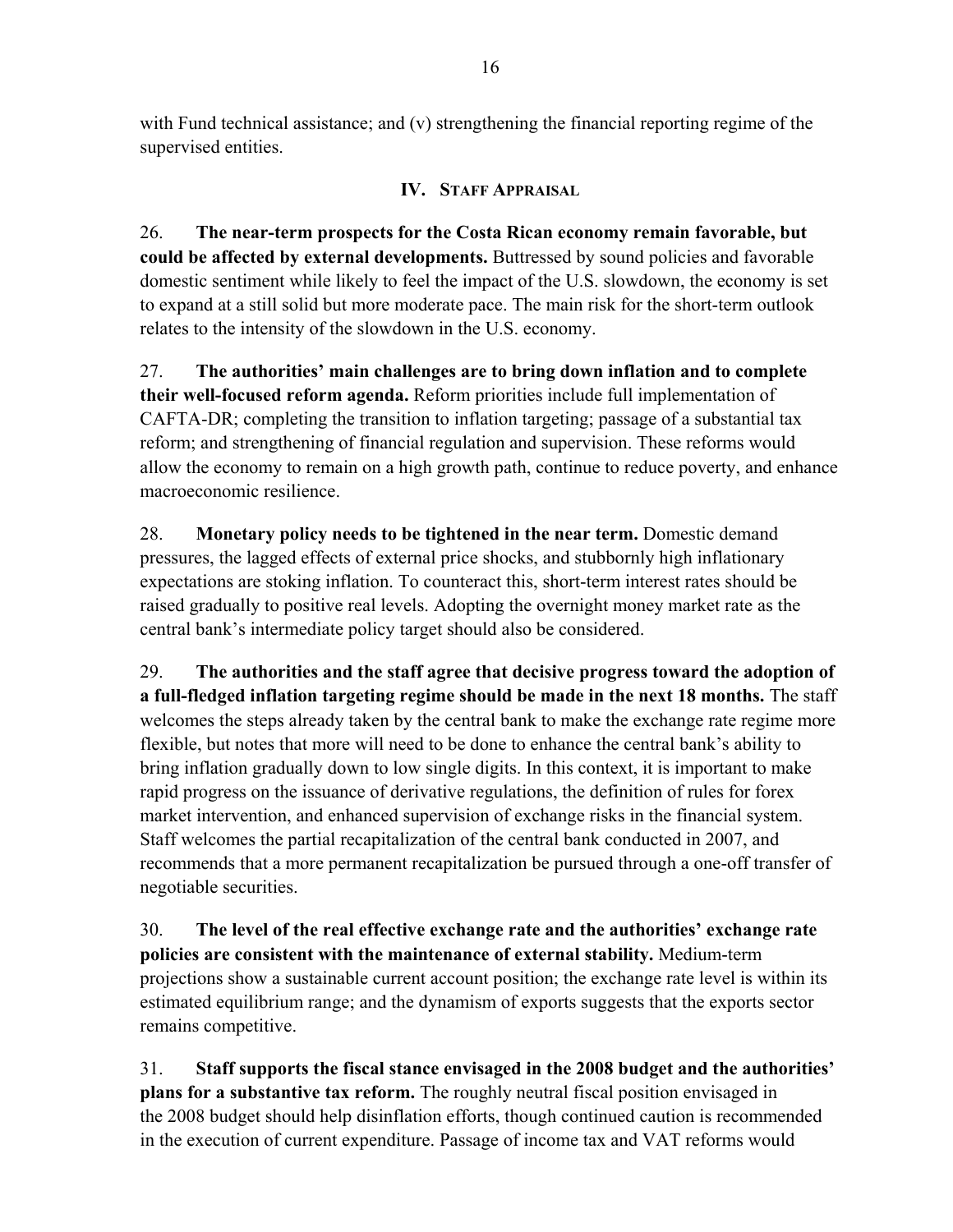allow higher social and infrastructure spending while preserving a sound overall fiscal stance. Staff welcomes the authorities' interest in developing a medium-term budget framework.

32. **The authorities should press ahead with reforms to strengthen financial system supervision.** Approval of the consolidated supervision bill should remain a priority. The staff welcomes ongoing efforts by the authorities to reduce incentives for offshore banking, and encourages them to introduce regulations to ensure that banks fully internalize foreign exchange risk. Further reforms should be passed to allow for full financing of SUGEF by the supervised entities, and for an improved bank intervention and resolution framework.

# 33. **It is proposed that the next Article IV consultation be held on the standard 12-month cycle.**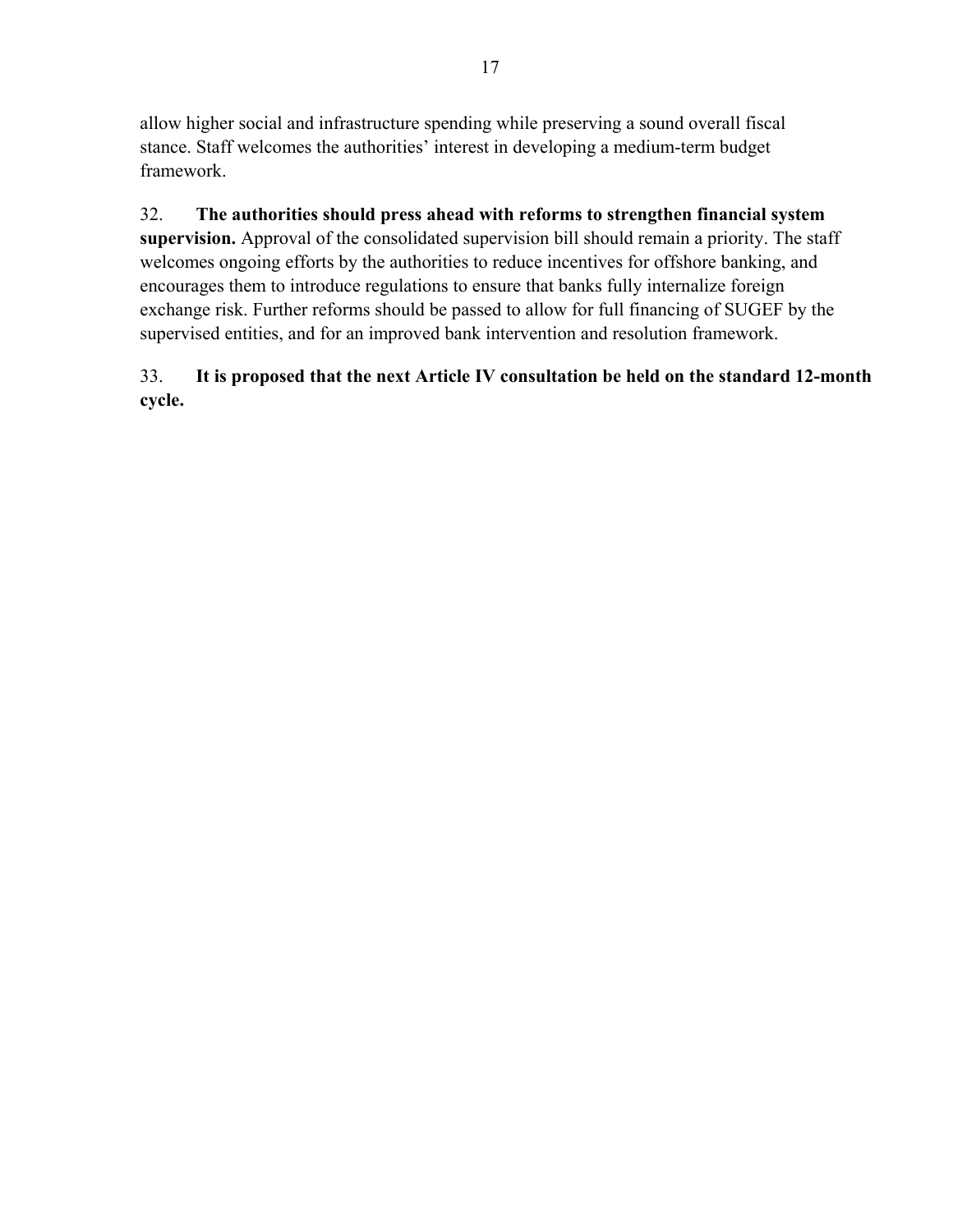

#### **Figure 1. Costa Rica: Social Indicators**

 Sources: UNDP Human Development Report 2006, World Bank World Development Indicators.

1/ A value of 0 represents perfect equality, a value of 100 represents perfect inequality.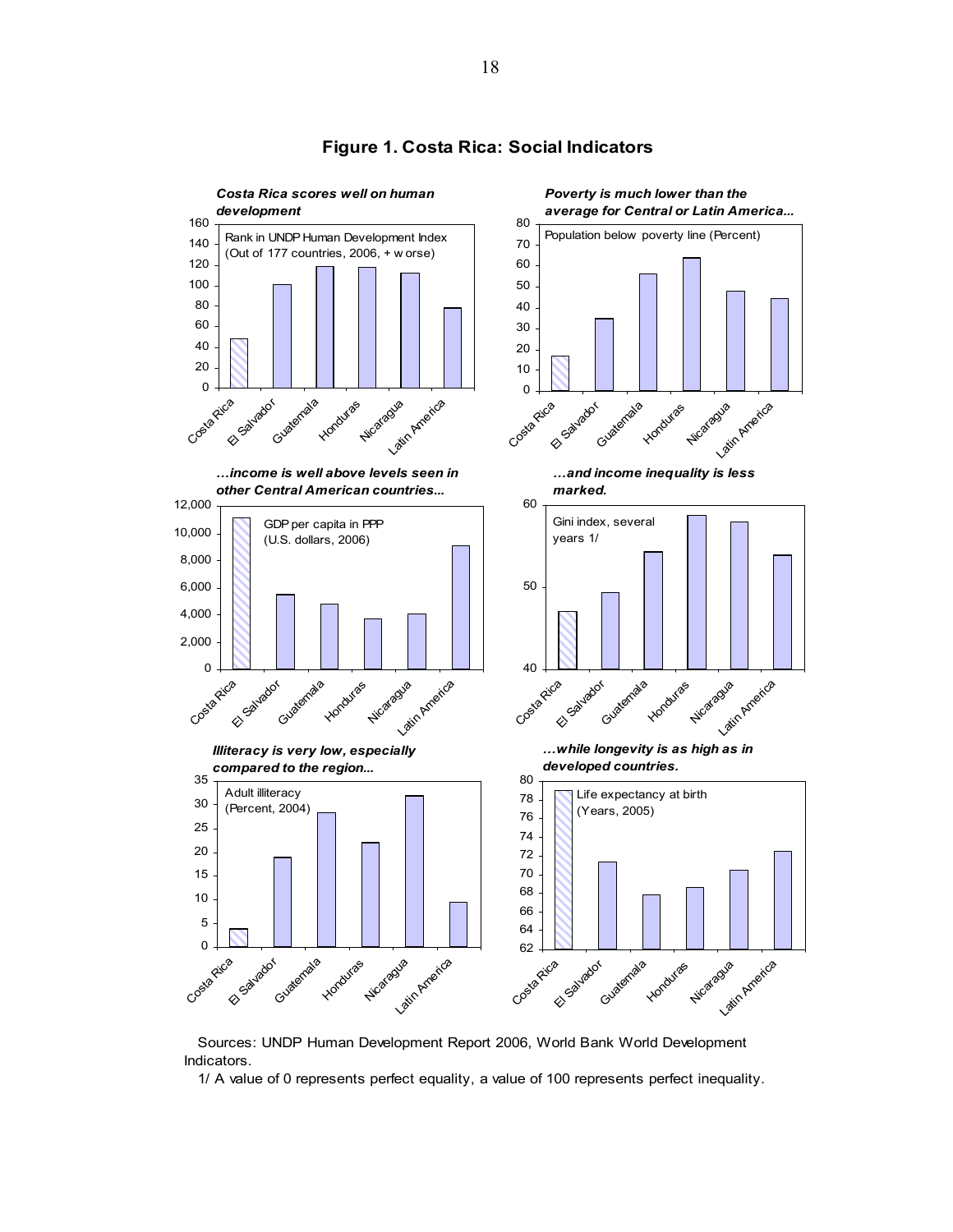

# **Figure 2. Costa Rica: Growth and Inflation**

(annual percentage changes)

*Oil and food price shocks fueled headline inflation in Costa Rica...*





Sources: Central Bank of Costa Rica; and Fund staff estimates.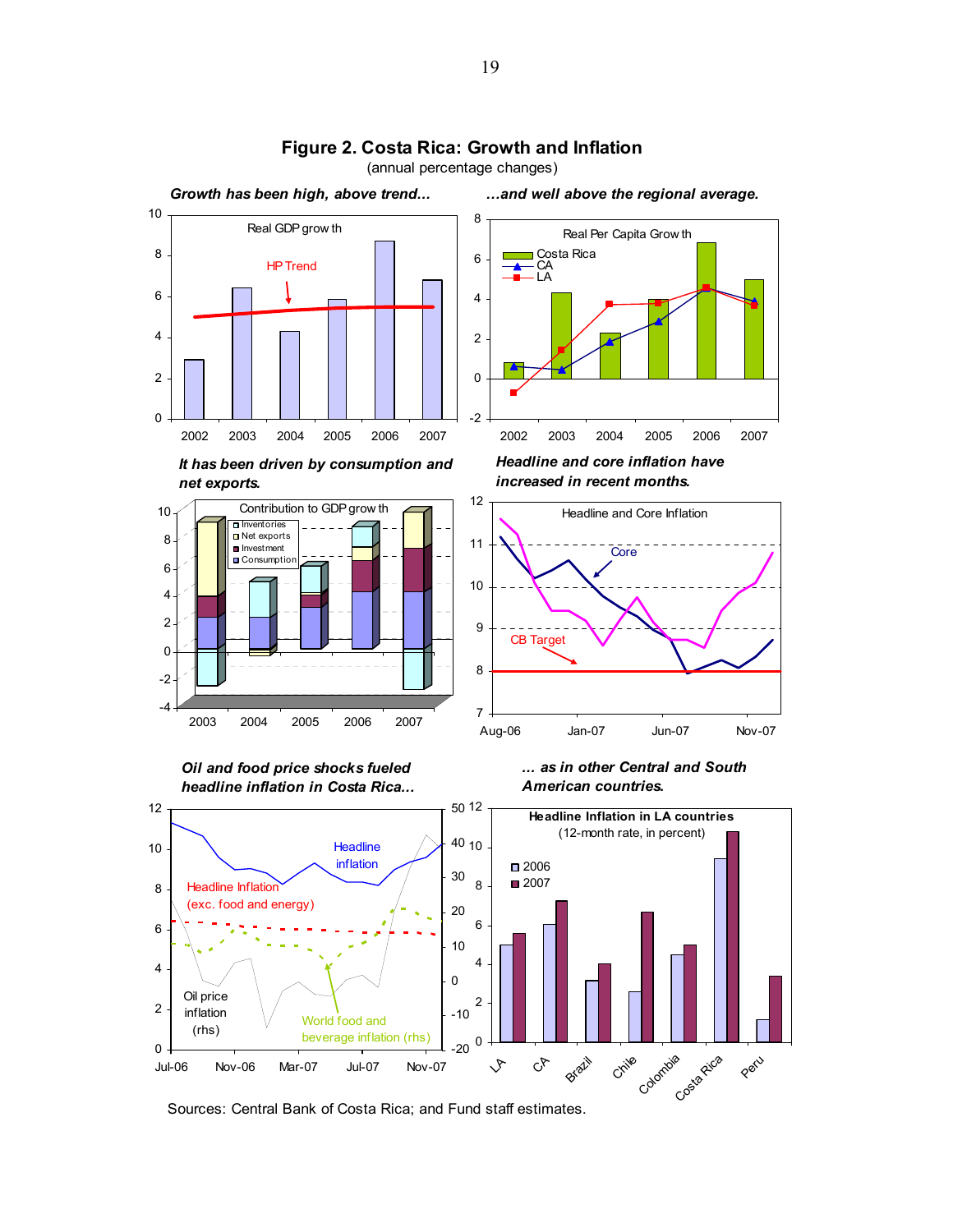

#### **Figure 3. Costa Rica: Monetary and Financial Sector Developments**





Sources: Central Bank of Costa Rica; and Fund staff estimates.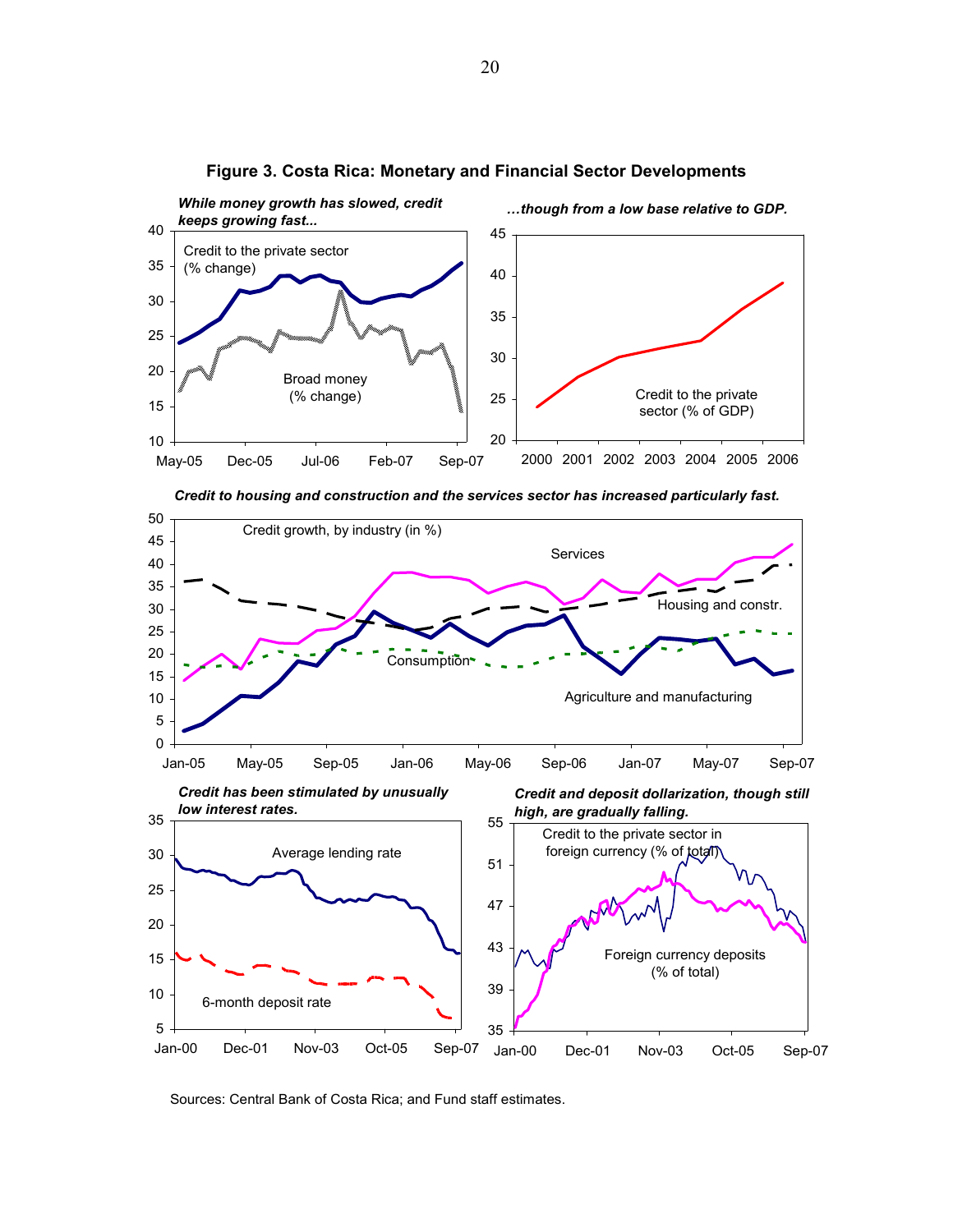

*Export growth has been high and well-*

#### **Figure 4. Costa Rica: External Sector**

*…but the trade balance has deteriorated sharply, in part because of the oil shock.*



#### *However, much higher income balance helped offset the current account impact.*

*Reserves have risen steadily, reflecting strong FDI inflows.*



Sources: Central Bank of Costa Rica; and Fund staff estimates.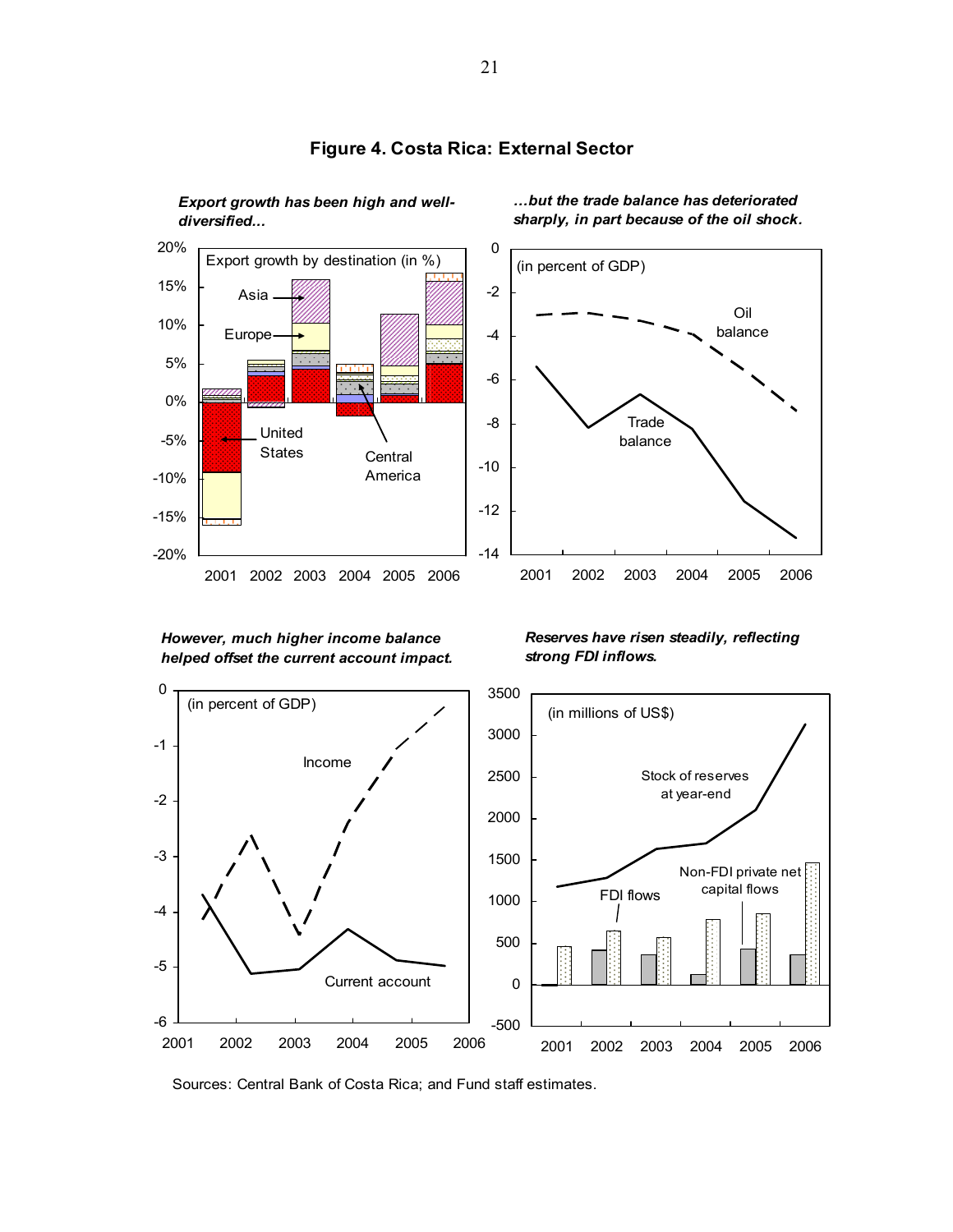

**Figure 5. Costa Rica: Comparative Competitiveness Indicators**

*Costa Rica does relatively well, compared to the region, in a broad range of competitiveness indicators. But the costs of starting a business are high.*

 Sources: International Financial Statistics; World Economic Outlook; Barro and Lee (2000); World Bank Doing Business Database 2007; and Fund staff calculations.

 1/ The value for the Difficulty of Firing Index for Costa Rica, El Salvador, Guatemala, and Honduras is zero (0): fully flexible.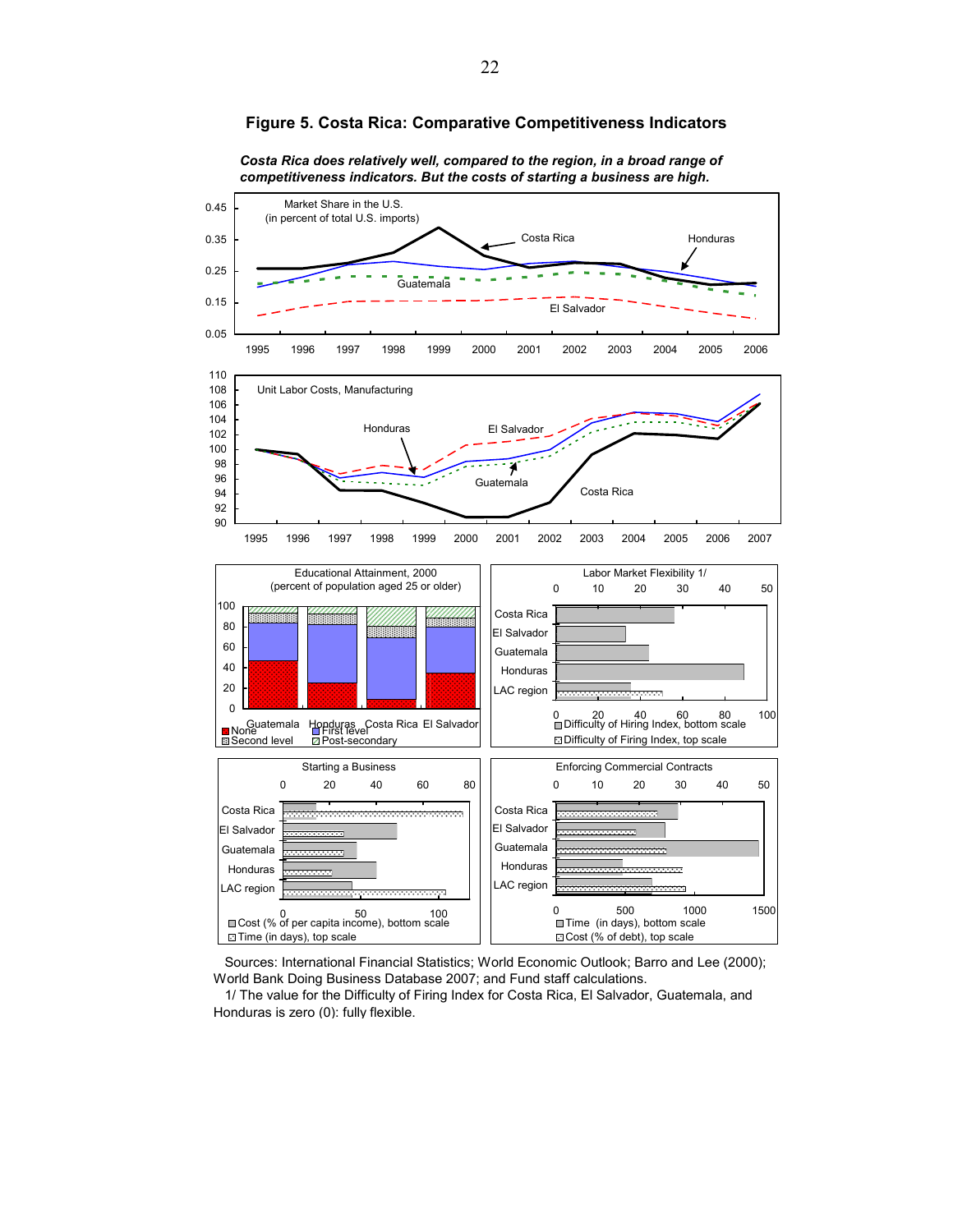

**Figure 6. Costa Rica: Fiscal Developments**

(percent of GDP)

Sources: Costa Rican Ministry of Finance; and Fund staff estimates.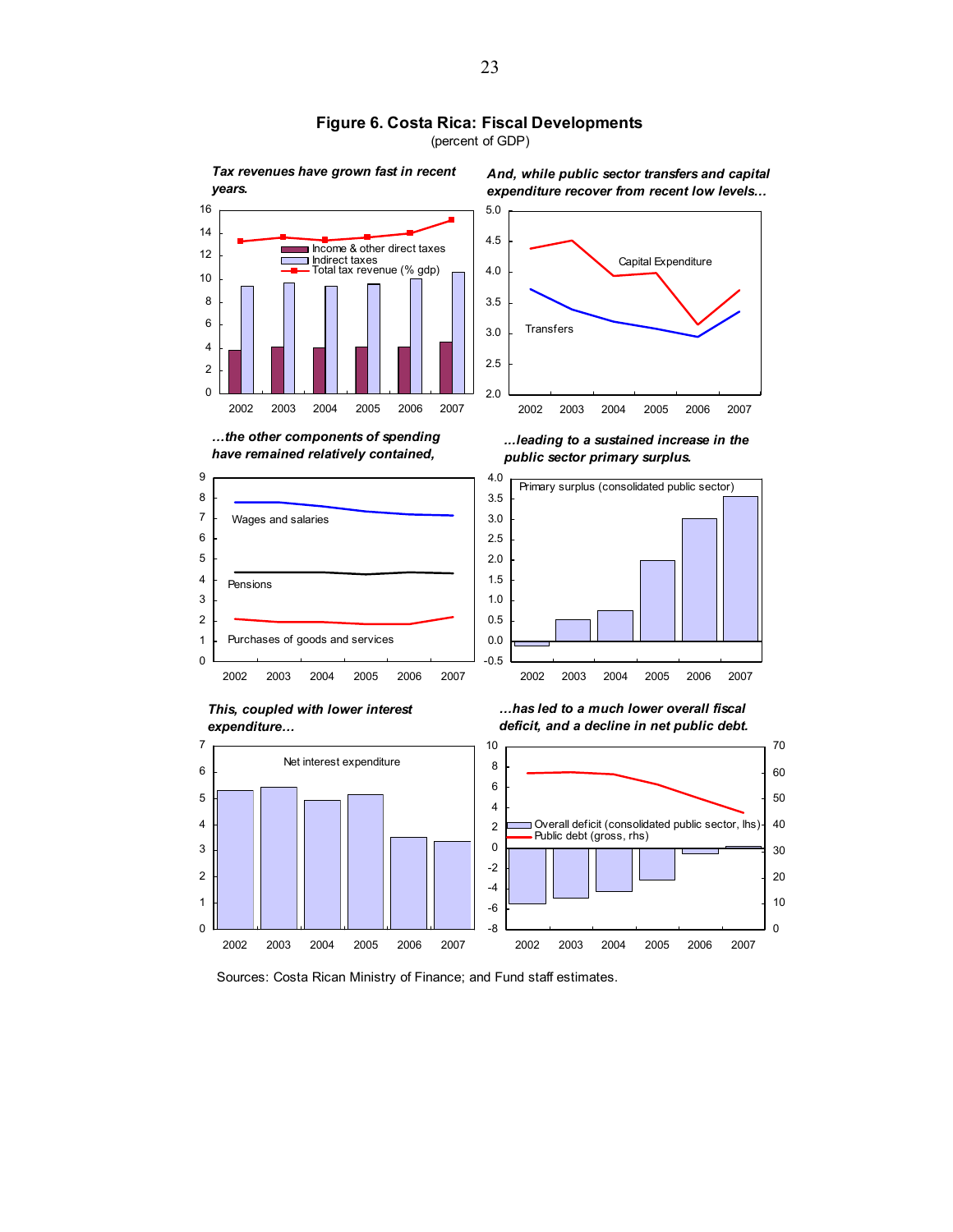

**Figure 7. Country: Public Debt Sustainability: Bound Tests 1/**  (Public debt in percent of GDP)

 1/ Shaded areas represent actual data. Individual shocks are permanent one-half standard deviation shocks. Figures in the boxes represent average projections for the respective variables in the baseline and scenario being presented. Ten-year historical average for the variable is also show n.

2/ Permanent 1/4 standard deviation shocks applied to real interest rate, grow th rate, and primary balance.

 3/ One-time real depreciation of 30 percent and 10 percent of GDP shock to contingent liabilities occur in 2008, w ith real depreciation defined as nominal depreciation (measured by percentage fall in dollar value of local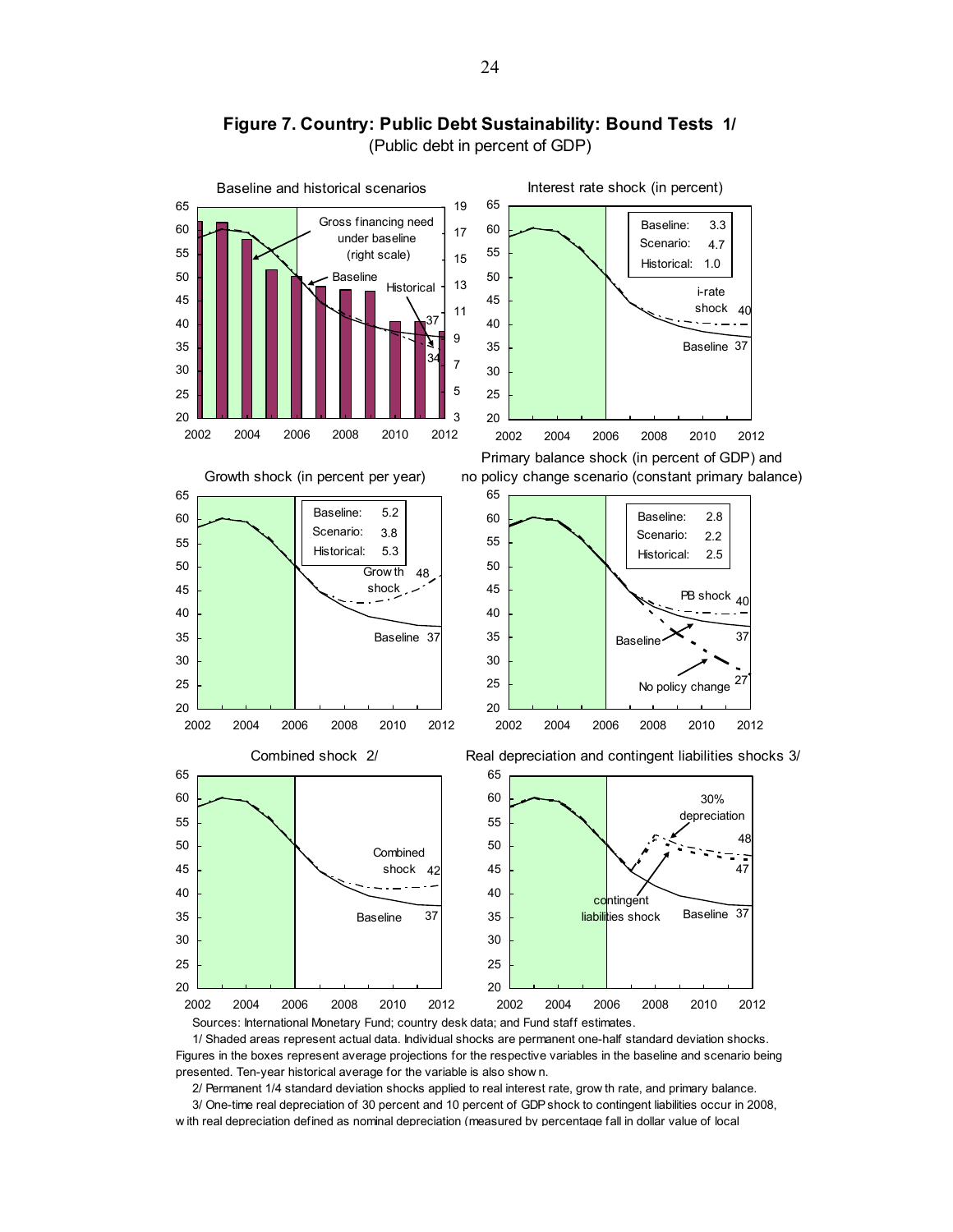

**Figure 8. Costa Rica: External Debt Sustainability: Bound Tests** 1/ (External debt in percent of GDP)

Sources: International Monetary Fund, Country desk data; and Fund staff estimates.

 1/ Shaded areas represent actual data. Individual shocks are permanent one-half standard deviation shocks. Figures in the boxes represent average projections for the respective variables in the baseline and scenario being presented. Ten-year historical average for the variable is also shown.

 2/ Permanent 1/4 standard deviation shocks applied to real interest rate, growth rate, and current account balance.

3/ One-time real depreciation of 30 percent occurs in 2008.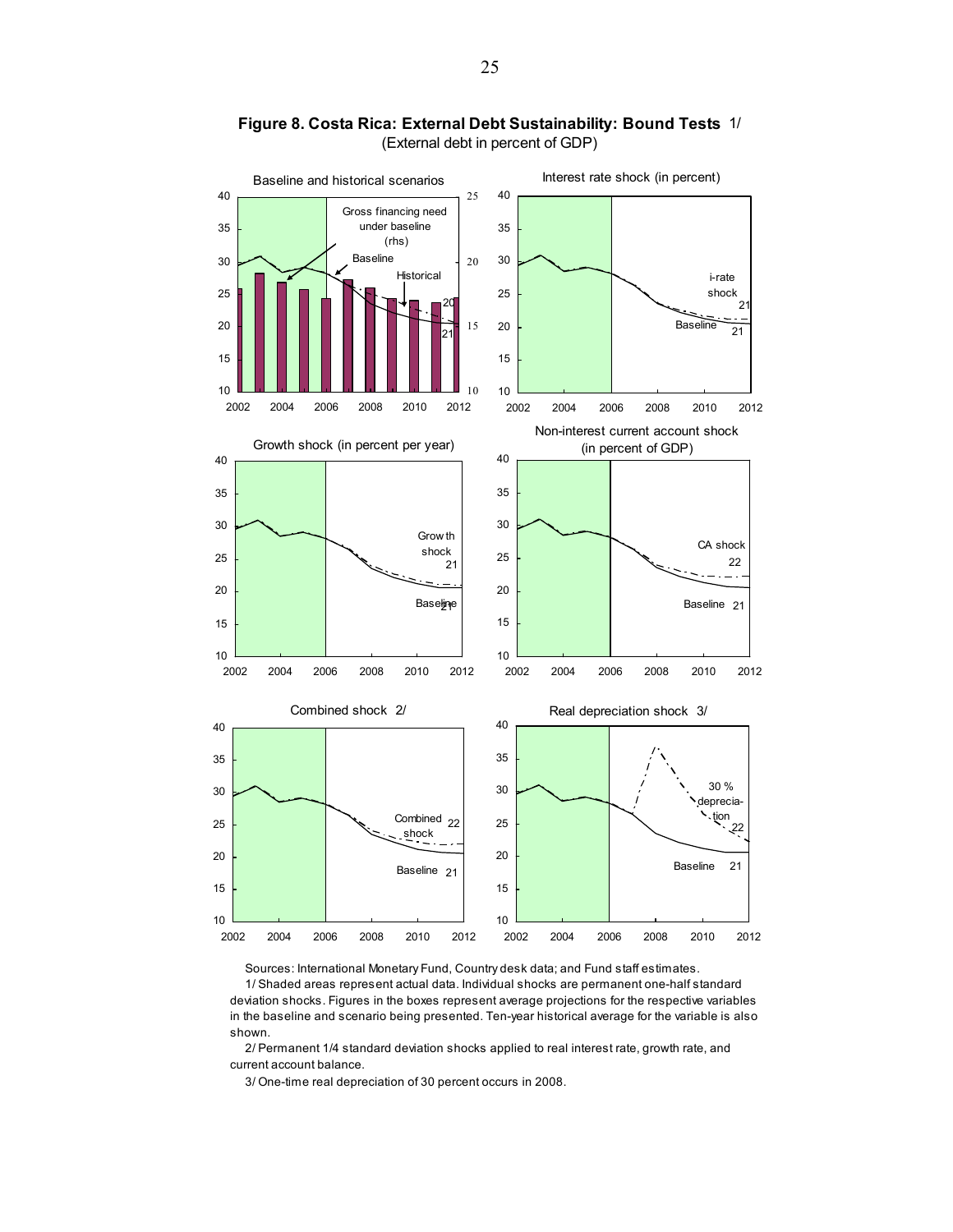#### **Table 1. Costa Rica: Selected Social and Economic Indicators**

|                                           |       | . Social Indicators                              |      |
|-------------------------------------------|-------|--------------------------------------------------|------|
| Per capita income (2007, in U.S. dollars) | 5.793 | Unemployment rate (2007, percent of labor force) | 4.6  |
| Population (July 2007, millions)          | 4.5   | Poverty (2007, percent of households)            | 16.7 |
| Life expectancy (2005, years)             | 79.1  | Extreme poverty (2007, percent of households)    |      |
|                                           |       |                                                  |      |

II. Economic Indicators

|                                                       |                                                           |                     |        |        |        |          | Proj     |                      |
|-------------------------------------------------------|-----------------------------------------------------------|---------------------|--------|--------|--------|----------|----------|----------------------|
|                                                       | 2001                                                      | 2002                | 2003   | 2004   | 2005   | 2006     | 2007     | 2008                 |
|                                                       | (Annual percentage change, unless otherwise noted)        |                     |        |        |        |          |          |                      |
| National income and prices                            |                                                           |                     |        |        |        |          |          |                      |
| GDP at constant prices                                | 1.1                                                       | 2.9                 | 6.4    | 4.3    | 5.9    | 8.7      | 6.8      | 5.0                  |
| Implicit deflator                                     | 8.6                                                       | 9.2                 | 8.3    | 11.9   | 10.3   | 11.2     | 9.0      | 9.5                  |
| Consumer prices (end of period)                       | 11.0                                                      | 9.7                 | 9.9    | 13.1   | 14.1   | 9.4      | 10.8     | 8.0                  |
| Consumer prices (average)                             | 11.3                                                      | 9.2                 | 9.4    | 12.3   | 13.8   | 11.5     | 9.4      | 9.5                  |
| <b>External sector</b>                                |                                                           |                     |        |        |        |          |          |                      |
| Exports of goods, excl. goods for processing (f.o.b.) | 2,307.6                                                   | 2,278.8             | 8.3    | 8.6    | 10.2   | 17.4     | 11.0     | 7.0                  |
| Imports of goods, excl. goods for processing (c.i.f.) | 4,063.2                                                   | 4,708.4             | 12.2   | 12.5   | 16.3   | 14.3     | 22.6     | 12.9                 |
| Terms of trade (-) deterioration                      | 96.4                                                      | 96.2                | $-0.6$ | $-3.8$ | $-5.1$ | $-4.1$   | $-1.4$   | $-1.8$               |
| Real effective exchange rate eop (depreciation -) 1/  | 3.9                                                       | $-2.3$              | $-6.6$ | $-3.1$ | 0.0    | 0.9      | 1.8      | $\ddot{\phantom{a}}$ |
| <b>Banking system</b>                                 |                                                           |                     |        |        |        |          |          |                      |
| Net domestic assets                                   | 11.8                                                      | 16.0                | 12.6   | 24.8   | 7.7    | 14.9     | 16.1     | 17.3                 |
| Of which: Credit to private sector                    | 24.2                                                      | 21.9                | 20.5   | 18.9   | 30.6   | 28.7     | 35.3     | 30.0                 |
| Broad money                                           | 11.1                                                      | 20.4                | 18.2   | 32.9   | 22.2   | 22.8     | 17.0     | 15.0                 |
| Lending interest rate (end of period) 1/              | 25.8                                                      | 27.4                | 23.7   | 23.3   | 24.0   | 20.7     | 16.3     | $\ddot{\phantom{a}}$ |
|                                                       |                                                           | (In percent of GDP) |        |        |        |          |          |                      |
| <b>Public Sector</b>                                  |                                                           |                     |        |        |        |          |          |                      |
| Overall primary public sector balance                 | 1.2                                                       | $-0.1$              | 0.6    | 0.8    | 2.0    | 3.0      | 3.6      | 1.5                  |
| Overall public sector balance                         | $-3.3$                                                    | $-5.4$              | $-4.9$ | $-4.2$ | $-3.1$ | $-0.5$   | 0.2      | $-0.9$               |
| Nonfinancial public sector balance                    | $-2.1$                                                    | $-4.0$              | $-3.3$ | $-2.9$ | $-1.7$ | 0.7      | 1.0      | $-0.4$               |
| Central government                                    | $-3.4$                                                    | $-4.7$              | $-3.4$ | $-3.4$ | $-2.8$ | $-1.4$   | $-0.7$   | $-0.7$               |
| Total revenue and grants                              | 13.9                                                      | 13.9                | 13.9   | 13.6   | 13.9   | 14.2     | 15.4     | 15.7                 |
| Total expenditure                                     | 17.5                                                      | 17.5                | 17.3   | 17.0   | 16.7   | 15.7     | 16.0     | 16.4                 |
| Rest of nonfinancial public sector                    | 1.3                                                       | 0.7                 | 0.1    | 0.6    | 1.1    | 2.1      | 1.7      | 0.3                  |
| Central bank losses (-)                               | $-1.2$                                                    | $-1.4$              | $-1.6$ | $-1.3$ | $-1.4$ | $-1.1$   | $-0.8$   | $-0.5$               |
| <b>Gross domestic investment</b>                      | 20.3                                                      | 22.6                | 20.6   | 23.1   | 24.8   | 26.4     | 24.7     | 26.3                 |
| Gross national savings                                | 16.6                                                      | 17.5                | 17.1   | 18.8   | 20.1   | 21.9     | 18.7     | 19.8                 |
| <b>External current account balance</b>               | $-3.7$                                                    | $-5.1$              | $-3.6$ | $-4.3$ | $-4.6$ | $-4.5$   | -6.0     | $-6.5$               |
| Total public debt (gross)                             |                                                           |                     | 60.3   | 59.7   | 55.7   | 50.3     | 44.6     | 41.6                 |
| Total public debt (net) 2/                            | 48.9                                                      | 52.7                | 54.6   | 54.1   | 50.4   | 44.5     | 38.4     | 35.9                 |
| Of which:                                             |                                                           |                     |        |        |        |          |          |                      |
| External public debt (end of period)                  | 19.8                                                      | 14.5                | 15.8   | 13.7   | 13.4   | 11.9     | 10.6     | 9.0                  |
|                                                       | (In percent of exports of goods and services)             |                     |        |        |        |          |          |                      |
| External public debt service 3/                       | 12.5                                                      | 10.7                | 18.5   | 12.9   | 9.2    | 7.2      | 6.6      | 7.6                  |
| Of which: interest 3/                                 | 3.3                                                       | 3.1                 | 3.5    | 2.9    | 2.5    | 2.7      | 2.3      | 2.2                  |
|                                                       | (In millions of U.S. dollars, unless otherwise specified) |                     |        |        |        |          |          |                      |
| Change in net international reserves (increase -)     | $-13$                                                     | $-163$              | $-339$ | -80    | $-393$ | $-1,037$ | $-1,000$ | $-100$               |
| Net international reserves (NIR) 4/                   | 1,102                                                     | 1,265               | 1,604  | 1,684  | 2,078  | 3,114    | 4,114    | 4,214                |
| NIR (months of nonmaquila imports)                    | 3.1                                                       | 3.0                 | 3.6    | 3.2    | 3.4    | 4.2      | 4.9      | 4.7                  |
| <b>Memorandum items:</b>                              |                                                           |                     |        |        |        |          |          |                      |
| GDP (in billions of colones)                          | 5,395                                                     | 6,061               | 6,982  | 8,144  | 9,512  | 11,507   | 13,396   | 15,403               |
| GDP (in millions of U.S. dollars)                     | 16,403                                                    | 16,843              | 17,513 | 18,598 | 19,909 | 22,506   | 25,933   | 30.752               |
|                                                       |                                                           |                     |        |        |        |          |          |                      |

Sources: Central Bank of Costa Rica; Ministry of Finance; and Fund staff projections.

1/ As of September 2007 for REER, and as end-December 2007 for interest rates.

2/ Gross public debt minus central government debt held by the nonfinancial public sector.

3/ Excludes *maquila* exports.

4/ In 2007 one-off adjustment of 175 million dollars for reclassification of capital contribution to FLAR.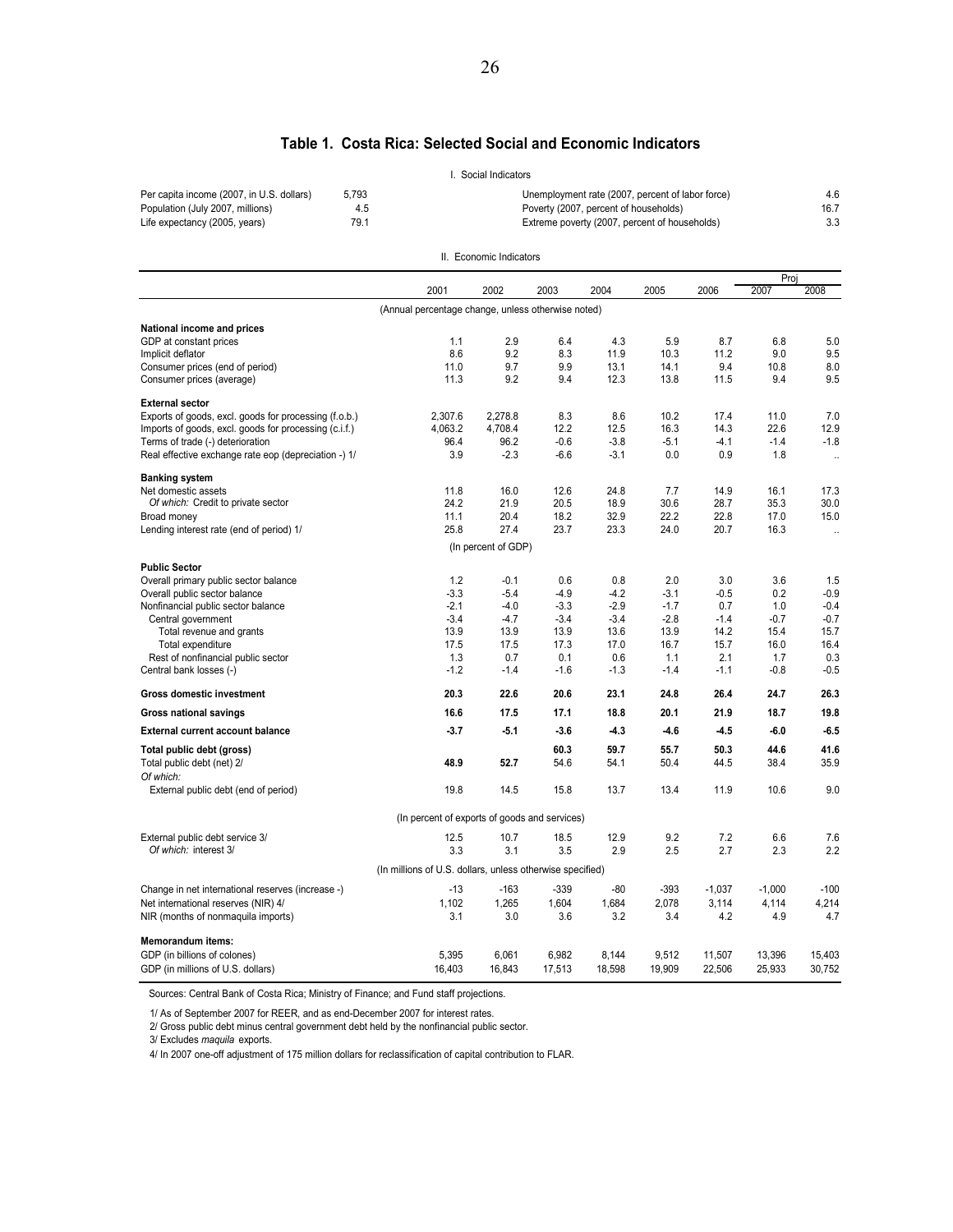|                                                                                                                     |                       |              |                |                |                |                | Proj.          |
|---------------------------------------------------------------------------------------------------------------------|-----------------------|--------------|----------------|----------------|----------------|----------------|----------------|
|                                                                                                                     | 2001                  | 2002         | 2003           | 2004           | 2005           | 2006           | 2007           |
| (End-of-period stocks; in billions of colones unless otherwise specified)                                           |                       |              |                |                |                |                |                |
|                                                                                                                     | I. Central Bank       |              |                |                |                |                |                |
| Net international reserves 1/                                                                                       | 377                   | 479          | 671            | 772            | 1,032          | 1,613          | 2,049          |
| (In millions of U.S. dollars)                                                                                       | 1,102                 | 1,265        | 1,604          | 1,684          | 2,078          | 3,114          | 4,114          |
| Other net foreign assets                                                                                            | $-176$                | -132         | -92            | 40             | 83             | 102            | 200            |
| Medium- and long-term foreign liabilities                                                                           | $-266$                | -248         | $-231$         | $-121$         | -84            | $-48$          | $-39$          |
| (In millions of U.S. dollars)                                                                                       | -779                  | -655         | -552           | $-265$         | $-168$         | -93            | -78            |
| <b>Net domestic assets</b>                                                                                          | 81                    | -41          | -201           | -366           | -534           | -980           | $-1,350$       |
| Net claims on the nonfinancial public sector<br>Credit to commercial banks                                          | 17<br>4               | 25<br>3      | 37<br>1        | -27<br>1       | 48<br>1        | -39<br>1       | -30<br>0       |
| Monetary absorption instruments (BEM, ICP) 2/                                                                       | -518                  | -705         | $-901$         | -930           | $-1,245$       | $-1,535$       | $-1,837$       |
| Deficit account                                                                                                     | -803                  | -933         | $-1,050$       | $-1,159$       | $-1,062$       | $-1,166$       | -1,178         |
| Operating losses                                                                                                    | -64                   | -87          | $-109$         | $-106$         | $-136$         | -131           | $-142$         |
| Other                                                                                                               | 1,381                 | 1,569        | 1,712          | 1,749          | 1,724          | 1,759          | 1,695          |
| Monetary base (domestic currency)                                                                                   | 282                   | 306          | 379            | 446            | 581            | 735            | 899            |
| Commercial bank reserves in foreign currency                                                                        | 62                    | 68           | 107            | 161            | 176            | 351            | 357            |
| II. Commercial Banks and Other Depository Institutions                                                              |                       |              |                |                |                |                |                |
| Net foreign assets (including medium- and long-term liabilities)                                                    | -141                  | -190         | -270           | -198           | 88             | 27             | -174           |
| (In millions of U.S. dollars)                                                                                       | $-413$                | -502         | $-646$         | -432           | 177            | 53             | $-349$         |
| Net claims on the central bank                                                                                      | 418                   | 539          | 615            | 857            | 1,065          | 1,463          | 1,293          |
| Other net domestic assets                                                                                           | 1,528                 | 1,853        | 2,281          | 2,875          | 3,176          | 3,807          | 5,061          |
| Credit to the nonfinancial public sector                                                                            | 197                   | 329          | 443            | 801            | 646            | 645            | 393            |
| Credit to the private sector                                                                                        | 1,461                 | 1,781        | 2,147          | 2,553          | 3,336          | 4,294          | 5,810          |
| Domestic currency                                                                                                   | 800                   | 929          | 1,078          | 1,338          | 1,744          | 2.349          | 3.315          |
| Foreign currency<br>(in millions of U.S. dollars)                                                                   | 661<br>1,934          | 853<br>2,251 | 1,069<br>2,555 | 1,215<br>2,649 | 1,591<br>3,204 | 1,945<br>3,755 | 2,495<br>5,010 |
| Other                                                                                                               | $-130$                | -258         | $-309$         | -480           | -805           | $-1,132$       | -1,142         |
| Deposits                                                                                                            | 1,805                 | 2,202        | 2,625          | 3,534          | 4,329          | 5,297          | 6,181          |
| Domestic currency                                                                                                   | 1,000                 | 1,215        | 1,453          | 1,724          | 2,192          | 2,829          | 3,564          |
| Foreign currency                                                                                                    | 804                   | 988          | 1,172          | 1,809          | 2,137          | 2,468          | 2,616          |
| (In millions of U.S. dollars)                                                                                       | 2,354                 | 2,608        | 2,801          | 3,945          | 4,302          | 4,766          | 5,253          |
|                                                                                                                     | III. Financial System |              |                |                |                |                |                |
| Net foreign assets (including medium- and long-term liabilities)                                                    | 59                    | 157          | 309            | 614            | 1,203          | 1,743          | 2,075          |
| <b>Net domestic assets</b>                                                                                          | 1,917                 | 2,223        | 2,503          | 3,124          | 3,365          | 3,865          | 4,486          |
| Net credit to the nonfinancial public sector                                                                        | 215                   | 354          | 479            | 774            | 694            | 606            | 363            |
| Credit to the private sector                                                                                        | 1,461                 | 1,781        | 2,147          | 2,553          | 3,336          | 4,294          | 5,810          |
| Other                                                                                                               | 241                   | 88           | -123           | -204           | -665           | $-1,035$       | -1,687         |
| Broad money 3/                                                                                                      | 1,969                 | 2,380        | 2,812          | 3,738          | 4,568          | 5,608          | 6,561          |
|                                                                                                                     | (Percent changes)     |              |                |                |                |                |                |
| Monetary base                                                                                                       | $-3.6$                | 8.7          | 23.9           | 17.6           | 30.2           | 26.6           | 22.2           |
| Credit to the private sector                                                                                        | 24.2                  | 21.9         | 20.5           | 18.9           | 30.6           | 28.7           | 35.3           |
| Domestic currency                                                                                                   | 16.4                  | 16.1         | 16.0           | 24.2           | 30.3           | 34.7           | 41.1           |
| Foreign currency                                                                                                    | 35.1                  | 29.0         | 25.4           | 13.6           | 31.0           | 22.2           | 28.3           |
| Broad money                                                                                                         | 11.1                  | 20.4         | 18.2           | 32.9           | 22.2           | 22.8           | 17.0           |
|                                                                                                                     | (In percent of GDP)   |              |                |                |                |                |                |
| Currency in circulation                                                                                             | 2.9                   | 2.8          | 2.7            | 2.5            | 2.6            | 2.7            | 2.8            |
| Money                                                                                                               | 8.9                   | 9.7          | 9.9            | 8.6            | 9.1            | 9.1            | 9.5            |
| Broad money<br>Credit to the private sector                                                                         | 36.6<br>27.1          | 39.3<br>29.4 | 40.3<br>30.7   | 45.9<br>31.4   | 48.0<br>35.1   | 48.7<br>37.3   | 49.0<br>43.4   |
|                                                                                                                     |                       |              |                |                |                |                |                |
| Memorandum items (in percent):                                                                                      |                       |              |                |                |                |                |                |
| Net international reserves/deposits in foreign currency<br>Short-term foreign assets of the banking system/deposits | 46.8                  | 48.5         | 57.3           | 42.7           | 48.3           | 65.3           | 78.3           |
| in foreign currency                                                                                                 | 54.3                  | 55.7         | 65.7           | 55.5           | 72.1           | 87.2           | 96.9           |
| Deposits in foreign currency/total deposits                                                                         | 44.6                  | 44.8         | 44.7           | 51.2           | 49.4           | 46.6           | 42.3           |
| Credit to the private sector in foreign currency/total credit                                                       | 45.2                  | 47.9         | 49.8           | 47.6           | 47.7           | 45.3           | 42.9           |

#### **Table 2. Costa Rica: Summary Accounts of the Financial System**

Sources: Central Bank of Costa Rica; and Fund staff projections.

1/ Excludes claims on Nicaragua equivalent to US\$231.9 million.

2/ Comprises central bank bonds (BEM) and short-term investments (ICP) in domestic and foreign currency.

3/ Money plus quasi-money (excludes bank deposits held by the central government).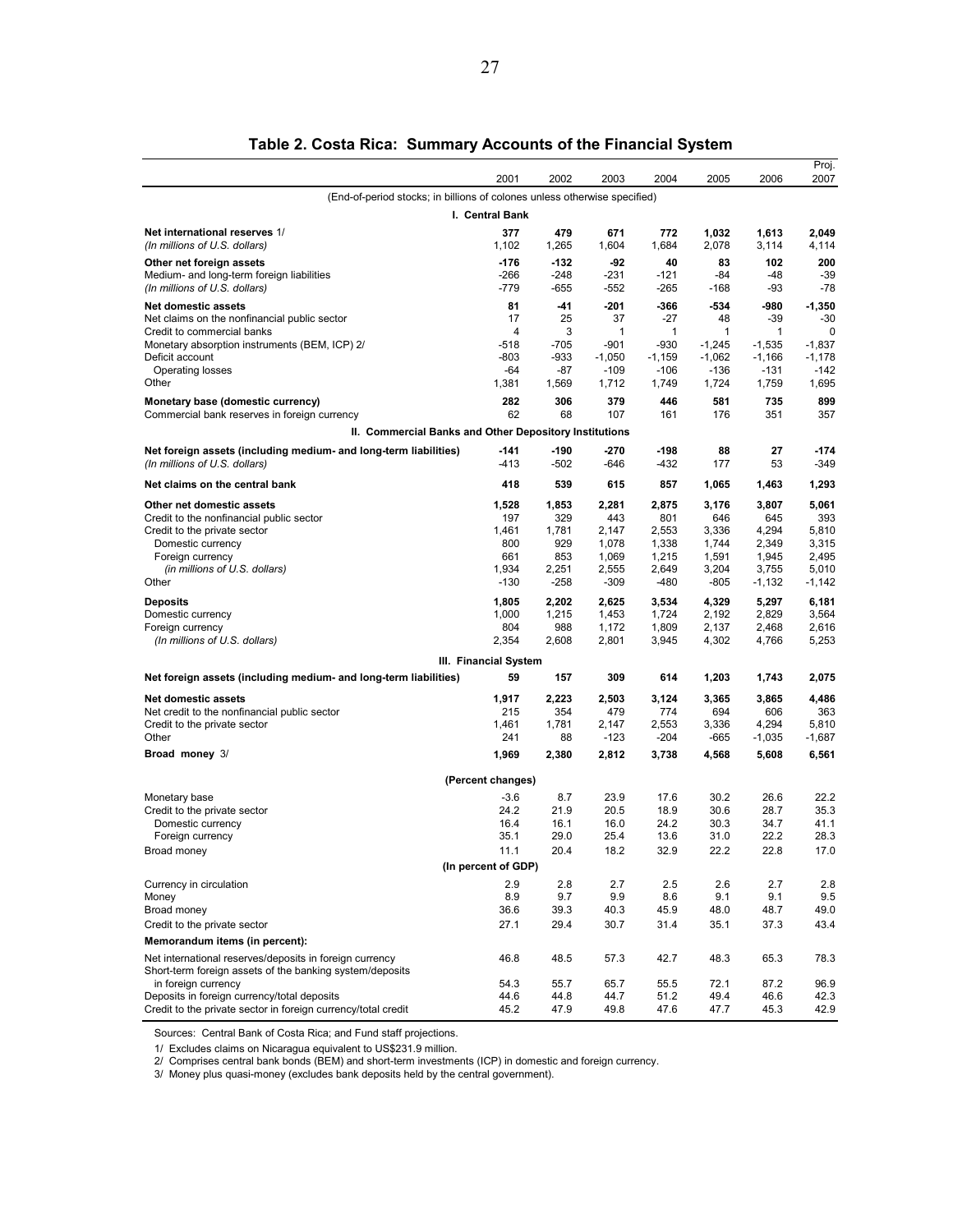### **Table 3. Costa Rica: Medium-Term Balance of Payments**

(In millions of U.S. dollars, unless otherwise indicated)

|                                                           | Proj.    |                            |          |          |          |          |          |          |
|-----------------------------------------------------------|----------|----------------------------|----------|----------|----------|----------|----------|----------|
|                                                           | 2005     | 2006                       | 2007     | 2008     | 2009     | 2010     | 2011     | 2012     |
|                                                           |          |                            |          |          |          |          |          |          |
| <b>Current account</b>                                    | $-925$   | $-1,014$                   | $-1,545$ | $-2,030$ | $-1,888$ | $-2,109$ | $-2,241$ | $-2,447$ |
| Trade balance                                             | $-2,096$ | $-2,692$                   | $-2,786$ | $-3,487$ | $-3,586$ | $-3,742$ | $-3,766$ | $-3,849$ |
| Trade balance goods for processing                        | 1,152    | 1,229                      | 2,413    | 2,517    | 2,846    | 3,175    | 3,710    | 4,236    |
| Export of goods (f.o.b.)                                  | 7,100    | 8,068                      | 9,257    | 9,958    | 11,018   | 12,180   | 13,522   | 15,014   |
| General merchandise and others                            | 3,027    | 3,335                      | 3,737    | 4,021    | 4,400    | 4,797    | 5,278    | 5,806    |
| Goods for processing                                      | 4,072    | 4,732                      | 5,520    | 5,937    | 6,618    | 7,383    | 8,245    | 9,208    |
| Import of goods (f.o.b.)                                  | 9,195    | 10,760                     | 12,043   | 13,446   | 14,604   | 15,922   | 17,288   | 18,863   |
| General merchandise and others                            | 6,274    | 7,256                      | 8,935    | 10,126   | 10,832   | 11,714   | 12,754   | 13,891   |
| Goods for processing                                      | 2,921    | 3,503                      | 3,107    | 3,420    | 3,772    | 4,208    | 4,535    | 4,972    |
| Services                                                  |          |                            | 1,559    | 1,796    |          |          | 2,049    | 2,185    |
| Of which: Travel                                          | 1,115    | 1,340                      |          |          | 1,817    | 1,926    |          |          |
|                                                           | 1,201    | 1,246                      | 1,365    | 1,505    | 1,589    | 1,718    | 1,875    | 2,044    |
| Income                                                    | $-215$   | $-11$                      | $-797$   | $-900$   | $-755$   | $-1,009$ | $-1,252$ | $-1,523$ |
| Of which: Interest on external public debt                | $-142$   | $-169$                     | $-239$   | $-112$   | $-95$    | $-82$    | $-80$    | $-80$    |
| Of which: FDI income                                      | $-170$   | $-126$                     | $-915$   | $-1,027$ | $-1,041$ | $-1,230$ | $-1,411$ | $-1,613$ |
| <b>Current transfers</b>                                  | 270      | 349                        | 478      | 561      | 636      | 716      | 729      | 740      |
| Financial and capital account                             | 1,319    | 2,050                      | 2,545    | 2,130    | 2,088    | 2,309    | 2,491    | 2,747    |
| Direct investment                                         | 904      | 1,371                      | 1,849    | 1,599    | 1,799    | 1,906    | 2,021    | 2,142    |
| Capital flows                                             | 319      | 480                        | 574      | 530      | 290      | 403      | 470      | 605      |
| Public sector                                             | $-103$   | $-155$                     | $-78$    | $-105$   | $-241$   | $-265$   | $-194$   | $-193$   |
| <b>Disbursements</b>                                      | 260      | 108                        | 221      | 311      | 241      | 100      | 100      | 101      |
| Amortizations                                             | $-363$   | $-263$                     | $-299$   | $-416$   | $-482$   | $-344$   | $-298$   | $-294$   |
| Private net capital                                       | 422      | 635                        | 652      | 635      | 530      | 668      | 664      | 798      |
| Errors and omissions                                      | 143      | 200                        | 122      | 0        | $\Omega$ | $\Omega$ | $\Omega$ | $\Omega$ |
| Change in net reserves (- = increase)                     | $-393$   | $-1.037$                   | $-1.000$ | $-100$   | $-200$   | $-200$   | $-250$   | $-300$   |
|                                                           |          | (Annual percentage change) |          |          |          |          |          |          |
|                                                           |          |                            |          |          |          |          |          |          |
| Export of goods (f.o.b.)                                  |          |                            |          |          |          |          |          |          |
| Value                                                     | 11.5     | 13.6                       | 14.7     | 7.6      | 10.6     | 10.6     | 11.0     | 11.0     |
| Volume                                                    | 12.4     | 10.4                       | 7.7      | 5.0      | 9.7      | 9.5      | 9.6      | 9.5      |
| Import of goods (c.i.f.)                                  |          |                            |          |          |          |          |          |          |
| Value                                                     | 18.0     | 16.0                       | 12.1     | 11.5     | 8.6      | 9.0      | 8.6      | 9.1      |
| Volume                                                    | 12.5     | 7.9                        | 4.6      | 7.1      | 8.9      | 9.0      | 8.1      | 8.1      |
|                                                           |          | (In percent of GDP)        |          |          |          |          |          |          |
| Current account (% of GDP)                                | $-4.6$   | $-4.5$                     | $-6.0$   | $-6.5$   | $-5.5$   | $-5.8$   | $-5.7$   | $-5.8$   |
| Export of goods (f.o.b.) (% of GDP)                       | 35.7     | 35.8                       | 35.7     | 32.0     | 32.3     | 33.2     | 34.2     | 35.4     |
| Import of goods (f.o.b.) (% of GDP)                       | 46.2     | 47.8                       | 46.4     | 43.3     | 42.8     | 43.4     | 43.7     | 44.5     |
|                                                           |          |                            |          |          |          |          |          | 5.0      |
| Direct investment (% of GDP)                              | 4.3      | 6.5                        | 7.3      | 5.3      | 5.3      | 5.2      | 5.1      |          |
| Memorandum items:                                         |          |                            |          |          |          |          |          |          |
| Net international reserves (US\$ million)                 | 2,078    | 3,114                      | 4,114    | 4,214    | 4,414    | 4,614    | 4,864    | 5,164    |
| Net international reserves (months of imports)            | 2.3      | 3.1                        | 3.7      | 3.5      | 3.3      | 3.2      | 3.1      | 3.0      |
| Net international reserves (months of nonmaquila imports) | 3.4      | 4.2                        | 4.9      | 4.7      | 4.5      | 4.3      | 4.2      | 4.1      |
| Net international reserves (% of ST debt on RM) 1/        | 90.0     | 125.6                      | 142.7    | 125.3    | 118.5    | 120.3    | 118.5    | 117.1    |
| External debt (percent of GDP) 2/                         | 29.1     | 28.2                       | 26.8     | 23.8     | 22.5     | 21.5     | 20.8     | 20.5     |

Sources: Central Bank of Costa Rica; and Fund staff estimates.

1/ Public and private sector external debt. Includes trade credits.

2/ Includes private sector debt.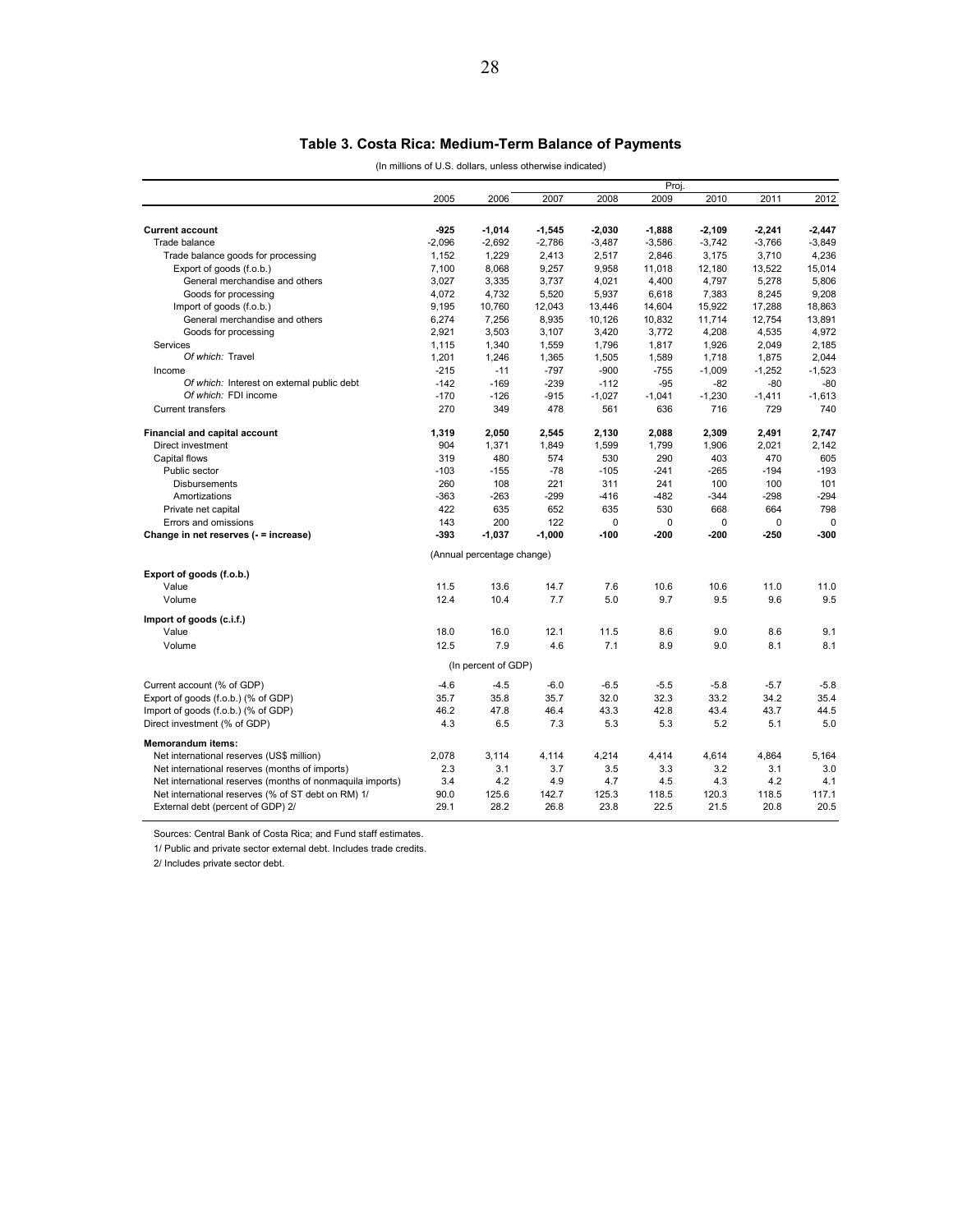|                                             |        |                     |        |        | Proj.  |        |        |        |
|---------------------------------------------|--------|---------------------|--------|--------|--------|--------|--------|--------|
|                                             | 2005   | 2006                | 2007   | 2008   | 2009   | 2010   | 2011   | 2012   |
|                                             |        | (In percent of GDP) |        |        |        |        |        |        |
| <b>Revenues</b>                             | 22.7   | 22.7                | 24.4   | 25.1   | 25.4   | 25.5   | 25.6   | 25.7   |
| Tax revenue                                 | 13.6   | 14.0                | 15.1   | 15.5   | 15.6   | 15.7   | 15.8   | 15.9   |
| Direct taxes                                | 4.1    | 4.0                 | 4.5    | 5.1    | 5.2    | 5.3    | 5.4    | 5.5    |
| Sales tax                                   | 5.1    | 5.4                 | 5.7    | 5.8    | 5.8    | 5.8    | 5.8    | 5.8    |
| Customs and others                          | 4.5    | 4.5                 | 4.9    | 4.6    | 4.5    | 4.5    | 4.5    | 4.5    |
| Nontax revenue                              | 0.3    | 0.2                 | 0.3    | 0.2    | 0.2    | 0.2    | 0.2    | 0.2    |
| Contributions to social security            | 6.2    | 6.2                 | 6.6    | 7.0    | 7.2    | 7.2    | 7.2    | 7.2    |
| Operating surplus of public enterprises     | 2.6    | 2.3                 | 2.4    | 2.4    | 2.4    | 2.4    | 2.4    | 2.4    |
| <b>Expenditure</b>                          | 20.7   | 19.7                | 20.8   | 23.7   | 23.7   | 24.0   | 24.3   | 24.5   |
| Wages and salaries                          | 7.4    | 7.2                 | 7.2    | 7.4    | 7.3    | 7.3    | 7.2    | 7.1    |
| Goods and services                          | 1.8    | 1.8                 | 2.2    | 2.3    | 2.4    | 2.4    | 2.4    | 2.4    |
| Pensions                                    | 4.3    | 4.4                 | 4.3    | 4.8    | 5.0    | 5.1    | 5.3    | 5.4    |
| Transfers and others                        | 3.1    | 2.9                 | 3.4    | 3.3    | 3.5    | 3.6    | 3.7    | 3.7    |
| Central Bank primary losses                 | 0.2    | 0.2                 | 0.1    | 0.1    | 0.1    | 0.1    | 0.1    | 0.1    |
| Capital expenditure                         | 4.0    | 3.2                 | 3.7    | 5.8    | 5.5    | 5.6    | 5.8    | 5.8    |
| <b>Primary balance</b>                      | 2.0    | 3.0                 | 3.6    | 1.5    | 1.7    | 1.5    | 1.3    | 1.2    |
| <b>Net interest</b>                         | 5.1    | 3.5                 | 3.4    | 2.4    | 2.3    | 2.2    | 1.8    | 1.6    |
| <b>Overall balance</b>                      | $-3.1$ | $-0.5$              | 0.2    | $-0.9$ | $-0.6$ | $-0.7$ | $-0.6$ | $-0.4$ |
| <b>NFPS</b>                                 | $-1.7$ | 0.7                 | 1.0    | $-0.4$ | $-0.1$ | $-0.2$ | $-0.1$ | 0.1    |
| Central government                          | $-2.8$ | $-1.4$              | $-0.7$ | $-0.7$ | $-0.9$ | $-0.9$ | $-0.8$ | $-0.6$ |
| o/w: Adjustment for Inflation-indexed bonds | $-0.7$ | $-0.4$              | $-0.3$ | $-0.3$ | $-0.3$ | $-0.3$ | $-0.2$ | $-0.2$ |
| Social Security Agency                      | 1.3    | 1.9                 | 1.6    | 1.8    | 2.0    | 2.1    | 2.3    | 2.4    |
| Public enterprises                          | $-0.2$ | 0.2                 | 0.1    | $-1.5$ | $-1.3$ | $-1.4$ | $-1.5$ | $-1.6$ |
| Central bank                                | $-1.4$ | $-1.1$              | $-0.8$ | $-0.5$ | $-0.5$ | $-0.5$ | $-0.5$ | $-0.5$ |
| <b>Total Financing</b>                      | 3.1    | 0.5                 | $-0.2$ | 0.9    | 0.6    | 0.7    | 0.6    | 0.4    |
| External                                    | $-0.2$ | $-0.2$              | $-0.2$ | $-0.3$ | $-0.7$ | $-0.7$ | $-0.5$ | $-0.5$ |
| Internal                                    | 3.3    | 0.7                 | 0.0    | 1.2    | 1.3    | 1.3    | 1.1    | 0.8    |
| Memorandum item                             |        |                     |        |        |        |        |        |        |
| Nominal GDP (In billion colones)            | 9,512  | 11,507              | 13,396 | 15,403 | 17,303 | 19,168 | 21,131 | 23,036 |

# **Table 4. Costa Rica: Summary of Public Sector Operations**

Sources: Ministry of Finance; and Fund staff estimates.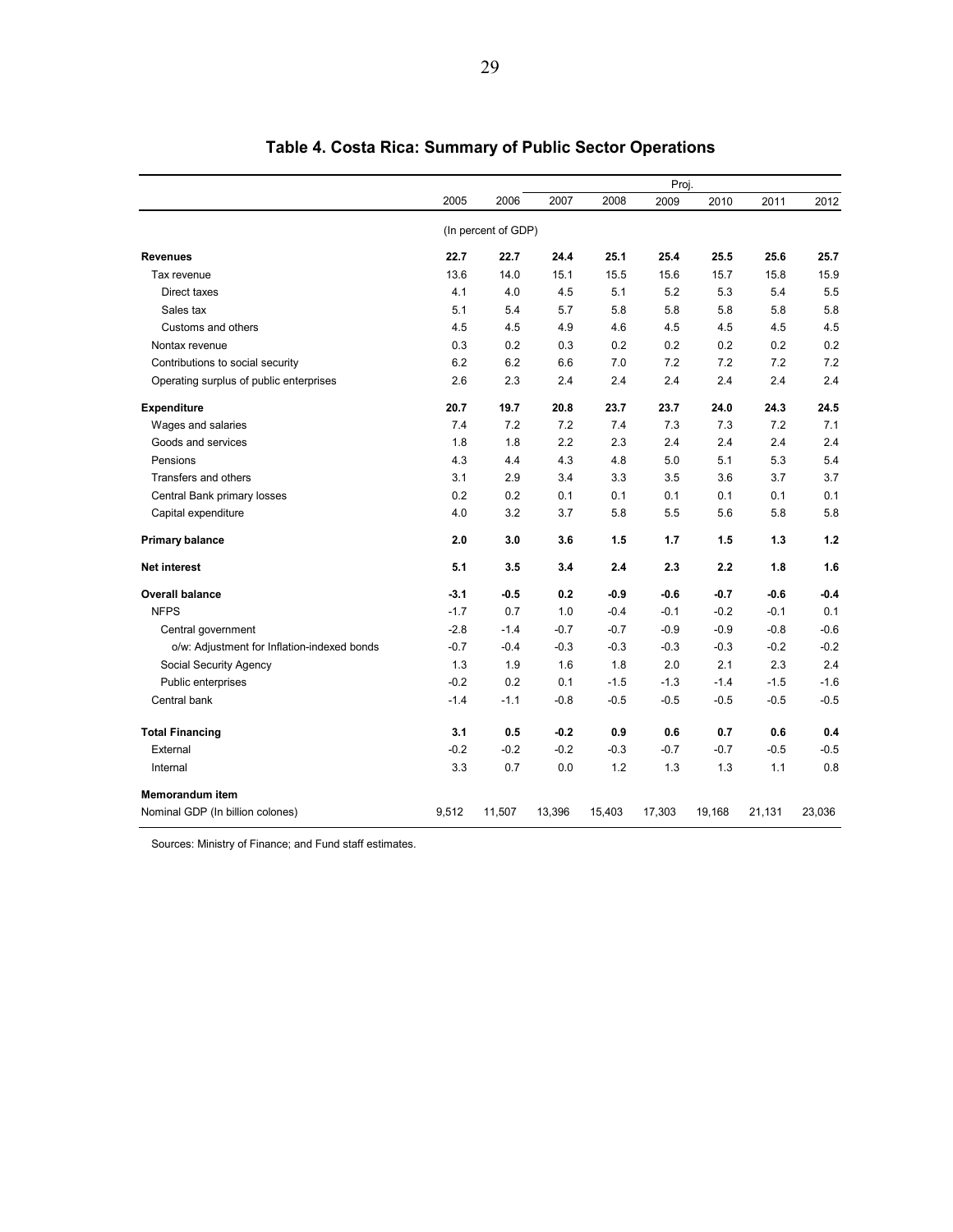# **Table 5. Costa Rica: Structure and Performance of the Banking Sector** 1/

| (In percent unless otherwise indicated) |  |  |
|-----------------------------------------|--|--|
|                                         |  |  |

|                                                                                | 2001  | 2002  | 2003  | 2004  | 2005  | 2006  | Nov.<br>2007 |
|--------------------------------------------------------------------------------|-------|-------|-------|-------|-------|-------|--------------|
| Number of banks                                                                | 20    | 20    | 19    | 17    | 16    | 16    | 16           |
| Private banks                                                                  | 16    | 16    | 15    | 13    | 12    | 12    | 12           |
| Total assets of private banks (as percentage of GDP) 2/                        | 14.3  | 15.5  | 17.5  | 18.0  | 19.7  | 20.6  | 20.3         |
| Public banks                                                                   | 4     | 4     | 4     | 4     | 4     | 4     | 4            |
| Total assets of public banks (as percentage of GDP) 2/                         | 29.7  | 31.9  | 32.3  | 38.0  | 39.5  | 39.8  | 39.4         |
| Capital                                                                        |       |       |       |       |       |       |              |
| Ratio of capital to risk-weighted assets                                       | 15.1  | 15.8  | 16.5  | 18.1  | 15.9  | 15.3  | 13.6         |
| <b>Asset quality</b>                                                           |       |       |       |       |       |       |              |
| Ratio of loans more than 90 days past due to total loans<br>Provision coverage | 2.4   | 3.2   | 1.7   | 2.0   | 1.5   | 1.5   | 1.3          |
| Ratio of provisions to total loans                                             | 2.8   | 3.3   | 2.5   | 2.5   | 2.2   | 2.4   | 1.8          |
| Ratio of provisions to loans more than 90 days past due                        | 113.2 | 102.6 | 145.9 | 122.6 | 153.0 | 162.2 | 142.4        |
| Ratio of foreign currency credit to total private credit                       | 51.6  | 54.3  | 56.5  | 54.2  | 55.2  | 53.6  | 49.6         |
| Ratio of real estate loans to total loans                                      | 21.9  | 27.5  | 26.8  | 21.2  | 23.1  | 25.2  | 26.7         |
| <b>Management</b>                                                              |       |       |       |       |       |       |              |
| Ratio of administrative expenses to total assets                               | 5.8   | 5.6   | 5.4   | 5.0   | 4.7   | 4.7   | 4.7          |
| Profitability                                                                  |       |       |       |       |       |       |              |
| Pre-tax return to average equity                                               | 18.7  | 17.1  | 19.5  | 20.7  | 25.0  | 24.4  | 22.6         |
| Pre-tax return to average total assets                                         | 1.9   | 1.8   | 2.1   | 2.0   | 2.5   | 2.5   | 2.4          |
| Liquidity                                                                      |       |       |       |       |       |       |              |
| Ratio of loans to deposits                                                     | 79.7  | 77.8  | 79.0  | 69.4  | 73.5  | 80.0  | 90.8         |
| Ratio of liquid assets to deposits                                             | 58.1  | 57.4  | 55.3  | 62.3  | 59.5  | 58.1  | 47.3         |

Source: Superintendency of Financial Institutions.

1/ Excludes offshore banks and other nonbank financial institutions.

2/ GDP figures for September 2007 are based on a linear extrapolation of projected GDP for 2007.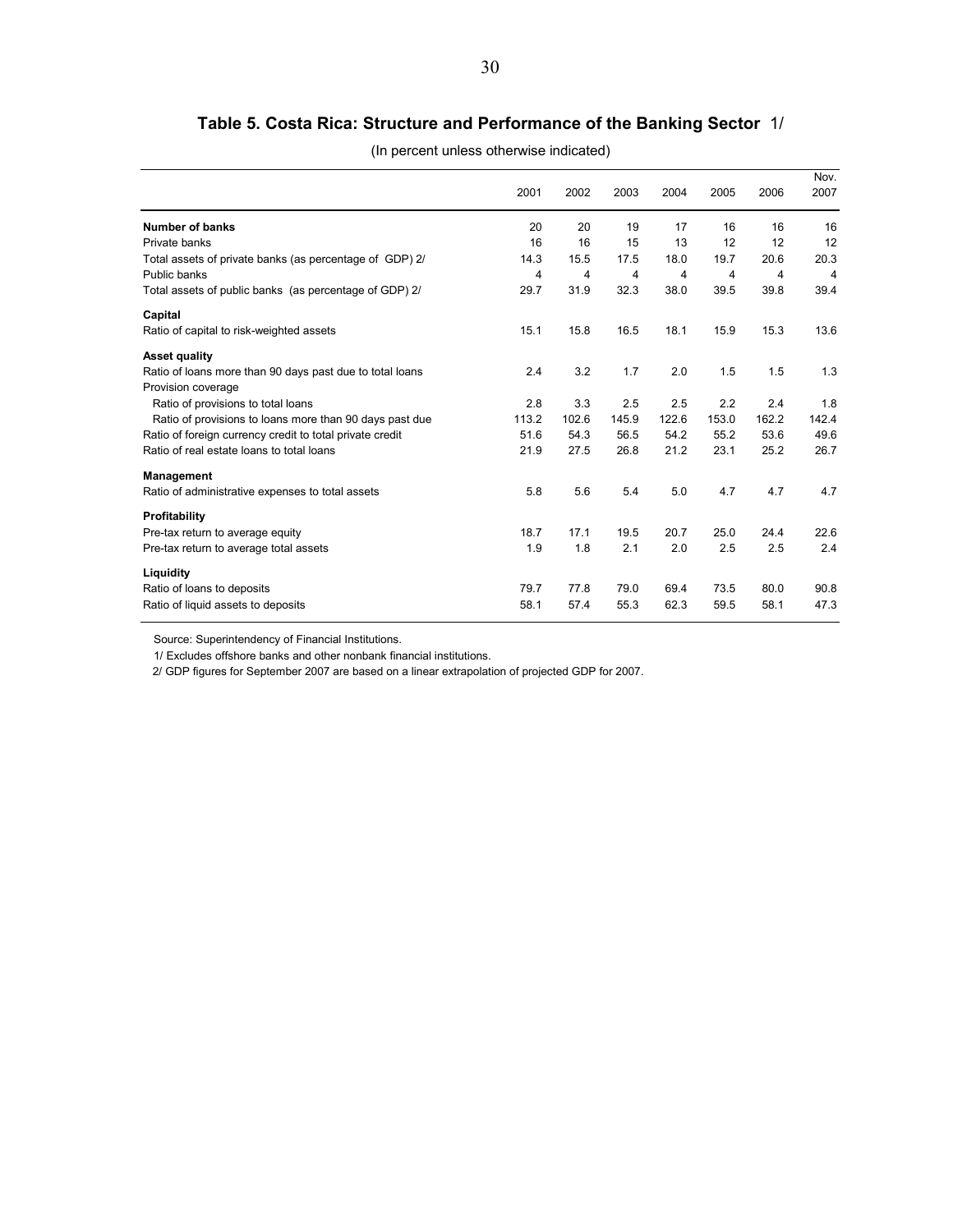|                                                              |         |        |        |        |        |        | Proj.    |
|--------------------------------------------------------------|---------|--------|--------|--------|--------|--------|----------|
|                                                              | 2001    | 2002   | 2003   | 2004   | 2005   | 2006   | 2007     |
| Merchandise exports (12-month percent change) 1/             | $-7.5$  | $-1.2$ | 8.3    | 8.6    | 10.2   | 17.4   | 11.0     |
| Merchandise imports (12-month percent change) 1/             | $-10.6$ | 15.9   | 11.6   | 12.6   | 16.3   | 15.6   | 23.1     |
| Terms of trade (percentage change)                           | $-0.4$  | $-0.2$ | $-0.6$ | $-3.8$ | $-5.1$ | $-4.1$ | $-1.4$   |
| Current account balance (in percent of GDP)                  | $-3.7$  | $-4.9$ | $-3.6$ | $-4.3$ | $-4.6$ | $-4.5$ | $-6.0$   |
| Central bank net international reserves (in US\$ millions)   | 1,102   | 1,265  | 1,604  | 1,684  | 2,078  | 3,114  | 4,114    |
| In months of next year's imports of goods                    | 2.0     | 2.2    | 2.5    | 2.2    | 2.3    | 3.1    | 3.7      |
| In percent of base money                                     | 134     | 157    | 177    | 173    | 178    | 219    | 238      |
| In percent of M2                                             | 19      | 20     | 24     | 21     | 23     | 29     | 33       |
| In percent of deposits in foreign currency                   | 47      | 48     | 57     | 43     | 48     | 65     | 82       |
| Net international reserves (% of ST debt on RM) 2/           | 54      | 64     | 65     | 71     | 90     | 126    | 143      |
| NIR excluding commercial bank liabilities (in US\$ millions) | 763     | 922    | 1336   | 1338   | 1719   | 2414   | 3352     |
| Commercial banks foreign assets (in US\$ millions)           | 363     | 335    | 384    | 644    | 1283   | 1260   | 1141     |
| Commercial banks foreign liabilities (in US\$ millions)      | 652     | 727    | 901    | 1009   | 1047   | 1179   | 1523     |
| Public sector external debt (in percent of GDP)              | 19.8    | 14.5   | 15.8   | 13.7   | 13.4   | 11.9   | 10.6     |
| NFPS external interest payments to exports 3/                | 4.7     | 3.6    | 3.5    | 2.9    | 2.5    | 2.7    | 2.3      |
| NFPS external amortization payments to exports 3/            | 9.9     | 9.1    | 14.9   | 10.0   | 6.7    | 4.5    | 4.3      |
| REER appreciation $(+)$                                      | 3.9     | $-2.3$ | $-6.8$ | $-3.1$ | 0.0    | 0.9    | $\cdots$ |

**Table 6 . Costa Rica: Indicators of External Vulnerability, 2002–2007**

Sources: Central Bank of Costa Rica; and Fund staff estimates.

1/ In value terms, excludes maquila raw materials.

2/ Includes short-term private sector external debt.

3/ Excludes merchandise exports associated to the free trade zone.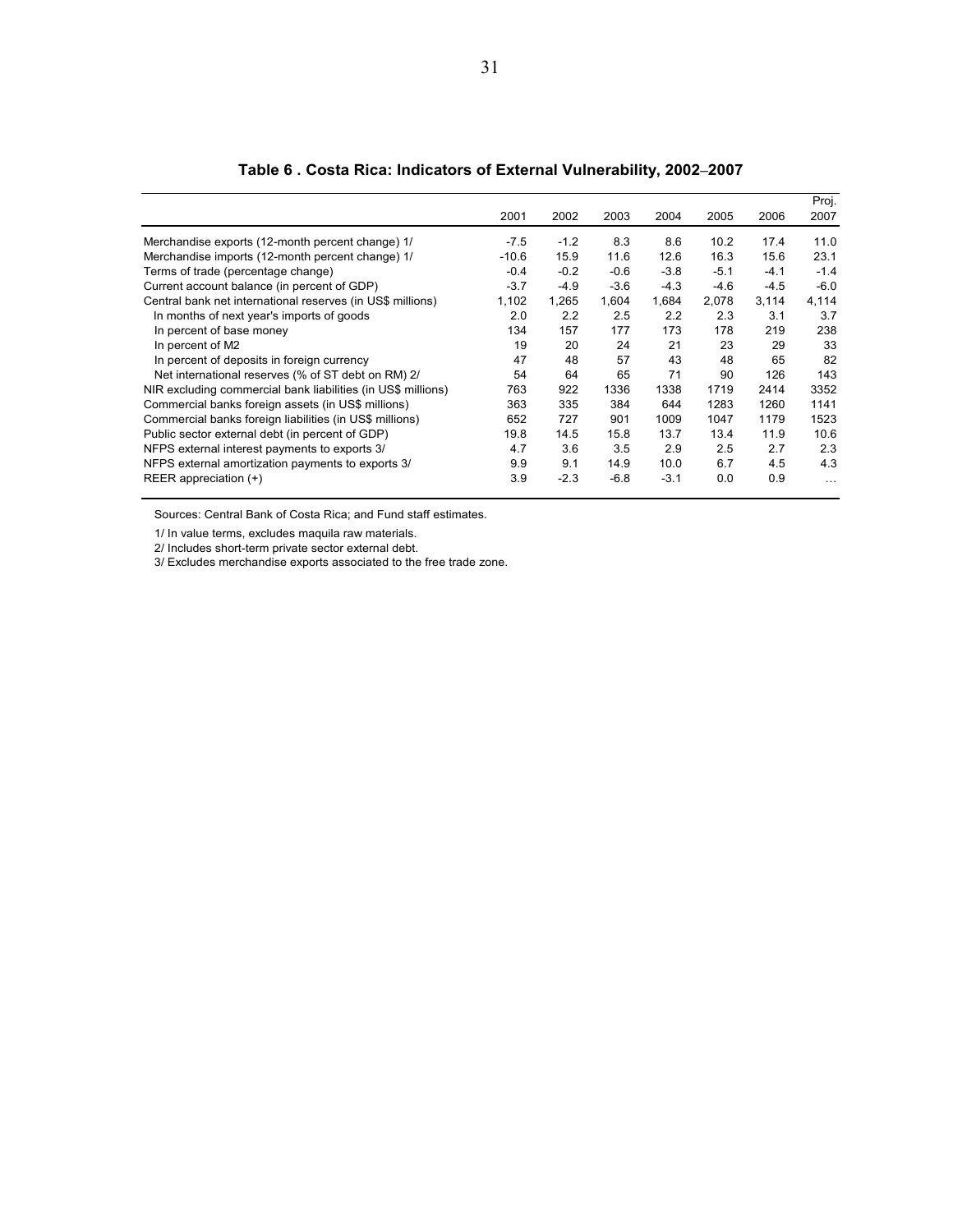Table 7. Costa Rica: Public Sector Debt Sustainability Framework, 2002-2012 **Table 7. Costa Rica: Public Sector Debt Sustainability Framework, 2002–2012** (In percent of GDP, unless otherwise indicated) (In percent of GDP, unless otherwise indicated)

|                                                                                                                                                                                                                       |                 |                      | Actual            |                |                         |                    |                | Projections    |                   |                    |                     |                        |
|-----------------------------------------------------------------------------------------------------------------------------------------------------------------------------------------------------------------------|-----------------|----------------------|-------------------|----------------|-------------------------|--------------------|----------------|----------------|-------------------|--------------------|---------------------|------------------------|
|                                                                                                                                                                                                                       | 2002            | 2003                 | 2004              | 2005           | 2006                    | 2007               | 2008           | 2009           | 2010              | 2011               | 2012                | Debt-stabilizing       |
|                                                                                                                                                                                                                       |                 |                      |                   |                |                         |                    |                |                |                   |                    |                     | balance 10/<br>primary |
| 1 Baseline: Gross public sector debt 1/                                                                                                                                                                               | 58.5            | 60.3                 | 59.7              |                | 50.3                    | 44.6               | 41.6           | 39.7           | 38.6              | 37.8               | 37.4                | $\ddot{\circ}$         |
| o/w foreign-currency denominated                                                                                                                                                                                      | 19.5            | 21.3                 | 32.6              | 55.7<br>27.0   | 22.5                    | 17.9               | 14.6           | 11.9           | 11.6              | 11.3               | 11.2                |                        |
| 2 Change in public sector debt                                                                                                                                                                                        |                 | 1.8                  | $-0.7$            | $-4.0$         | $-5.4$                  | $-5.7$             | $-3.0$         | $-1.9$         | 두                 | $-0.8$             | $-0.4$              |                        |
| 3 Identified debt-creating flows (4+7+12)                                                                                                                                                                             | $\frac{3}{2}$   | $-0.8$               | $-2.4$            | $-2.9$         | $-8.1$                  | $-7.3$             | $-4.9$         | $\frac{4}{3}$  | $-3.2$            | $-3.0$             | $-2.7$              |                        |
| Primary deficit 2/<br>4                                                                                                                                                                                               | $-1.2$          | $-1.6$               | $-2.0$            | $-3.3$         | $-5.0$                  | $-4.9$             | $-2.7$         | $-3.0$         | $-2.8$            | $-2.7$             | $-2.6$              |                        |
| Revenue and grants<br>Б                                                                                                                                                                                               | $\overline{34}$ | 34.6                 | 7 ж               | 35.4           | 37.5                    | 38.5               | 39.3           | 39.6           | 39.7              | 39.9               | 40.0                |                        |
| Primary (noninterest) expenditure<br>$\circ$                                                                                                                                                                          | 32.9            | 33.1                 | 32.7              | 32.1           | 32.6                    | 33.7               | 36.6           | 36.6           | 36.9              | 37.3               | 37.4                |                        |
| Automatic debt dynamics 3/<br>$\overline{ }$                                                                                                                                                                          | 2.5             | $_{\rm 0.8}^{\rm 8}$ | $-0.4$            | $\sigma$       | $-3.2$                  | $-2.4$             | $-2.2$         | $-1.0$         | $-0.4$            | $-0.4$             | $-0.1$              |                        |
| Contribution from interest rate/growth differential 4/<br>$\infty$                                                                                                                                                    | 0.4             | $-1.3$               | $-2.4$            | 2.2            | $-4.2$                  | $-2.4$             | $-2.2$         | $-1.0$         | $-0.4$            | $-0.4$             | $\overline{\Theta}$ |                        |
| Of which contribution from real interest rate<br>ၜ                                                                                                                                                                    | $\frac{5}{2}$   | 2.0                  | $-0.2$            | $\frac{8}{2}$  | $-0.2$                  | 0.5                | $-0.2$         | $\frac{8}{2}$  | $\dot{a}$         | $\frac{15}{2}$     | 1.8                 |                        |
| Of which contribution from real GDP growth<br>$\subseteq$                                                                                                                                                             | $-1.5$          | $-3.3$               | 2.2               | $-3.0$         | $-4.0$                  | $-2.9$             | $-1.9$         | $-1.9$         | $-1.8$            | $-1.9$             | $-1.9$              |                        |
| Contribution from exchange rate depreciation 5/                                                                                                                                                                       | $\overline{21}$ | 2.0                  | $\overline{21}$   | 2.6            | $\overline{\mathbb{Z}}$ |                    | ÷              | ÷              | ÷                 | Ĵ                  |                     |                        |
| Other identified debt-creating flows                                                                                                                                                                                  | $\overline{0}$  | $^{\circ}_{\circ}$   | $\overline{0}$ .  | 0.0            | $^{\circ}_{\circ}$      | $^{\circ}_{\circ}$ | 0.0            | $\overline{0}$ | $\overline{0}$ .  | $^{\circ}_{\circ}$ | $\overline{0}$ .    |                        |
| Privatization receipts (negative)<br>$\overline{\mathbf{c}}$                                                                                                                                                          | $\overline{0}$  | $^{\circ}_{\circ}$   | $\overline{0}$ .0 | 0.0            | $\rm ^{0}$              | 0.0                | 0.0            | $\rm ^{0}$     | $\overline{0}$ .0 | $\overline{0}$     | $\overline{0}$ .    |                        |
| Recognition of implicit or contingent liabilities                                                                                                                                                                     | $\overline{0}$  | $\overline{0}$       | 0.0               | $\overline{0}$ | $^{\circ}_{\circ}$      | $^{\circ}_{\circ}$ | 0.0            | 0.0            | $\rm ^{\circ}$    | $\overline{0}$     | $\overline{0}$ .0   |                        |
| Other (specify, e.g. bank recapitalization)<br>ပ                                                                                                                                                                      | $\overline{0}$  | $^{\circ}_{\circ}$   | 0.0               | 0.0            | 0.0                     | 0.0                | 0.0            | 0.0            | 0.0               | 0.0                | $\overline{0}$ .    |                        |
| 16 Residual, including asset changes (2-3) 6/                                                                                                                                                                         | $\frac{3}{2}$   | 2.6                  | Ξ                 | FT-            | 2.8                     | 1.6                | 1.8            | 2.0            | 21                | 2.3                | 2.4                 |                        |
| Public sector debt-to-revenue ratio 1/                                                                                                                                                                                | 171.6           | 174.3                | 172.0             | 57.5           | 34.1                    | 115.9              | 105.8          | 100.2          | 97.1              | 94.8               | 93.5                |                        |
| Gross financing need 7/                                                                                                                                                                                               | 17.9            | 17.8                 | 16.6              | 14.3           | 13.8                    | 13.0               | 12.8           | 12.6           | 10.3              | 10.4               | 9.6                 |                        |
| in billions of U.S. dollars                                                                                                                                                                                           | 3.0             | $\overline{3}$ .     | 3.1               | 2.8            | 3.1                     | 3.4                | 3.9            | 4.3            | 3.8               | 4,1                | 4.1                 |                        |
| Scenario with key variables at their historical averages 8/                                                                                                                                                           |                 |                      |                   |                |                         | 44.6               | 42.1           | 39.9           | 37.9              | 36.0               | 34.4                | $\ddot{ }$             |
| Scenario with no policy change (constant primary balance) in 2007-2012                                                                                                                                                |                 |                      |                   |                |                         | 44.6               | 39.7           | 35.8           | 32.7              | 29.8               | 27.2                | $\ddot{\circ}$         |
| Key Macroeconomic and Fiscal Assumptions Underlying Baseline                                                                                                                                                          |                 |                      |                   |                |                         |                    |                |                |                   |                    |                     |                        |
| Real GDP growth (in percent)                                                                                                                                                                                          | 2.9             | 6.4                  | 4.3               | 5.9            | 8.7                     | 6.8                | 5.0            | 5.0            | 5.0               | 5.5                | 5.5                 |                        |
| $\tilde{e}$<br>Average nominal interest rate on public debt (in percent)                                                                                                                                              | 13.2            | 12.7                 | 11.9              | 12.6           | 11.8                    | 10.8               | 9.4            | 9.7            | 9.7               | 9.2                | 8.6                 |                        |
| GDP deflator, in percent)<br>Average real interest rate (nominal rate minus change in                                                                                                                                 | 4.0             | 4.5                  | $\overline{c}$    | 2.3            | 0.5                     | 1.8                | $\overline{Q}$ | 2.7            | $\frac{1}{4}$     | 4.7                | 5.3                 |                        |
| Nominal appreciation (increase in U.S. dollar value of local currency, in percent)                                                                                                                                    | $-9.8$          | $-9.5$               | $-8.7$            | $1.7 -$        | $-4.1$                  |                    | ÷              | ÷              | ÷                 | ÷                  | ÷                   |                        |
| Inflation rate (GDP deflator, in percent)                                                                                                                                                                             | 9.2             | $_{\rm 8.3}$         | 11.9              | 10.3           | 11.2                    | 0.0                | 9.5            | 7.0            | 5.5               | 4.5                | $3.\overline{3}$    |                        |
| Growth of real primary spending (deflated by GDP deflator, in percent)                                                                                                                                                | 11.7            | $\overline{7.0}$     | $\overline{3}$ .  | 4.0            | 10.5                    | 10.3               | 14.2           | 5.0            | 6.0               | 6.4                | 6.0                 |                        |
| Primary deficit 2/                                                                                                                                                                                                    | $-1.2$          | $-1.6$               | $-2.0$            | $-3.3$         | $-5.0$                  | $-4.9$             | $-2.7$         | $-3.0$         | $-2.8$            | -2.7               | ဖ<br>Ņ              |                        |
| and the central bank.<br>1/ Public sector includes the nonfinancial public sector                                                                                                                                     |                 |                      |                   |                |                         |                    |                |                |                   |                    |                     |                        |
| 2/ Public sector balance minus gross interest expenditure (does not coincide with primary deficit defined by substracting net interest payments).                                                                     |                 |                      |                   |                |                         |                    |                |                |                   |                    |                     |                        |
| V Derived as [(r - π(1+g) - g + αε(1+r))/(1+er)r(1+er)r(1+gr); times previous period debt ratio, with r = interest rate; $\pi$ = growth rate of GDP deflator; g = real GDP growth rate; α = share of foreign-currency |                 |                      |                   |                |                         |                    |                |                |                   |                    |                     |                        |
| denominated debt; and $\varepsilon$ = nominal exchange rate depreciation (measured by increase in local currency value of U.S. dollar).                                                                               |                 |                      |                   |                |                         |                    |                |                |                   |                    |                     |                        |

4/ The real interest rate contribution is derived from the denominator in footnote 2/ as r - π (1+g) and the real growth contribution as -g.<br>5/ The exchange rate contribution is derived from the numerator in footnote 2/ a 4/ The real interest rate contribution is derived from the denominator in footnote 2/ as r - π (1+g) and the real growth contribution as -g.

5/ The exchange rate contribution is derived from the numerator in footnote 2/ as αε(1+r).

6/ For projections, this line includes exchange rate changes.

7/ Defined as public sector deficit, plus amoritzation of medium and long-term public sector debt, plus short-term debt at end of previous period.<br>8/ The key variables include real GDP growth; real interest rate; and prima 7/ Defined as public sector deficit, plus amortization of medium and long-term public sector debt, plus short-term debt at end of previous period.

8/ The key variables include real GDP growth; real interest rate; and primary balance in percent of GDP.

9/ Derived as nominal interest expenditure divided by previous period debt stock.

10/ Assumes that key variables (real GDP growth, real interest rate, and other identified debt-creating flows) remain at the level of the last projection year.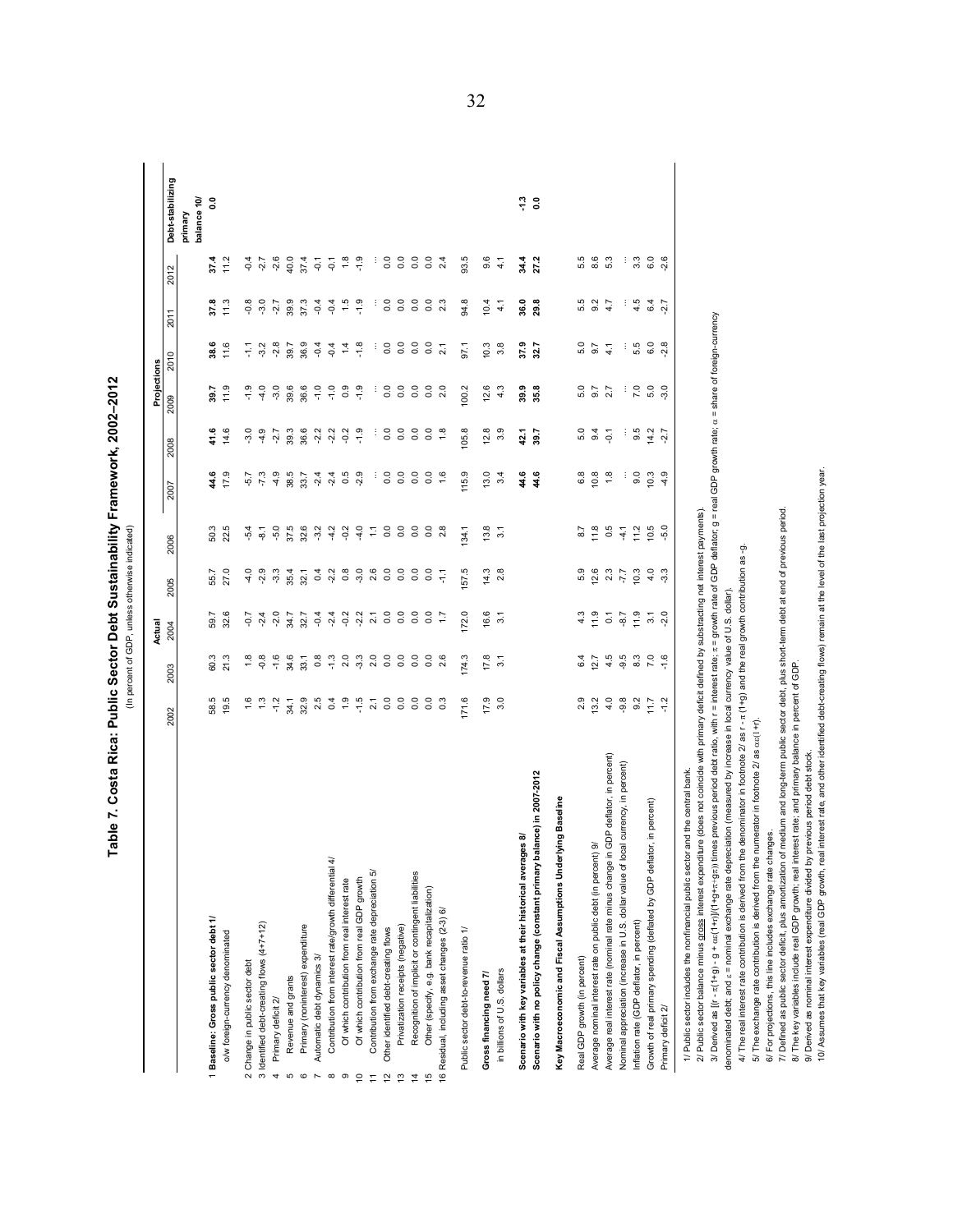Table 8. Costa Rica: External Debt Sustainability Framework, 2002-2012 **Table 8. Costa Rica: External Debt Sustainability Framework, 2002–2012** (In percent of GDP, unless otherwise indicated) (In percent of GDP, unless otherwise indicated)

| 29.5<br>2002<br>Baseline: External debt                                         | Actual<br>2004<br>2003                                                                                                                                    | 2005              |                                                                                                                      |                      |                                                                       | Projections                              |                  |                          |                    |                                    |
|---------------------------------------------------------------------------------|-----------------------------------------------------------------------------------------------------------------------------------------------------------|-------------------|----------------------------------------------------------------------------------------------------------------------|----------------------|-----------------------------------------------------------------------|------------------------------------------|------------------|--------------------------|--------------------|------------------------------------|
|                                                                                 |                                                                                                                                                           |                   | 2006                                                                                                                 | 2007                 | 2008                                                                  | 2009                                     | 2010             | 2011                     | 2012               | Debt-stabilizing                   |
|                                                                                 |                                                                                                                                                           |                   |                                                                                                                      |                      |                                                                       |                                          |                  |                          |                    | current account 6/<br>non-interest |
|                                                                                 | 30.9                                                                                                                                                      | 29.1<br>28.5      | 28.2                                                                                                                 | 26.4                 | 23.6                                                                  | 22.2                                     | 21.3             | 20.7                     | 20.5               | မှိ                                |
| ζĻ<br>Change in external debt                                                   |                                                                                                                                                           |                   | $-0.9$<br>0.6                                                                                                        | $-1.8$               | $-2.9$                                                                |                                          | $-1.0$           | $-0.6$                   | $\overline{Q}$     |                                    |
| Identified external debt-creating flows (4+8+9)                                 |                                                                                                                                                           | $-2.5$            | $-4.9$<br>$-1.8$                                                                                                     | $-2.8$               |                                                                       | $\begin{array}{c} 2 \ 1 \ 1 \end{array}$ | $-0.4$           | $-0.5$                   |                    |                                    |
| 5<br>0 3 3<br>0 3 3<br>Current account deficit, excluding interest payments     | 4522                                                                                                                                                      | $\overline{3}$    | 3.3<br>$3.\overline{3}$                                                                                              | 4.5                  | $0.3$<br>$0.4$<br>$0.7$                                               | 4.4                                      | 4.9              | 4.8                      | 0.0<br>5.2         |                                    |
| Deficit in balance of goods and services                                        |                                                                                                                                                           | $-10.5$<br>$-3.0$ | $-11.8$                                                                                                              | $-10.5$              |                                                                       | $-9.0$                                   | $-8.9$           | $-8.6$                   | $-8.3$             |                                    |
| 42.4<br>Exports                                                                 | 46.7<br>47.1                                                                                                                                              | 43.3<br>46.3      | 43.2                                                                                                                 | 42.5                 | 40.3                                                                  | 39.7                                     | 40.5             | 41.2                     | 42.3               |                                    |
| $-45.7$<br>Imports                                                              |                                                                                                                                                           | 53.7<br>49.3      | -55.0                                                                                                                | $-53.0$              | 49.0                                                                  | 48.7                                     | 49.4             | 49.8                     | $-50.6$            |                                    |
| $-3.7$<br>Net nondebt creating capital inflows (negative)                       |                                                                                                                                                           | $-3.9$            | $-4.5$                                                                                                               | $\mathcal{L}I$       | $\frac{1}{2}$ $\frac{1}{2}$ $\frac{1}{2}$ $\frac{1}{2}$ $\frac{1}{2}$ | $-5.3$                                   | $-5.2$           | $-5.1$                   | $-5.0$             |                                    |
| 0.5<br>Automatic debt dynamics 1/                                               |                                                                                                                                                           | $-0.6$            | $6.1$<br>$-2.2$<br>$-0.5$                                                                                            | $-0.3$               |                                                                       | $\overline{c}$                           | $-0.1$           |                          | $-0.2$             |                                    |
| Contribution from nominal interest rate                                         |                                                                                                                                                           | 1.2               |                                                                                                                      | 1.4                  |                                                                       | $\frac{2}{1}$                            |                  | $0.2$<br>$0.5$<br>$-1.7$ | 0.9                |                                    |
| $\begin{array}{c} 7.3 \\ -0.8 \end{array}$<br>Contribution from real GDP growth | $\frac{1}{2}$ $\frac{3}{2}$ $\frac{4}{2}$ $\frac{3}{2}$ $\frac{4}{2}$ $\frac{3}{2}$ $\frac{5}{2}$ $\frac{7}{2}$ $\frac{8}{2}$ $\frac{7}{2}$ $\frac{7}{2}$ | $-1.2$            | $1.2$<br>$-2.3$<br>$\frac{1}{2}$ $\frac{1}{2}$ $\frac{1}{2}$ $\frac{1}{2}$ $\frac{1}{2}$ $\frac{1}{2}$ $\frac{1}{2}$ | ۲J-                  |                                                                       |                                          | 0.9              |                          |                    |                                    |
| $-1.3$<br>changes 2/<br>Contribution from price and exchange rate               |                                                                                                                                                           | $-0.6$            | 두                                                                                                                    |                      | ÷                                                                     |                                          |                  |                          |                    |                                    |
| 3)3/<br>Residual, incl. change in gross foreign assets (2-                      |                                                                                                                                                           | $-1.0$            |                                                                                                                      | $\frac{1}{2}$<br>4.0 | $-3.2$                                                                | $-0.5$                                   | $-0.5$           | $-0.1$                   | $\overline{Q}$     |                                    |
| 69.7<br>External debt-to-exports ratio (in percent)                             | 66.2                                                                                                                                                      | 61.5              | 65.3<br>67.3                                                                                                         | 62.2                 | 58.5                                                                  | 56.0                                     | 52.5             | 50.1                     | 48.5               |                                    |
| 3.0<br>.S. dollars) $4/$<br>Gross external financing need (in billions of U     | $3.\overline{3}$                                                                                                                                          | 3.4               | 3.6                                                                                                                  | 4.8<br>3.9           | 5.6                                                                   | 5.9                                      | 6.2              | 6.7                      | 7.3                |                                    |
| 17.9<br>in percent of GDP                                                       | 19.1                                                                                                                                                      | 18.4              | 17.2<br>17.8                                                                                                         | 18.7                 | 18.1                                                                  | 17.2                                     | 17.0             | 16.9                     | 17.3               |                                    |
| averages 5/<br>Scenario with key variables at their historical                  |                                                                                                                                                           |                   |                                                                                                                      | 26.4                 | 25.1                                                                  | 24.1                                     | 22.6             | 21.6                     | 20.4               | $\frac{1}{4}$                      |
| Baseline<br>Key Macroeconomic Assumptions Underlying                            |                                                                                                                                                           |                   |                                                                                                                      |                      |                                                                       |                                          |                  |                          |                    |                                    |
| 16.8<br>Nominal GDP (U.S. dollars)                                              | 17.5                                                                                                                                                      | 18.6              | 22.5<br>19.9                                                                                                         | 25.9                 |                                                                       | 34.1                                     | 36.7             | 39.5                     | 42.4               |                                    |
| Real GDP growth (in percent)                                                    | 6.4                                                                                                                                                       | 4.3               | 5.9                                                                                                                  | 6.8<br>8.7           | $31.1$<br>$5.0$                                                       | 5.0                                      | 5.0              | 5.5                      | 5.5                |                                    |
| GDP deflator in U.S. dollars (change in percent)                                | $-2.3$                                                                                                                                                    | $\frac{8}{1}$     | Ξ                                                                                                                    | 7.9<br>3.9           |                                                                       | 4.6                                      | 2.3              | $2.\overline{2}$<br>4.6  | $1.8$              |                                    |
| Nominal external interest rate (in percent)                                     | 4.9                                                                                                                                                       | 4.1               | 5.0                                                                                                                  | 5.8<br>4.6           |                                                                       | 5.5                                      | 4.4              |                          | 4.7                |                                    |
| $30277$<br>$477$<br>Growth of exports (U.S. dollar terms, in percent)           |                                                                                                                                                           | 5.2               | 13.4<br>12.9                                                                                                         | 13.5                 | $7.7$<br>$6.7$<br>$8.7$                                               | 9.6                                      | 9.8              | 10.3                     | 10.3               |                                    |
| 11.2<br>Growth of imports (U.S. dollar terms, in percent)                       | 7.7                                                                                                                                                       | 11.3              | 15.6<br>16.6                                                                                                         | 11.0                 | 10.8                                                                  | 9.0                                      | $\overline{9}$ . | 8.7                      | $\overline{\circ}$ |                                    |
| $-3.7$<br>nents<br>Current account balance, excluding interest paym             | $-2, 7$                                                                                                                                                   | $-3.1$            | $-3.3$<br>$-3.3$                                                                                                     | 4.5                  | $-5.4$                                                                | 4.4                                      | $-4.9$           | $-4.8$                   | $-5.0$             |                                    |
| Net nondebt creating capital inflows                                            |                                                                                                                                                           | 3.9               | $\tilde{\circ}$<br>4.5                                                                                               | $\overline{71}$      | 5.1                                                                   | 5.3                                      | 5.2              | $\overline{5}$           |                    |                                    |

2/ The contribution from price and exchange rate changes is defined as [-r(1+g) + ea(1+r)]/(1+g+r+gr) times previous period debt stock. r increases with an appreciating domestic currency (e > 0) and<br>rising inflation (base  $2l$  The contribution from price and exchange rate changes is defined as  $[-(1+q)]$  +  $\frac{1}{2}$  +  $\frac{1}{2}$  +  $\frac{1}{2}$  +  $\frac{1}{2}$  +  $\frac{1}{2}$  +  $\frac{1}{2}$  +  $\frac{1}{2}$  +  $\frac{1}{2}$  +  $\frac{1}{2}$  +  $\frac{1}{2}$  and exchange rate c rising inflation (based on GDP deflator).

3/ For projection, line includes the impact of price and exchange rate changes. 3/ For projection, line includes the impact of price and exchange rate changes.

4/ Defined as current account deficit, plus amortization on medium- and long-term debt, plus short-term debt at end of previous period.

5/ The key variables include real GDP growth; nominal interest rate; dollar deflator growth; and both noninterest current account and nondebt inflows in percent of GDP. 6/ Long-run, constant balance that stabilizes the debt ratio assuming that key variables (real GDP growth, and nondebt inflows in percent of GDP) remain at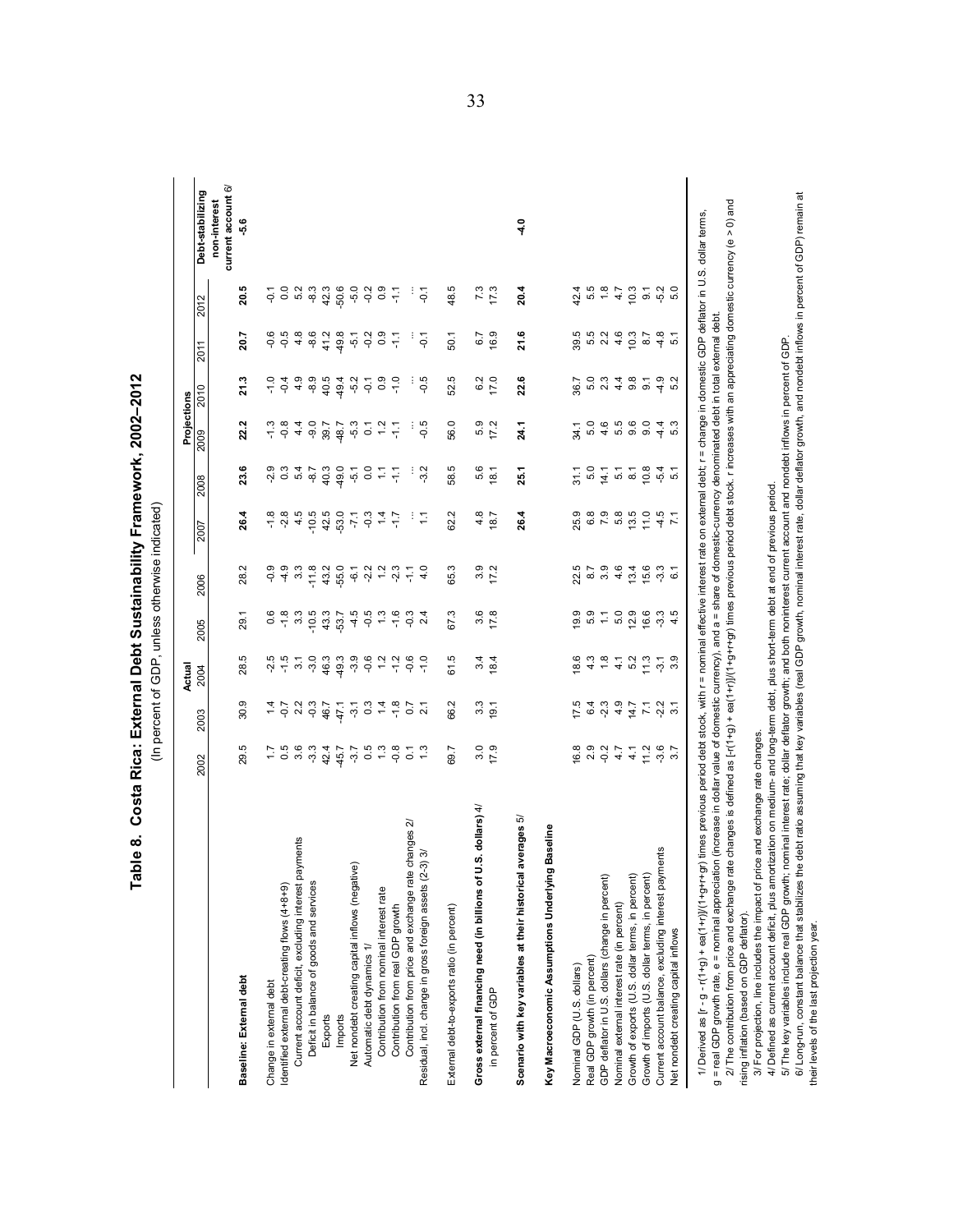### INTERNATIONAL MONETARY FUND

# COSTA RICA

# **Staff Report for the 2007 Article IV Consultation**

### **Supplementary Information**

Prepared by the Western Hemisphere Department

Approved by David J. Robinson and Adnan Mazarei

February 13, 2008

1. **This supplement provides an update of economic and policy developments since the release of the staff report.**

# **2. Recent information confirms that fiscal performance was strong in 2007 and that inflation remains high.**

- According to the latest though still preliminary figures, the central government posted a surplus of 0.4 percent of GDP in 2007, its best performance since the mid-1950s, while the overall public sector closed with a surplus of 0.6 percent of GDP.
- Headline inflation fell slightly from 10.8 percent (year-on-year) in December 2007 to 10.6 percent in January 2008, helped by a fall in transportation and clothing prices. Core inflation also moderated a bit to 8.5 percent. Inflation expectations for the 12 months ahead rose to 9.4 percent in January, compared to 9.1 percent in December.
- Progress has been made in passing CAFTA-DR implementation bills, but fewer than half of the 12 bills have been approved as of now. The government will ask other signatory countries for an extension of the end-February deadline.

# **3. Growth prospects for 2008 are somewhat weaker than previously expected.**

• In its 2008–09 macroeconomic framework released on January 31, the central bank forecast a 3.8 percent real GDP growth for 2008.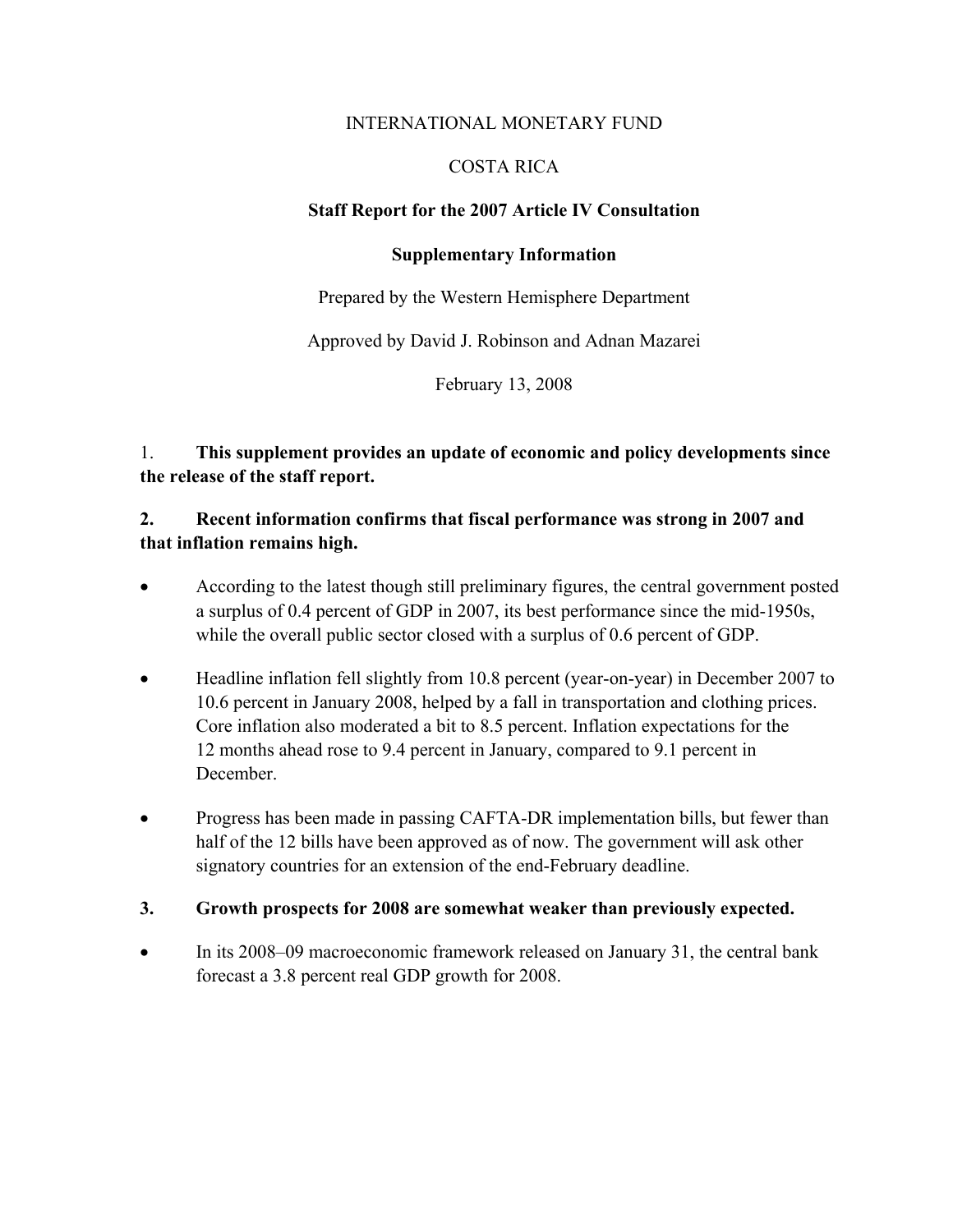• Staff also revised down its 2008 growth projections from 5 to 4.5 percent. This takes into account the recent revision to the U.S. outlook but also the continued boom in production for the local market. The monthly index of economic activity (IMAE) showed a slight upward trend in the fourth quarter of 2007 to a growth rate of 7.0 percent (year-on-year)

# 4. **On January 31, 2008, the central bank announced its inflation objectives for 2008–09 and reduced substantially the interest rates on its deposit facilities.**

- Mid-point inflation objectives for 2008 and 2009 were set at 8 and 6 percent respectively, with a range of  $\pm 1$  percent around these figures.
- Interest rates on the central bank's one-night deposit facility were cut from 6 to 3½ percent. Rates on other deposit facilities were similarly reduced.
- In the first days following this central bank decision, commercial bank deposit rates fell by 180 basis points to 5.2 percent, while the rate on six-month sovereign bills came down from 6.4 percent to 4.8 percent.
- The exchange rate has remained at the floor of the crawling band (the most appreciated side).

# **5. The authorities emphasized that an interest rate cut was necessary given rapidly increasing foreign inflows, which could undermine their disinflation strategy.**

- This interest rate cut took place following high levels of foreign exchange intervention: during the first four weeks of January, the central bank bought US\$422 million (2.9 percent of GDP), the highest level since the exchange rate band was introduced in October 2006. In the authorities' views, this was due to two recent and mutually reinforcing developments, the successive reductions in the U.S. Fed funds rate to 3 percent and increased expectations of a colon appreciation, which greatly widened yield differentials between domestic and foreign currency instruments. This compounded the underlying pressure from sustained large FDI inflows into manufacturing, tourism, and real estate.
- In the authorities' view, if left unaddressed, this situation would have undermined their disinflation strategy, given the public perception that high levels of foreign exchange intervention translate into an inability to control monetary creation and inflation. Furthermore, in an environment where the central bank's quasi-fiscal losses continue to affect monetary conditions, the central bank saw a trade-off between the monetary impact of quasi-fiscal losses from sterilized intervention and the potential impact of lower interest rates.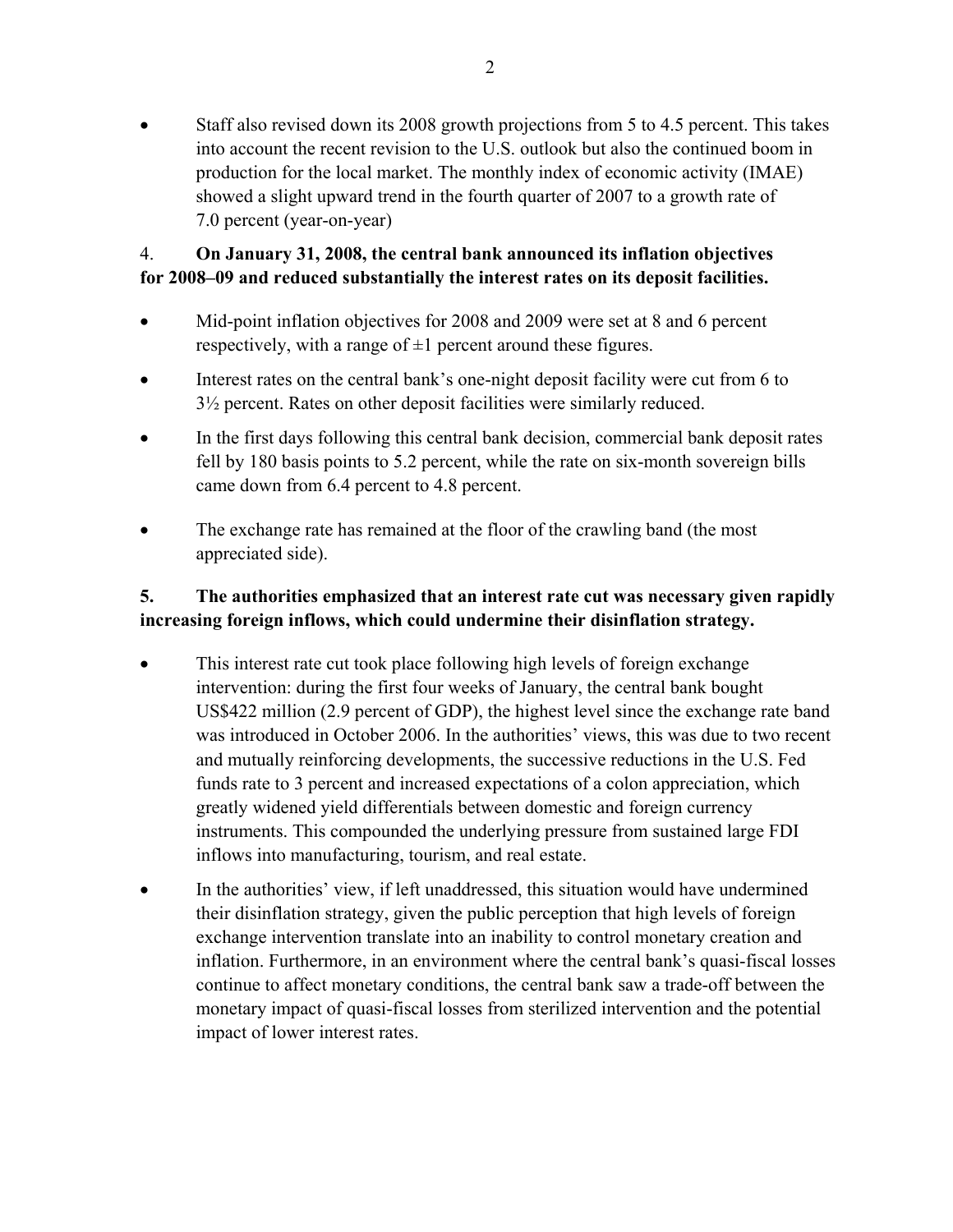

**Costa Rica: Weekly Intervention Oct 16, 2006-Feb 8, 2008 (In million US dollars)**

6. **While the thrust of the staff appraisal is unchanged, the staff is concerned about the inflationary impact of this interest rate cut**, especially given the context of still high inflation, rapid private sector credit growth, and a tight labor market.

- The reduction in interest rates will create additional pressures on nontradable inflation, which, absent further macroeconomic policy adjustments, may push it up to levels inconsistent with the achievement of the 2008 headline inflation target.
- The authorities and staff agree that fiscal policy is key to containing demand pressures under the current monetary and exchange rate framework. In this period, staff recommends that the central government's fiscal position should at a minimum be as strong as the 2007 outcome, which implies a tightening of around 1 percent of GDP on an annual basis compared to the 2008 budget to be done through expenditure reductions, and every effort should be made to achieve an even stronger outcome.
- In addition, the authorities and staff also agree that there is greater urgency to move toward a regime that would allow greater exchange rate flexibility and the use of interest rates to bring down inflation. To that end, priority actions include the issuance of regulations for foreign exchange derivative instruments, the application of stricter regulatory standards for foreign currency lending to nonforeign-currencyearners, the introduction of liquidity requirements on short-term foreign-currency lines of credit, and further recapitalization of the central bank.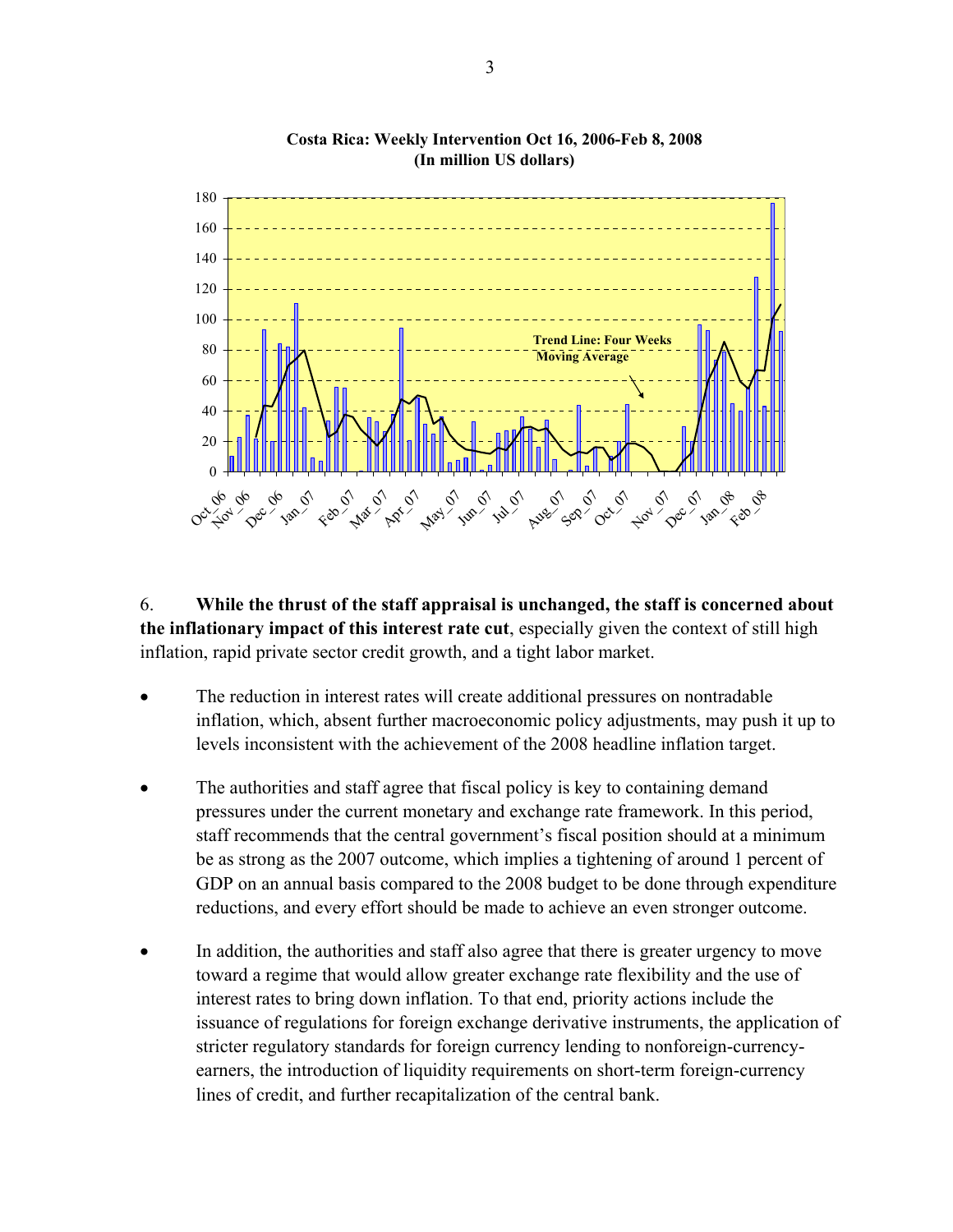#### **Table 1. Costa Rica: Selected Social and Economic Indicators**

|                                           |       | l. Social Indicators                             |      |
|-------------------------------------------|-------|--------------------------------------------------|------|
| Per capita income (2007, in U.S. dollars) | 5.905 | Unemployment rate (2007, percent of labor force) | 4.6  |
| Population (July 2007, millions)          | 4.5   | Poverty (2007, percent of households)            | 16.7 |
| Life expectancy (2005, years)             | 79.1  | Extreme poverty (2007, percent of households)    | 3.3  |

#### II. Economic Indicators

|                                                       |                                                           |        |        |          | Proj     |           |
|-------------------------------------------------------|-----------------------------------------------------------|--------|--------|----------|----------|-----------|
|                                                       | 2003                                                      | 2004   | 2005   | 2006     | 2007     | 2008      |
|                                                       | (Annual percentage change, unless otherwise noted)        |        |        |          |          |           |
| National income and prices                            |                                                           |        |        |          |          |           |
| GDP at constant prices                                | 6.4                                                       | 4.3    | 5.9    | 8.8      | 6.8      | 4.5       |
| Implicit deflator                                     | 8.3                                                       | 11.9   | 10.3   | 11.3     | 10.2     | 10.0      |
| Consumer prices (end of period)                       | 9.9                                                       | 13.1   | 14.1   | 9.4      | 10.8     | 8.0       |
| Consumer prices (average)                             | 9.4                                                       | 12.3   | 13.8   | 11.5     | 9.4      | 9.5       |
| <b>External sector</b>                                |                                                           |        |        |          |          |           |
| Exports of goods, excl. goods for processing (f.o.b.) | 8.3                                                       | 8.6    | 10.2   | 17.4     | 11.4     | 6.4       |
| Imports of goods, excl. goods for processing (c.i.f.) | 12.2                                                      | 12.5   | 17.6   | 13.8     | 20.3     | 12.5      |
| Terms of trade (-) deterioration                      | -0.6                                                      | $-3.8$ | $-5.1$ | $-4.1$   | $-1.4$   | $-1.8$    |
| Real effective exchange rate eop (depreciation -) 1/  | $-6.6$                                                    | $-3.1$ | 0.0    | 0.9      | 1.8      | $\ldots$  |
| <b>Banking system</b>                                 |                                                           |        |        |          |          |           |
| Net domestic assets                                   | 12.6                                                      | 24.8   | 7.7    | 14.6     | 20.2     | 16.0      |
| Of which: Credit to private sector                    | 20.5                                                      | 18.9   | 30.6   | 28.7     | 38.8     | 19.0      |
| Broad money                                           | 18.2                                                      | 32.9   | 22.2   | 22.8     | 15.3     | 15.0      |
| Lending interest rate (end of period) 1/              | 23.7                                                      | 23.3   | 24.0   | 20.7     | 16.3     | $\ddotsc$ |
|                                                       | (In percent of GDP)                                       |        |        |          |          |           |
| <b>Public Sector</b>                                  |                                                           |        |        |          |          |           |
| Overall primary public sector balance                 | 0.6                                                       | 0.8    | 2.0    | 3.0      | 4.0      | 1.4       |
| Overall public sector balance                         | $-4.9$                                                    | $-4.2$ | $-3.1$ | $-0.5$   | 0.6      | $-1.0$    |
| Nonfinancial public sector balance                    | $-3.3$                                                    | $-2.9$ | $-1.7$ | 0.7      | 1.3      | $-0.5$    |
| Central government                                    | $-3.4$                                                    | $-3.4$ | $-2.8$ | $-1.4$   | 0.4      | $-0.7$    |
| Total revenue and grants                              | 13.9                                                      | 13.6   | 13.9   | 14.2     | 15.5     | 15.5      |
| Total expenditure                                     | 17.3                                                      | 17.0   | 16.7   | 15.7     | 15.1     | 16.3      |
| Rest of nonfinancial public sector                    | 0.1                                                       | 0.6    | 1.1    | 2.1      | 0.9      | 0.2       |
| Central bank losses (-)                               | $-1.6$                                                    | $-1.3$ | $-1.4$ | $-1.1$   | $-0.7$   | $-0.5$    |
| <b>Gross domestic investment</b>                      | 20.6                                                      | 23.1   | 24.8   | 26.4     | 25.6     | 26.6      |
| <b>Gross national savings</b>                         | 17.1                                                      | 18.8   | 20.1   | 21.9     | 19.6     | 20.0      |
| <b>External current account balance</b>               | $-3.6$                                                    | $-4.3$ | $-4.6$ | $-4.5$   | $-6.0$   | $-6.5$    |
| Total public debt (gross)                             | 60.3                                                      | 59.7   | 55.7   | 50.3     | 43.0     | 40.1      |
| Total public debt (net) 2/                            | 54.6                                                      | 54.1   | 50.4   | 44.5     | 37.6     | 35.4      |
| Of which:                                             |                                                           |        | 13.2   | 11.2     | 9.3      |           |
| External public debt (end of period)                  | 16.0                                                      | 13.1   |        |          |          | 8.0       |
|                                                       | (In percent of exports of goods and services)             |        |        |          |          |           |
| External public debt service 3/                       | 18.5                                                      | 12.9   | 9.2    | 7.2      | 6.6      | 7.6       |
| Of which: interest 3/                                 | 3.5                                                       | 2.9    | 2.5    | 2.7      | 2.3      | 2.2       |
|                                                       | (In millions of U.S. dollars, unless otherwise specified) |        |        |          |          |           |
| Change in net international reserves (increase -)     | $-339$                                                    | -80    | $-393$ | $-1,037$ | $-1,000$ | $-750$    |
| Net international reserves (NIR) 4/                   | 1,604                                                     | 1,684  | 2,078  | 3,114    | 4,114    | 4,864     |
| NIR (months of nonmaquila imports)                    | 3.6                                                       | 3.2    | 3.4    | 4.2      | 5.0      | 5.5       |
| <b>Memorandum items:</b>                              |                                                           |        |        |          |          |           |
| GDP (in billions of colones)                          | 6,982                                                     | 8,144  | 9,512  | 11,515   | 13,554   | 15,580    |
| GDP (in millions of U.S. dollars)                     | 17,513                                                    | 18,598 | 19,909 | 22,522   | 26,238   | 31,686    |
|                                                       |                                                           |        |        |          |          |           |

Sources: Central Bank of Costa Rica; Ministry of Finance; and Fund staff projections.

1/ As of September 2007 for REER, and as end-December 2007 for interest rates.

2/ Gross public debt minus central government debt held by the nonfinancial public sector.

3/ Excludes *maquila* exports.

4/ In 2007 one-off adjustment of 175 million dollars for reclassification of capital contribution to FLAR.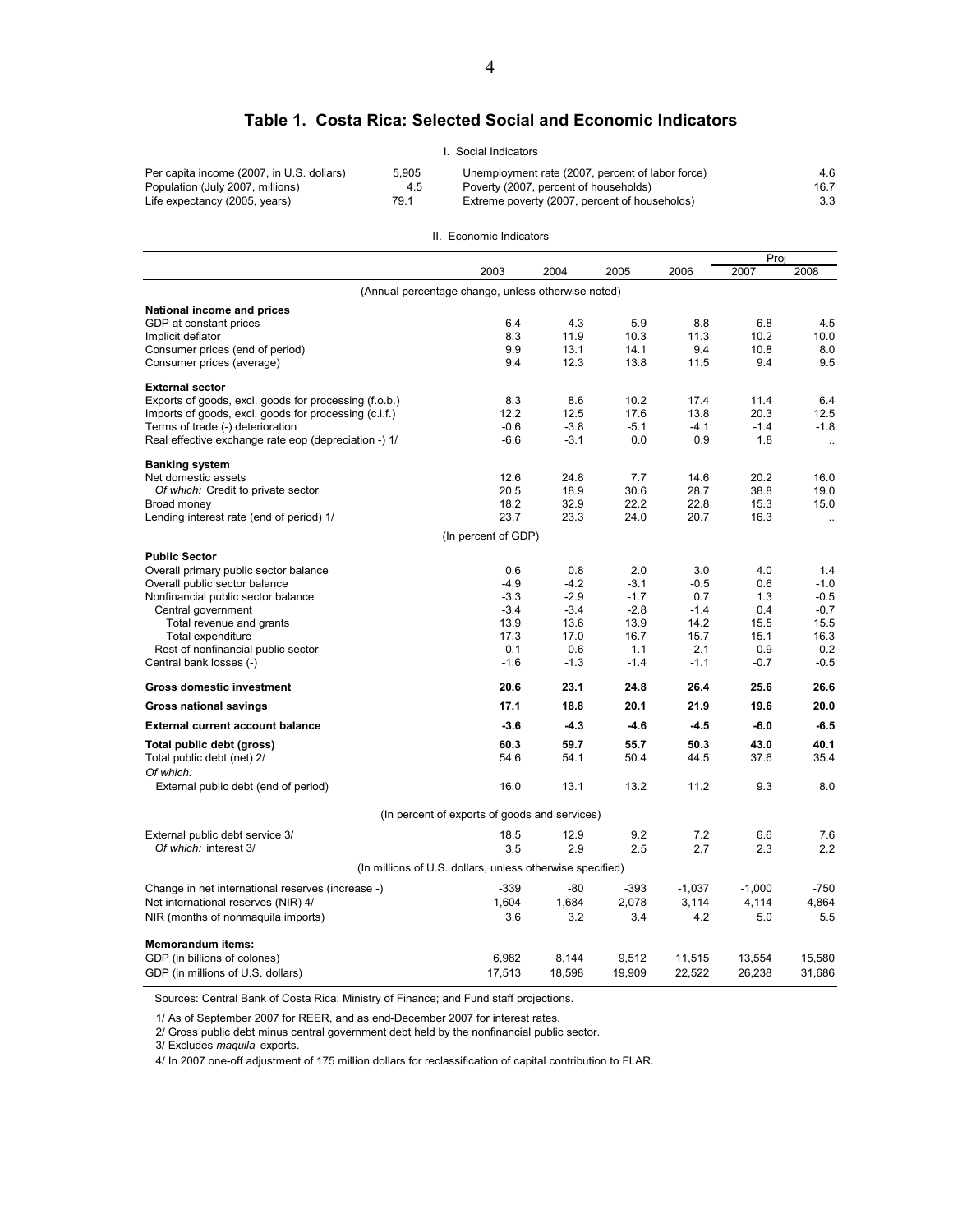

INTERNATIONAL MONETARY FUND **Public Information Notice** 

**EXTERNAL RELATIONS DEPARTMENT** 

Public Information Notice (PIN) No. 08/31 FOR IMMEDIATE RELEASE March 10, 2008

International Monetary Fund  $700$  19<sup>th</sup> Street, NW Washington, D. C. 20431 USA

# **IMF Executive Board Concludes 2007 Article IV Consultation with Costa Rica**

On February 15, 2008, the Executive Board of the International Monetary Fund (IMF) concluded the Article IV consultation with Costa Rica.<sup>1</sup>

# **Background**

l

Since the last Article IV Consultation, Costa Rica's economy has continued to grow rapidly. Real GDP grew by 8.8 percent in 2006, and economic activity remained strong in 2007 driven by both domestic and external demand. Early estimates suggest that, for the year as a whole, growth was close to 7 percent. Unemployment declined to 4.6 percent, the lowest level since 1994.

Inflation steadily declined between late 2006 and mid-2007, thanks in part to the October 2006 switch to a crawling band regime and the subsequent widening of the exchange rate band. However, inflation rebounded in the second half of 2007, partly because of sharp rises in international oil and food prices, and ended at 10.8 percent in December 2007.

The current account deficit widened to 6.0 percent in 2007, driven by a surge in nonresident income on foreign direct investment. Both exports and imports grew strongly during the year. The current account was more than fully financed by foreign direct investment inflows. Net international reserves reached a historical high of over US\$4 billion in December 2007.

 $1$  Under Article IV of the IMF's Articles of Agreement, the IMF holds bilateral discussions with members, usually every year. A staff team visits the country, collects economic and financial information, and discusses with officials the country's economic developments and policies. On return to headquarters, the staff prepares a report, which forms the basis for discussion by the Executive Board. At the conclusion of the discussion, the Managing Director, as Chairman of the Board, summarizes the views of Executive Directors, and this summary is transmitted to the country's authorities.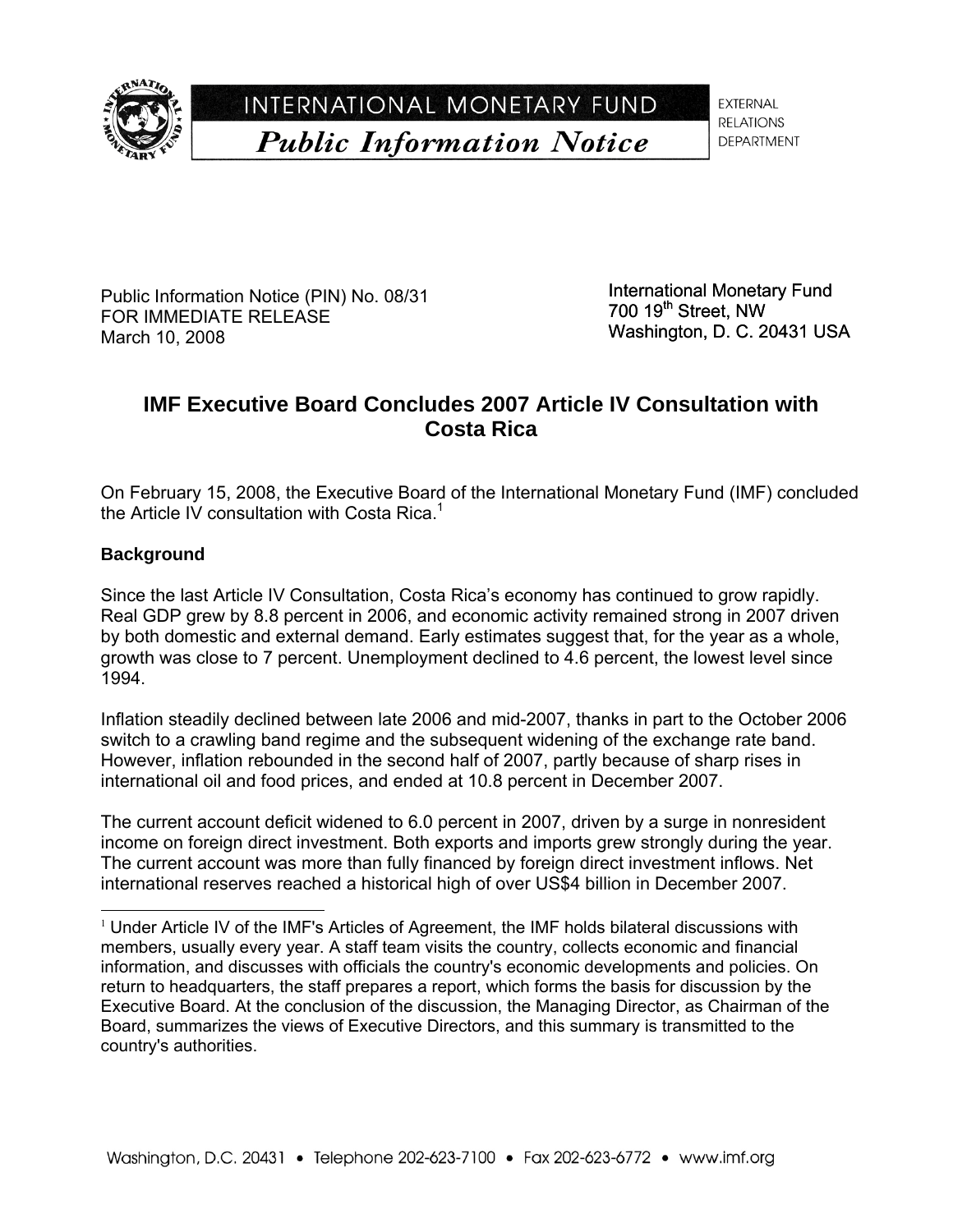Public finances continued to improve in 2007. According to the latest preliminary figures, the central government closed with a surplus of 0.4 percent of GDP, the best performance since 1957, while the overall public sector posted a surplus of 0.6 percent of GDP. In parallel, public debt fell to about 43 percent of GDP at end-2007. These results stemmed mainly from strong revenue growth due to administrative measures and the economic expansion.

Monetary aggregates have kept expanding rapidly. Private sector credit has been growing at over 30 percent (y/y) in 2007, fueled by a construction sector boom and strong consumption demand. Driven in part by sustained capital inflows, lending rates declined sharply, and deposit rates became negative in real terms.

The financial system has become stronger and more diversified, though important vulnerabilities remain. Judging by traditional prudential indicators, banks appear well capitalized, profitable, and highly liquid. Recent acquisitions of domestic private banks by large foreign banks have intensified the process of consolidation in the sector. Vulnerabilities include high dollarization of assets and liabilities, and still large offshore banking activities.

### **Executive Board Assessment**

Directors commended the authorities for the strong performance of the Costa Rican economy in 2007, reflecting the continued implementation of sound economic policies. Directors welcomed the ratification of the Central America-Dominican Republic-United States Free Trade Agreement (CAFTA-DR) and the reduction in the poverty rate to a historical low. The near-term prospects for the Costa Rican economy remain favorable, based on robust domestic demand. At the same time, Directors stressed the need to be vigilant to downside risks, mainly related to the intensity of the slowdown in the U.S. economy.

Directors considered that the main policy challenges will be to lower inflation and take forward the authorities' well-focused structural reform agenda. Reform priorities include fully implementing CAFTA-DR, completing the transition to inflation targeting, passing legislation for a substantial tax reform, and strengthening financial regulation and supervision.

Directors praised the authorities for their impressive fiscal performance, which resulted from effective tax administration efforts and tight control of nonpriority spending. This policy has also contributed to a substantial reduction in public debt. Looking ahead, Directors considered that a prudent fiscal policy will be key to containing demand pressures. They encouraged the authorities to maintain the fiscal stance achieved in 2007—or even improve on it—to support the disinflation objective. Directors supported the authorities' plans for a substantial tax reform, which would permit higher spending in priority areas—including social and infrastructure spending―while preserving a sound overall fiscal stance. They welcomed the authorities' interest in developing a full-fledged medium-term budget framework.

Directors welcomed the steps already taken by the central bank toward greater exchange rate flexibility in the context of a gradual transition to a full-fledged inflation targeting framework.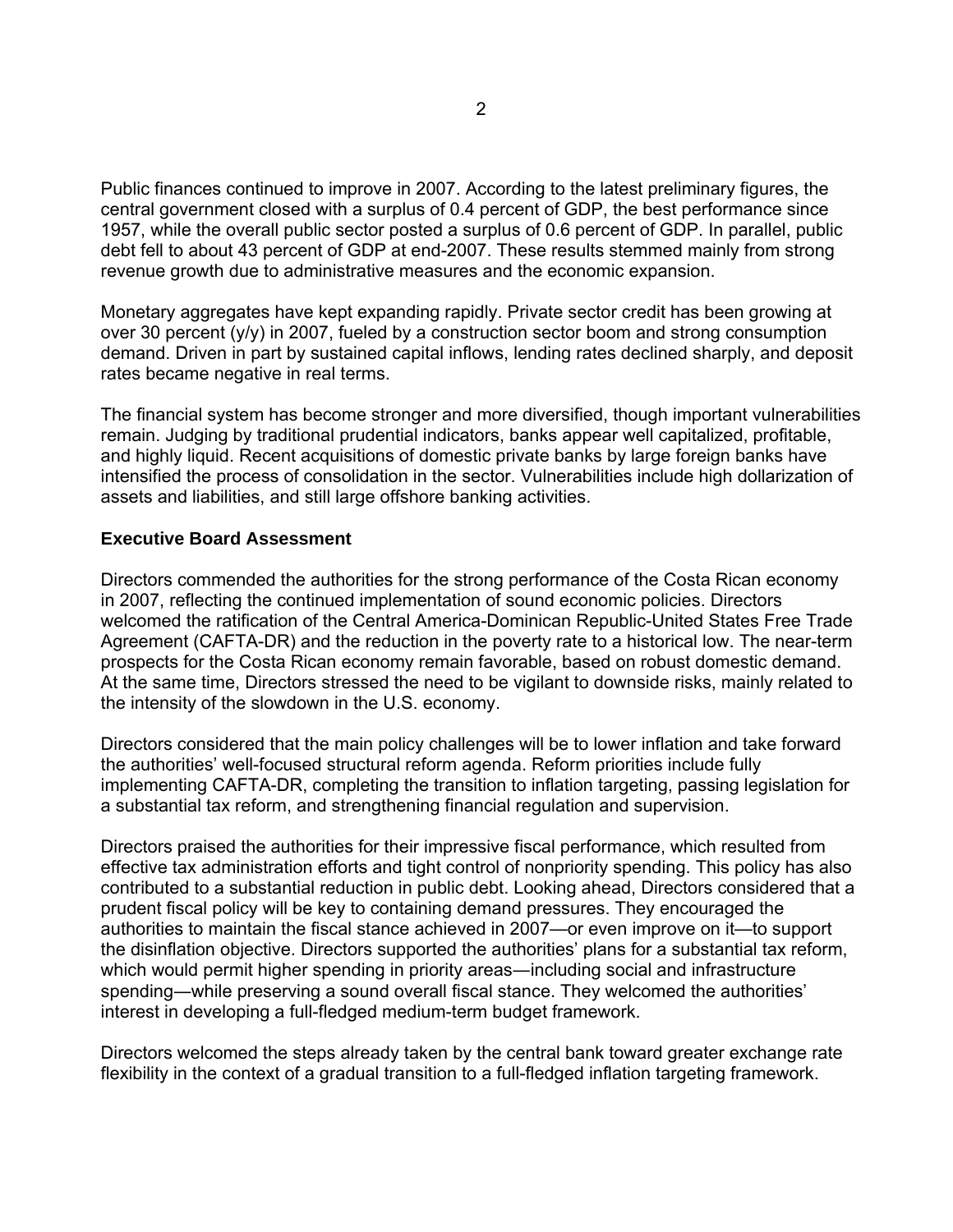They acknowledged the constraints on monetary policy imposed by continued large capital inflows under the current crawling band exchange rate regime, the appreciation pressures on the colón, and falling U.S. dollar interest rates. However, most Directors stressed that the recent substantial cut in interest rates—which has made interest rates even more negative in real terms—could give further impetus to the already robust level of aggregate demand, and compromise efforts to reduce inflation and subdue inflationary expectations. These Directors encouraged the authorities to put in place institutional conditions for greater exchange rate flexibility, including the adoption of regulations for hedging instruments, which would permit a needed monetary policy tightening. A few other Directors cautioned that raising interest rates could trigger further capital inflows and increase the pressure on the exchange rate.

Directors welcomed the initial step taken in 2007 to recapitalize the central bank, and called for a permanent recapitalization through a one-step stock operation that would also underpin the disinflation strategy.

Directors observed that the current account position is projected to be sustainable over the medium term, and that the real effective exchange rate appears to be in line with fundamentals and within the margins of the staff's estimated equilibrium range. The good performance of nontraditional exports and the diversification of export products and markets suggest that competitiveness is being maintained.

Directors welcomed the strengthening of the financial sector. Nevertheless, vulnerabilities remain, including risks associated with the relatively high level of dollarization and the lack of effective consolidated supervision of financial groups. Directors called on the authorities to move expeditiously to implement the remaining recommendations of the FSAP update. They encouraged the authorities to press ahead with the approval of the consolidated supervision bill and with the introduction of regulations to ensure that banks fully internalize foreign exchange risks. They supported reforms to change the funding arrangements for financial supervision and improve the bank resolution framework.

*Public Information Notices (PINs)* form part of the IMF's efforts to promote transparency of the IMF's views and analysis of economic developments and policies. With the consent of the country (or countries) concerned, PINs are issued after Executive Board discussions of Article IV consultations with member countries, of its surveillance of developments at the regional level, of post-program monitoring, and of ex post assessments of member countries with longer-term program engagements. PINs are also issued after Executive Board discussions of general policy matters, unless otherwise decided by the Executive Board in a particular case. The staff report (use the free Adobe Acrobat Reader to view this pdf file) for the 2007 Article IV Consultation with Costa Rica is also available.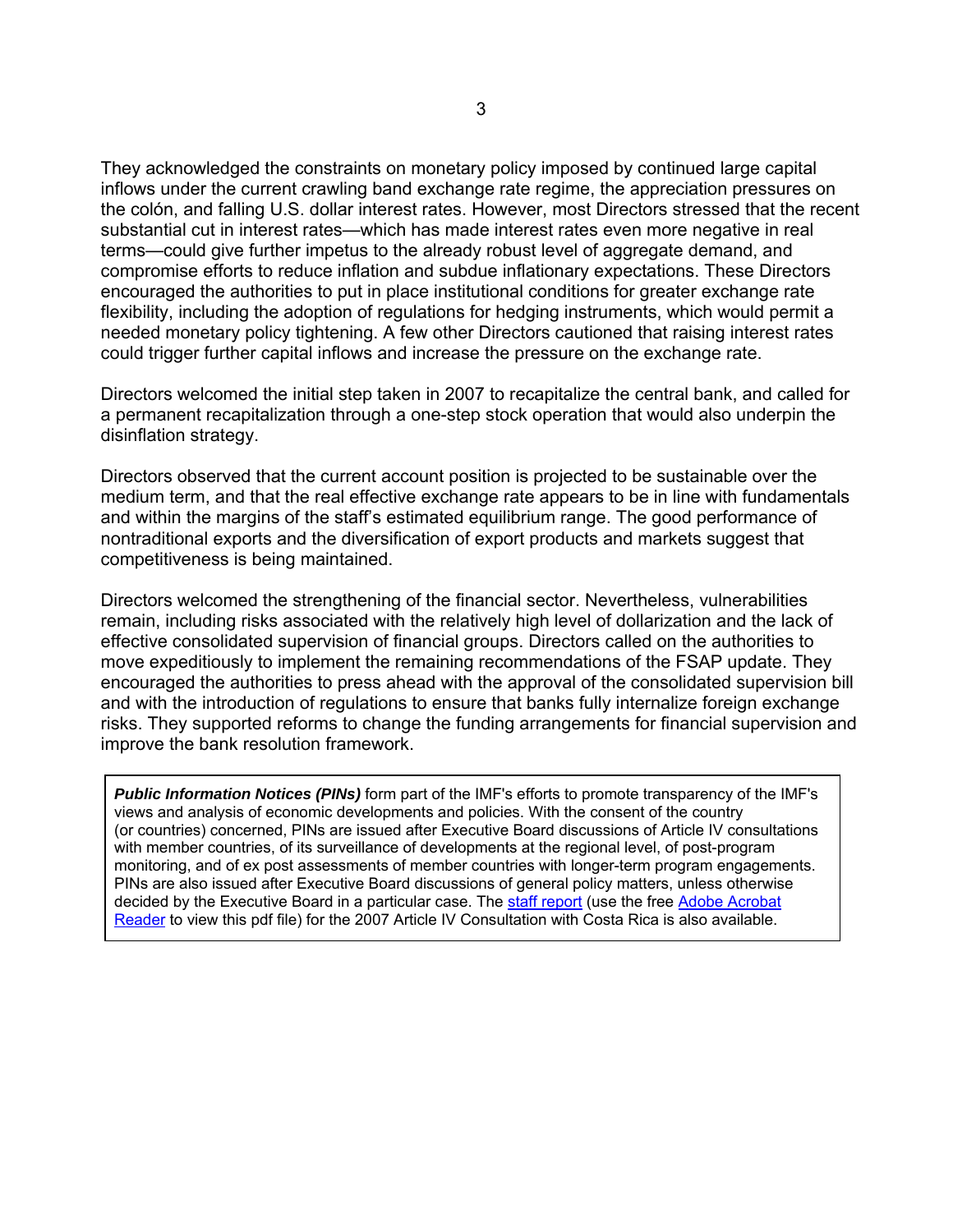#### **Costa Rica: Selected Economic Indicators**

|                                                                                                             |        |        |        |          | Prel.    | Proj.     |
|-------------------------------------------------------------------------------------------------------------|--------|--------|--------|----------|----------|-----------|
|                                                                                                             | 2003   | 2004   | 2005   | 2006     | 2007     | 2008      |
| (Annual percentage change, unless otherwise noted)                                                          |        |        |        |          |          |           |
| National income and prices                                                                                  |        |        |        |          |          |           |
| GDP at constant prices                                                                                      | 6.4    | 4.3    | 5.9    | 8.8      | 6.8      | 4.5       |
| Implicit deflator                                                                                           | 8.3    | 11.9   | 10.3   | 11.3     | 10.2     | 10.0      |
| Consumer prices (end of period)                                                                             | 9.9    | 13.1   | 14.1   | 9.4      | 10.8     | 8.0       |
| <b>External sector</b>                                                                                      |        |        |        |          |          |           |
| Exports of goods, excl. goods for processing (f.o.b.)                                                       | 8.3    | 8.6    | 10.2   | 17.4     | 11.4     | 6.4       |
| Imports of goods, excl. goods for processing (c.i.f.)                                                       | 12.2   | 12.5   | 17.6   | 13.8     | 20.3     | 12.5      |
| Terms of trade (-) deterioration                                                                            | $-0.6$ | $-3.8$ | $-5.1$ | $-4.1$   | $-1.4$   | $-1.8$    |
| Real effective exchange rate eop (depreciation -) 1/                                                        | $-6.6$ | $-3.1$ | 0.0    | 0.9      | 1.8      | $\ddotsc$ |
| <b>Banking system</b>                                                                                       |        |        |        |          |          |           |
| Net domestic assets                                                                                         | 12.6   | 24.8   | 7.7    | 14.6     | 20.2     | 16.0      |
| Of which: Credit to private sector                                                                          | 20.5   | 18.9   | 30.6   | 28.7     | 38.8     | 19.0      |
| Broad money                                                                                                 | 18.2   | 32.9   | 22.2   | 22.8     | 15.3     | 15.0      |
| Lending interest rate (end of period) 1/                                                                    | 23.7   | 23.3   | 24.0   | 20.7     | 16.3     | $\ldots$  |
| (In percent of GDP)                                                                                         |        |        |        |          |          |           |
| <b>Public Sector</b>                                                                                        |        |        |        |          |          |           |
| Overall primary public sector balance                                                                       | 0.6    | 0.8    | 2.0    | 3.0      | 4.0      | 1.4       |
| Overall public sector balance                                                                               | $-4.9$ | $-4.2$ | $-3.1$ | $-0.5$   | 0.6      | $-1.0$    |
| Nonfinancial public sector balance                                                                          | $-3.3$ | $-2.9$ | $-1.7$ | 0.7      | 1.3      | $-0.5$    |
| Central government                                                                                          | $-3.4$ | $-3.4$ | $-2.8$ | $-1.4$   | 0.4      | $-0.7$    |
| Central bank losses (-)                                                                                     | $-1.6$ | $-1.3$ | $-1.4$ | $-1.1$   | $-0.7$   | $-0.5$    |
| <b>Gross domestic investment</b>                                                                            | 20.6   | 23.1   | 24.8   | 26.4     | 25.6     | 26.6      |
| <b>Gross national savings</b>                                                                               | 17.1   | 18.8   | 20.1   | 21.9     | 19.6     | 20.0      |
| <b>External current account balance</b>                                                                     | -3.6   | $-4.3$ | $-4.6$ | $-4.5$   | $-6.0$   | $-6.5$    |
| Total public debt (gross)                                                                                   | 60.3   | 59.7   | 55.7   | 50.3     | 43.0     | 40.1      |
| Total public debt (net) 2/                                                                                  | 54.6   | 54.1   | 50.4   | 44.5     | 37.6     | 35.4      |
| Of which: External public debt (end of period)<br>(In millions of U.S. dollars, unless otherwise specified) | 16.0   | 13.1   | 13.2   | 11.2     | 9.3      | 8.0       |
|                                                                                                             | $-339$ | -80    | -393   | $-1,037$ | $-1,000$ | -750      |
| Change in net international reserves (increase -)                                                           | 1,604  | 1,684  | 2,078  |          |          | 4,864     |
| Net international reserves (NIR) 3/                                                                         |        |        |        | 3,114    | 4,114    |           |
| NIR (months of nonmaquila imports)                                                                          | 3.6    | 3.2    | 3.4    | 4.2      | 5.0      | 5.5       |
| <b>Memorandum items:</b>                                                                                    |        |        |        |          |          |           |
| GDP (in billions of colones)                                                                                | 6,982  | 8,144  | 9,512  | 11,515   | 13,554   | 15,580    |
| GDP (in millions of U.S. dollars)                                                                           | 17,513 | 18,598 | 19,909 | 22,522   | 26,238   | 31,686    |

Sources: Central Bank of Costa Rica; Ministry of Finance; and IMF staff projections.

1/ As of September 2007 for REER, and as end-December 2007 for interest rates.

2/ Gross public debt minus central government debt held by the nonfinancial public sector.

3/ 2007 includes a one-off adjustment of 175 million dollars for reclassification of capital contribution to FLAR.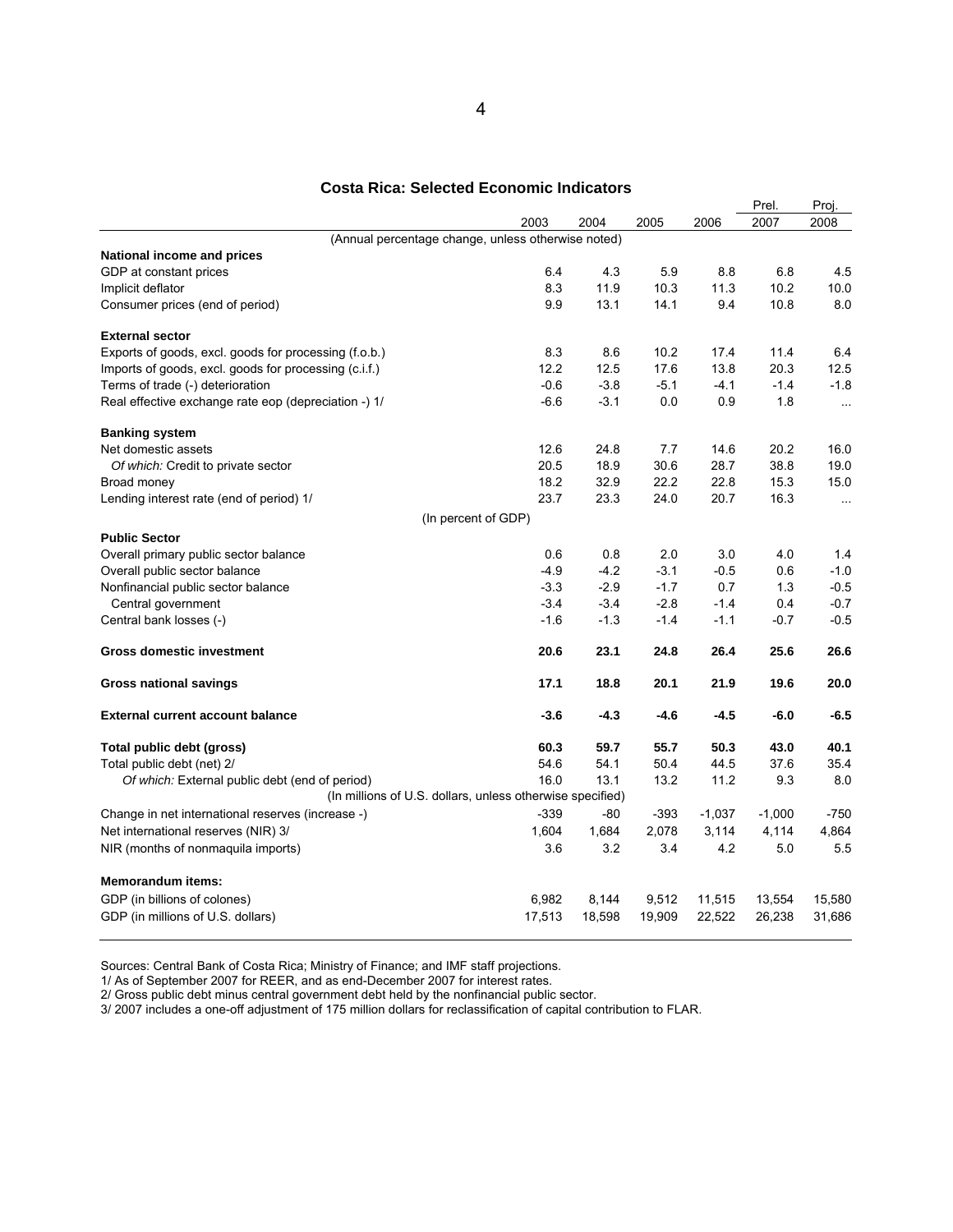# **Statement by José Rojas, Executive Director for Costa Rica and Alvaro Umaña, Senior Advisor to Executive Director February 15, 2008**

On behalf of the Costa Rican authorities we would like to convey our deep appreciation to the IMF staff and management for the constructive policy dialogue and valuable technical assistance that were provided by the Fund during last year. The discussions of the Article IV consultations were held in the first half of December of 2007. Since then, important decisions taken by the Federal Reserve of the United States, Costa Rica's main economic partner, have had a significant impact on capital inflows and this has required policy responses by the authorities that were not foreseen at the time of the Article IV discussions.

The authorities agree with staff that sound economic policies, as well as strong business and consumer confidence have allowed Costa Rica to benefit from world economic expansion and grow at its highest rate for a decade. During 2006 and 2007, the economy grew by 8.8 and 6.8 percent, respectively, while unemployment decreased to 4.6 percent, the lowest in a decade. Real wages and incomes rose significantly to levels above the Latin American average and poverty was reduced to a record low of 16.7 percent. This was achieved through economic growth and well targeted social transfers, including pensions and subsidies to poor families with children enrolled in secondary school. Inequality remains the lowest in Central America and well below the Latin American average. Costa Rica ranks well in the Human Development Index and life expectancy at birth has reached 79 years, a level comparable to developed nations.

Growth has been fueled by both internal demand and net exports, which are well diversified in terms of composition and destination, although the United States is by far its most important trading partner and source of FDI. Tourism continued its upward trend, and domestic demand in services such as construction and finance supported growth, in addition to strong external demand in agro industrial goods and electronics. The economic slowdown in the US is expected to generate an almost one-to-one decrease in Costa Rica's growth rate. The authorities agree with the staff that this slowdown in the US economy is the most important short-term risk.

The economy has been growing beyond its potential during the last two years and inflation rose above 10 percent in 2007. External factors such as rising food and fuel prices were significant in this increase but domestic factors also contributed. Private sector credit grew considerably and foreign direct investment (FDI) continued its upward trend, surpassing 7 percent of GDP in 2007. Although the current account deficit rose in 2007, it remains fully financed by FDI flows. International reserves have more than doubled during the last two years and presently stand at close to \$4.5 billion.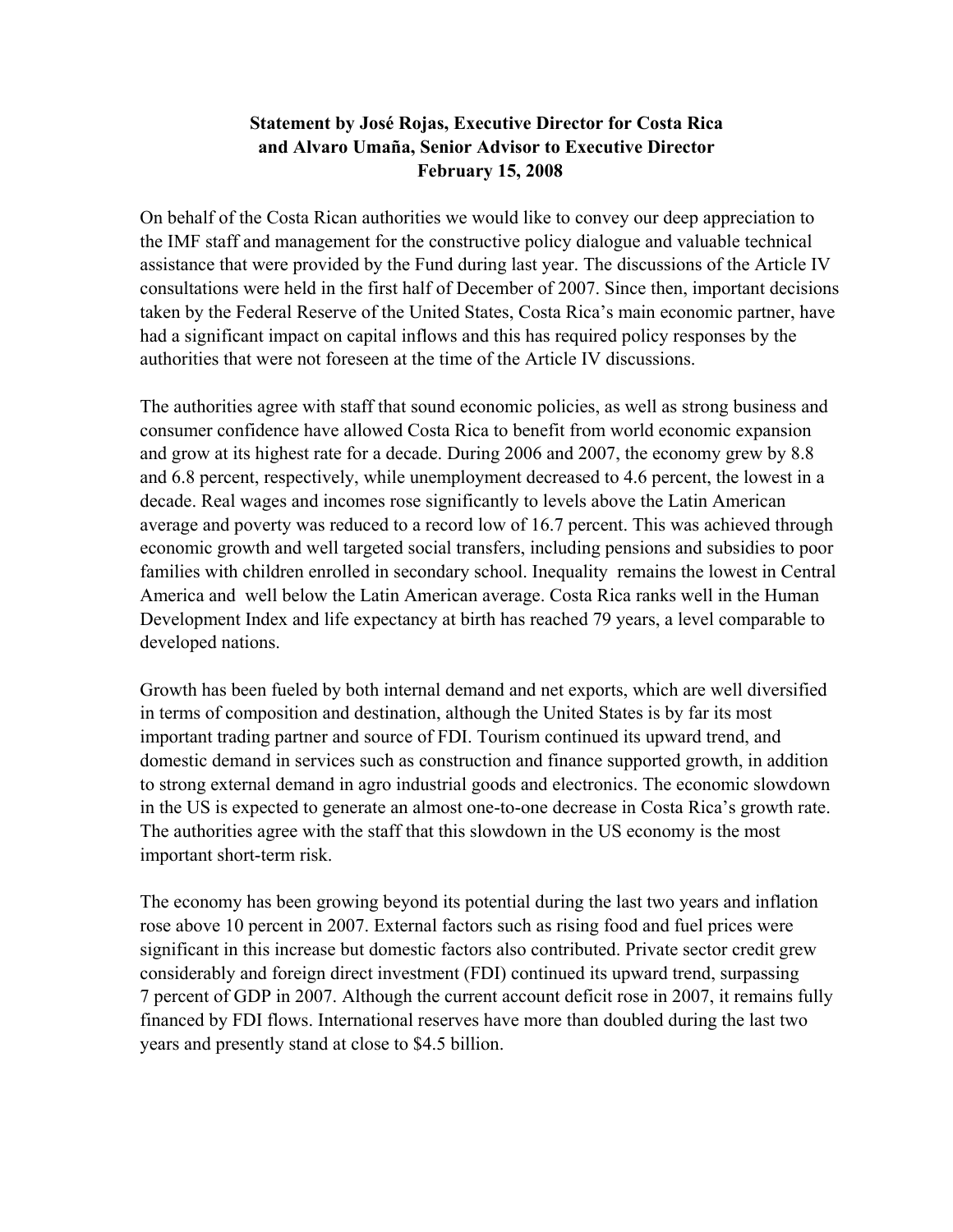Fiscal performance has been particularly strong in 2007 and tax revenues rose by over 25 percent in the last two years. The central government generated a surplus for the first time in fifty years. Public debt has dropped considerably and is expected to continue in this downward trend over the medium-term, reaching 37 percent in 2012. Given that the fiscal performance was even stronger than expected, as explained in the staff report's supplement, the authorities agree with the need to maintain a responsible fiscal policy in 2008. A substantive tax reform, including income tax and VAT will be pursued by the government during 2008. Also, a medium-term budget framework is being introduced this year.

We agree with the staff's assessment that the real effective exchange rate and exchange rate policies are consistent with external stability. Costa Rica has been moving towards a more flexible exchange rate system since 2006 when an exchange rate band was introduced. In the medium-term the country is moving to an inflation targeting regime. In 2007 the exchange rate band was widened twice, but capital inflows have continued to keep the exchange rate pegged to the band's floor and forcing the central bank to intervene.

The authorities are committed to move to an inflation targeting regime, but they recognize the existence of several prerequisites that need to be met before the central bank can do it. These include, among others, adoption of derivative regulations, hedging instruments, rules for forex market intervention and enhanced supervision of risks in the financial system. In the short term, given the current exchange rate regime, the quasi-fiscal problem of the central bank and the recent decision by the Federal Reserve to lower interest rates, the possibility of monetary tightening is limited.

The authorities agree with the outlook for 2008 and the medium-term. Growth is expected to be under 5 percent with an inflation target of 8 percent, and growth will remain near that level until 2010, while inflation decreases to 6 percent in 2009 and below that level in 2010. The current account deficit is expected to fall below 6 percent and FDI levels inflows are expected to remain near 5 percent of GDP

The authorities agree that the financial system has become stronger and more diversified and will move to start implementing the recommendations of the recently completed FSAP, some of which require legislative approval, like passage of a consolidated supervision bill. Other remaining tasks include issuing regulations to encourage banks to fully internalize foreign exchange risks and offer hedging instruments, providing the supervisor (SUGEF) with the capabilities and funding to take carry out the expanded responsibilities, and revamping the bank intervention and resolution framework.

The medium-term risks are associated with the passage of structural reforms and key legislation including substantive tax reform and financial sector reform. Efforts to increase competitiveness and reduce red tape are also important. CAFTA was approved by the first referendum in Costa Rica's history in October of 2007, but some of the legislation required